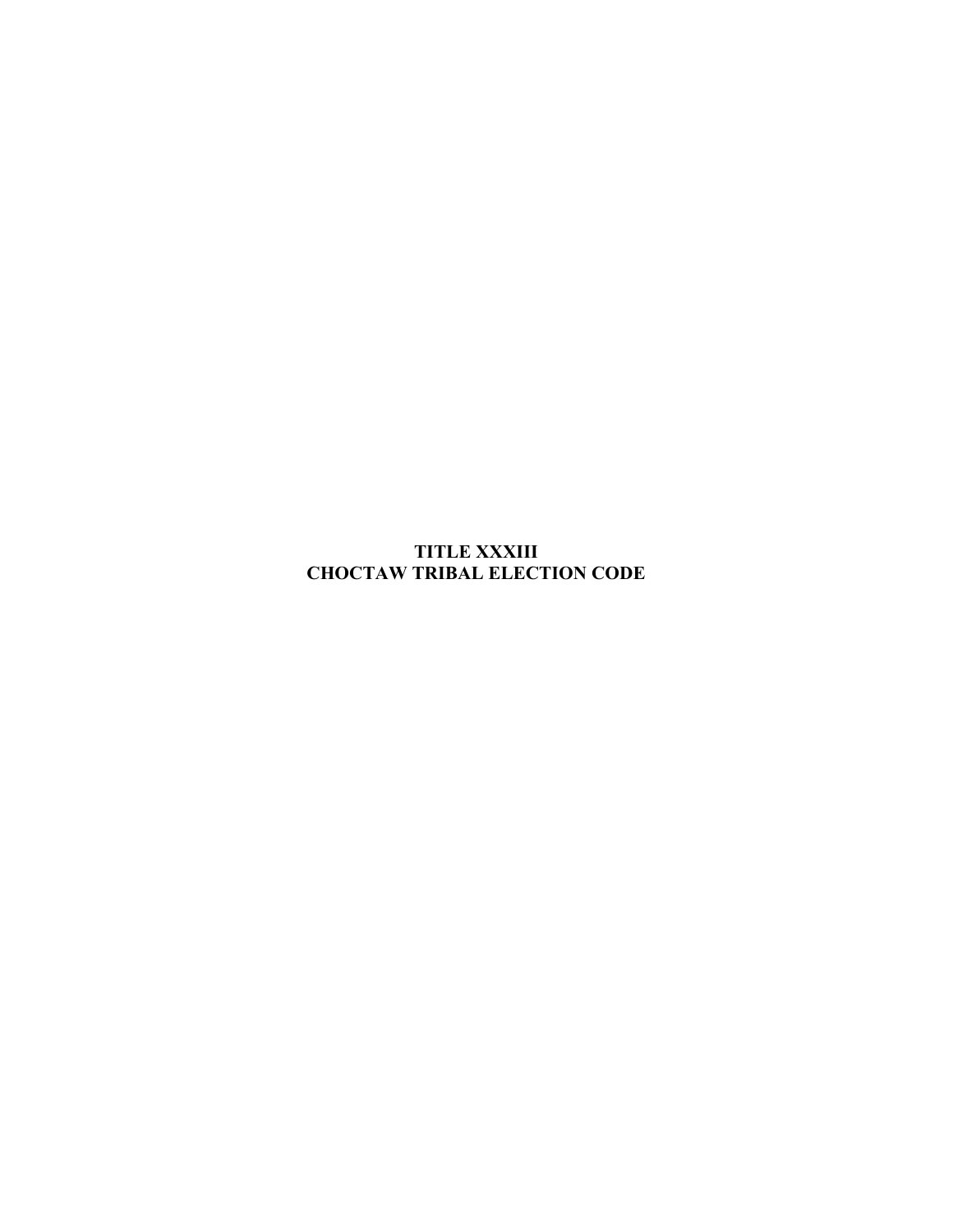## Title XXXIII Table of Contents

# **CHAPTER 1. GENERAL PROVISIONS**

#### **CHAPTER 2. RESIDENCY**

#### **CHAPTER 3. ELECTIONS**

| §33-3-4 Referendum Elections Held to Determine the Will |  |
|---------------------------------------------------------|--|
|                                                         |  |

### **CHAPTER 4. ELECTION COMMITTEES**

### **CHAPTER 5. REGISTRATION OF VOTERS**

### **CHAPTER 6. CANDIDATES**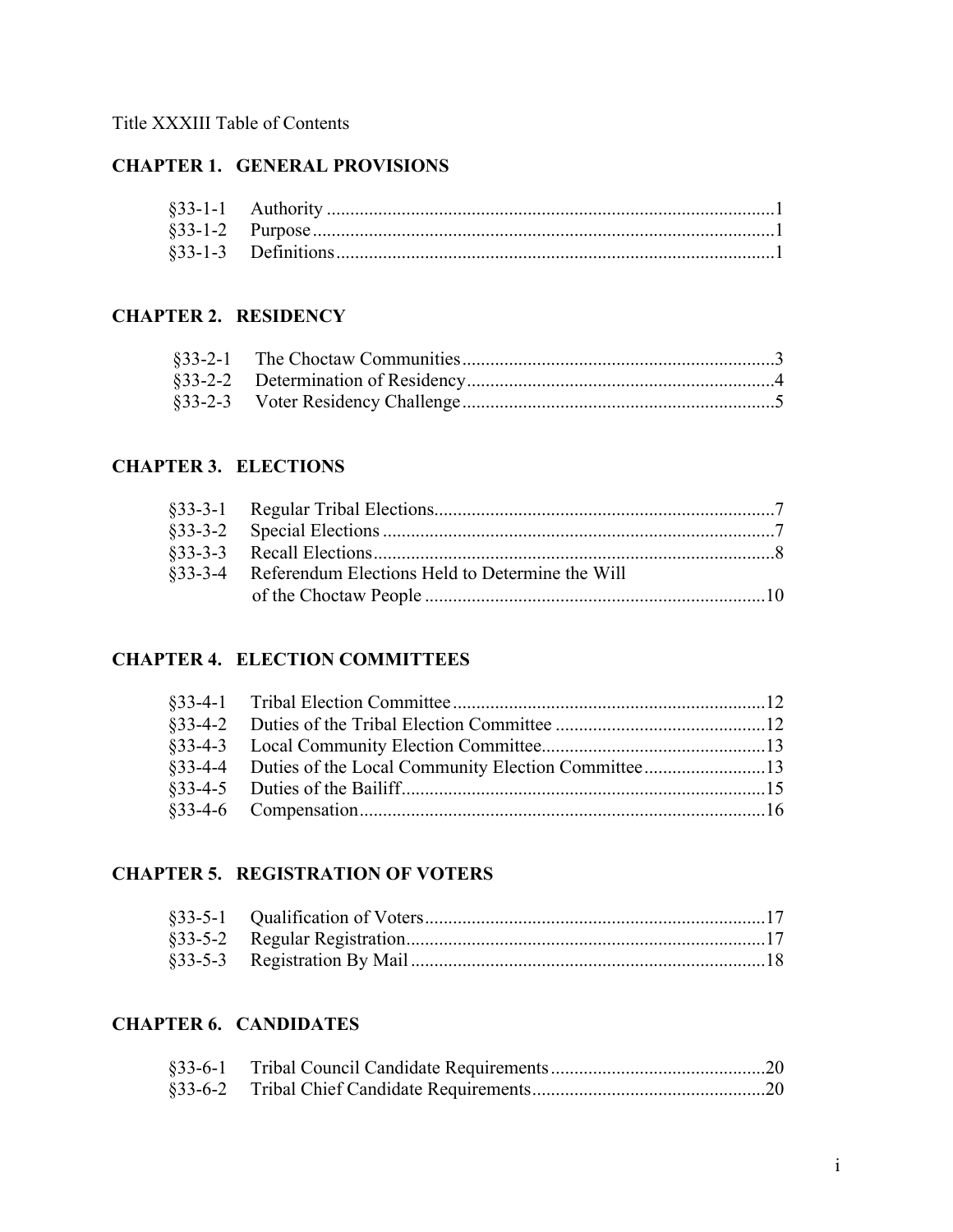# **CHAPTER 7. ELECTION MATERIALS**

# **CHAPTER 8. ELECTION PROCEDURES**

| $§$ 33-8-1    | 28  |
|---------------|-----|
| $§33 - 8 - 2$ | .28 |
| $§33 - 8 - 3$ | .29 |
| $§33 - 8 - 4$ | .29 |
| $§33 - 8 - 5$ | .30 |
| $§$ 33-8-6    | .30 |
| $§33 - 8 - 7$ | .31 |
| $§33 - 8 - 8$ |     |
| $§33 - 8 - 9$ | .32 |
| $§$ 33-8-10   | .33 |
| $§$ 33-8-11   | .34 |
|               | .34 |
|               | .34 |
|               | .35 |
|               | .35 |

# **CHAPTER 9. NOTIFICATION AND SEATING OF ELECTED OFFICIALS**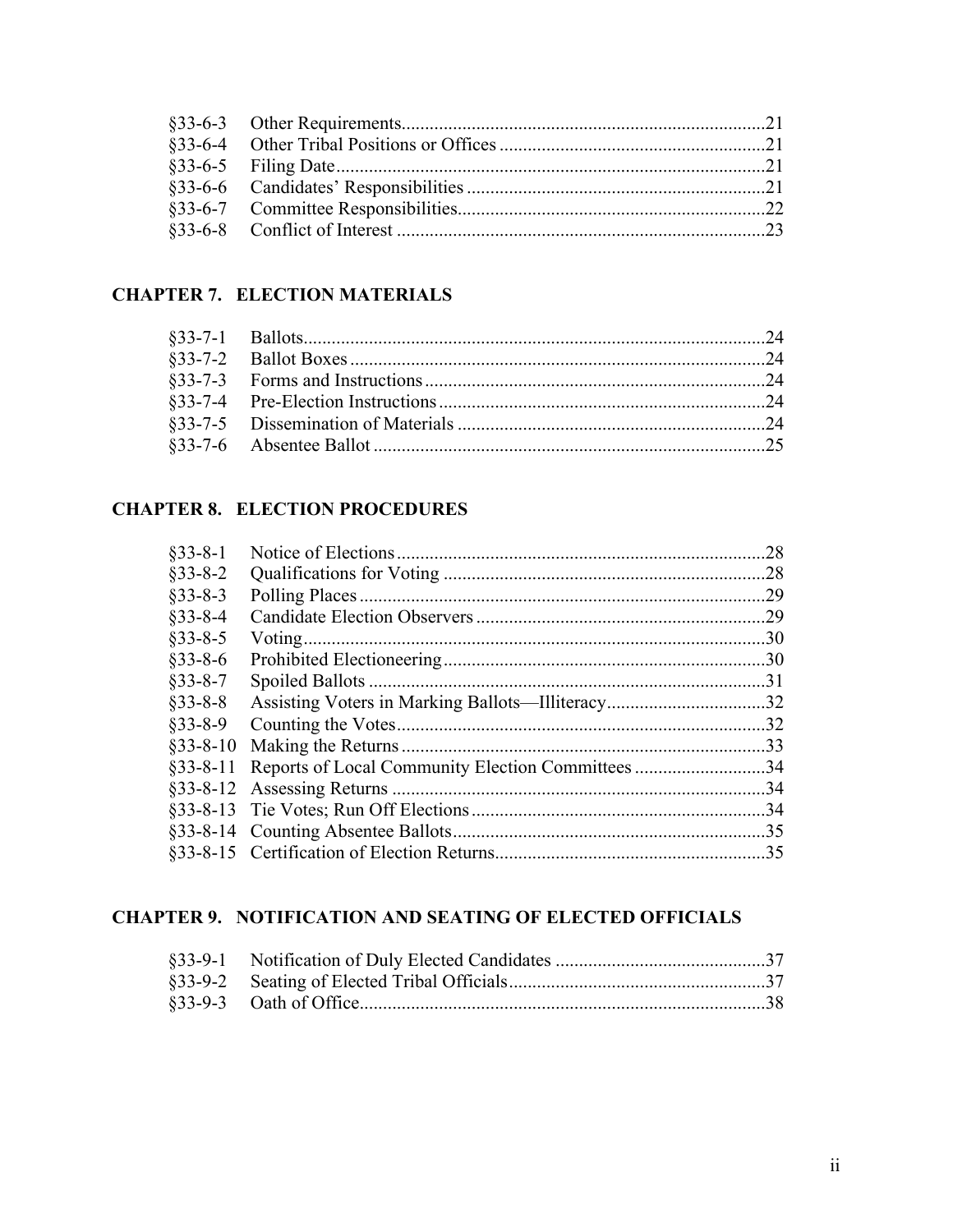# **CHAPTER 10. ELECTION APPEAL PROCEDURES**

### **CHAPTER 11. REFERENDUMS AND INITIATIVES UNDER ARTICLE XI OF THE REVISED CONSTITUTION**

# **CHAPTER 12. MISCELLANEOUS**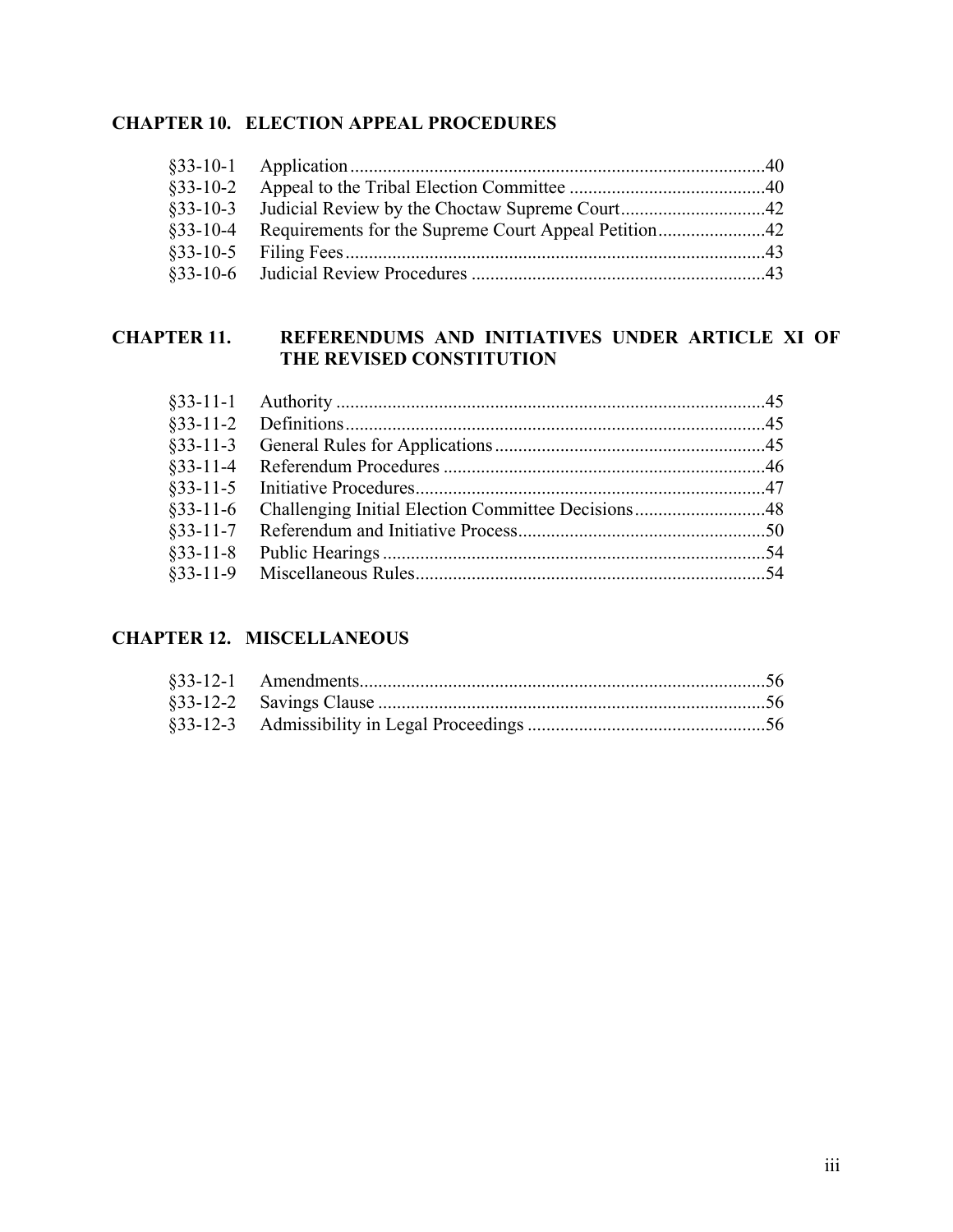## **CHAPTER 1. GENERAL PROVISIONS**

### **§33-1-1 Authority**

Pursuant to the authority vested in the Mississippi Band of Choctaw Indians by its Revised Constitution and Bylaws and particularly by Article VIII, Section 1(m) and Article V, Section 2, the Tribal Council of the Mississippi Band of Choctaw Indians hereby enacts this Code to establish rules and regulations to govern the conduct of all Tribal elections.

## **§33-1-2 Purpose**

(1) This Code establishes binding rules, regulations, and procedures to govern the conduct of Tribal elections held:

- (A) To elect Tribal Council members and the Chief;
- (B) To fill any other election position or office with the Tribe or instrumentalities of the Tribe which is specifically designated by the Tribal Council to require an "official Tribal election", and;
- (C) To determine the will of the Choctaw people on any issue, as called by the Tribal Chief, Tribal Council or any arm of the Tribal government.

(2) Elections held to decide any Tribal issue through a recall election, initiative, referendum or constitutional amendment shall be authorized, scheduled and conducted in accordance with the Revised Constitution and Bylaws of the Mississippi Band of Choctaw Indians, and applicable provisions of this Code.

## **§33-1-3 Definitions**

For purposes of this Title, the following terms shall be defined as follows:

(1) **"Ballot box"** shall mean the locked box issued and approved by the Tribal Election Committee in which ballots are inserted when votes are cast during an election.

(2) **"Business Day"** shall mean any day of the week when the Tribal offices are open for regular business. For purposes of this Title, "business day" does not include Saturday, Sunday, and any federal or Tribal holiday.

(3) **"Calendar Day"** shall mean any day of the week, including weekends and holidays.

(4) **"Candidate Election Observer"** shall mean an enrolled MBCI member designated by a candidate to observe the conduct of an election at a polling place.

(5) **"Community"** shall mean one of the eight (8) recognized Choctaw communities as further described in this Code and includes all land within the described exterior boundaries, whether on-reservation or off-reservation.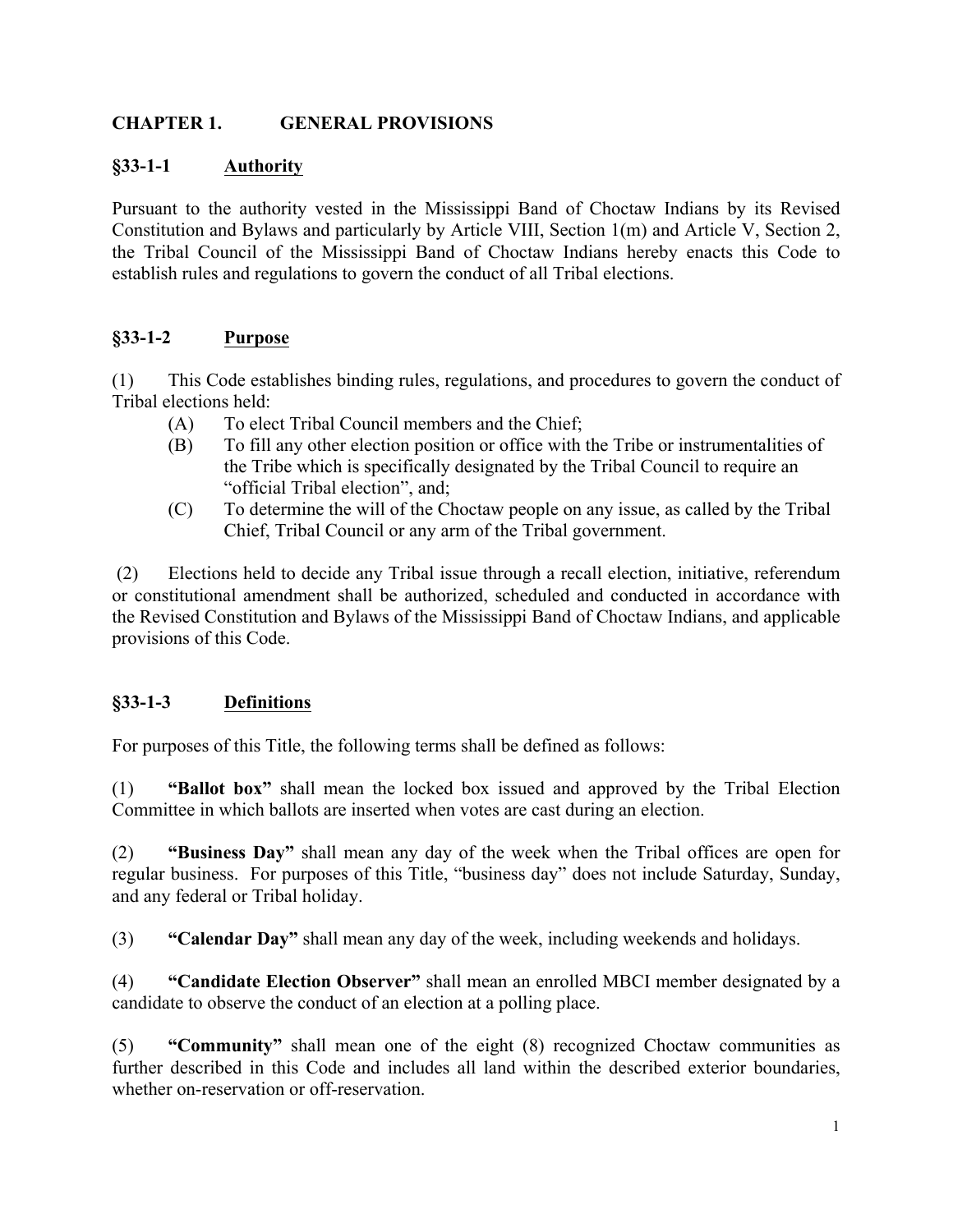(6) **"LCEC"** shall mean Local Community Election Committee.

(7) **"Poll book"** shall mean the official register of individual MBCI members entitled to vote at a polling place.

(8) **"Polling place"** shall mean the physical location where votes are cast during an election. The Tribal Election Committee shall designate the polling places for Tribal elections for each of the eight (8) communities of the Mississippi Band of Choctaw Indians.

(9) **"Poll watcher"** shall mean an enrolled MBCI member designated by the Tribal Election Committee to monitor the conduct of any Tribal election. Poll watchers are acting on behalf of the Tribal Election Committee and not on behalf of any candidate.

(10) **"Residence"** shall mean the home or dwelling in which one physically lives. A person cannot have more than one permanent residence at the same time.

(11) **"Reservation"** shall mean all land within the geographical boundaries of the reservation lands of the Mississippi Band of Choctaw Indians.

(12) **"TEC" or "Committee"** shall mean Tribal Election Committee.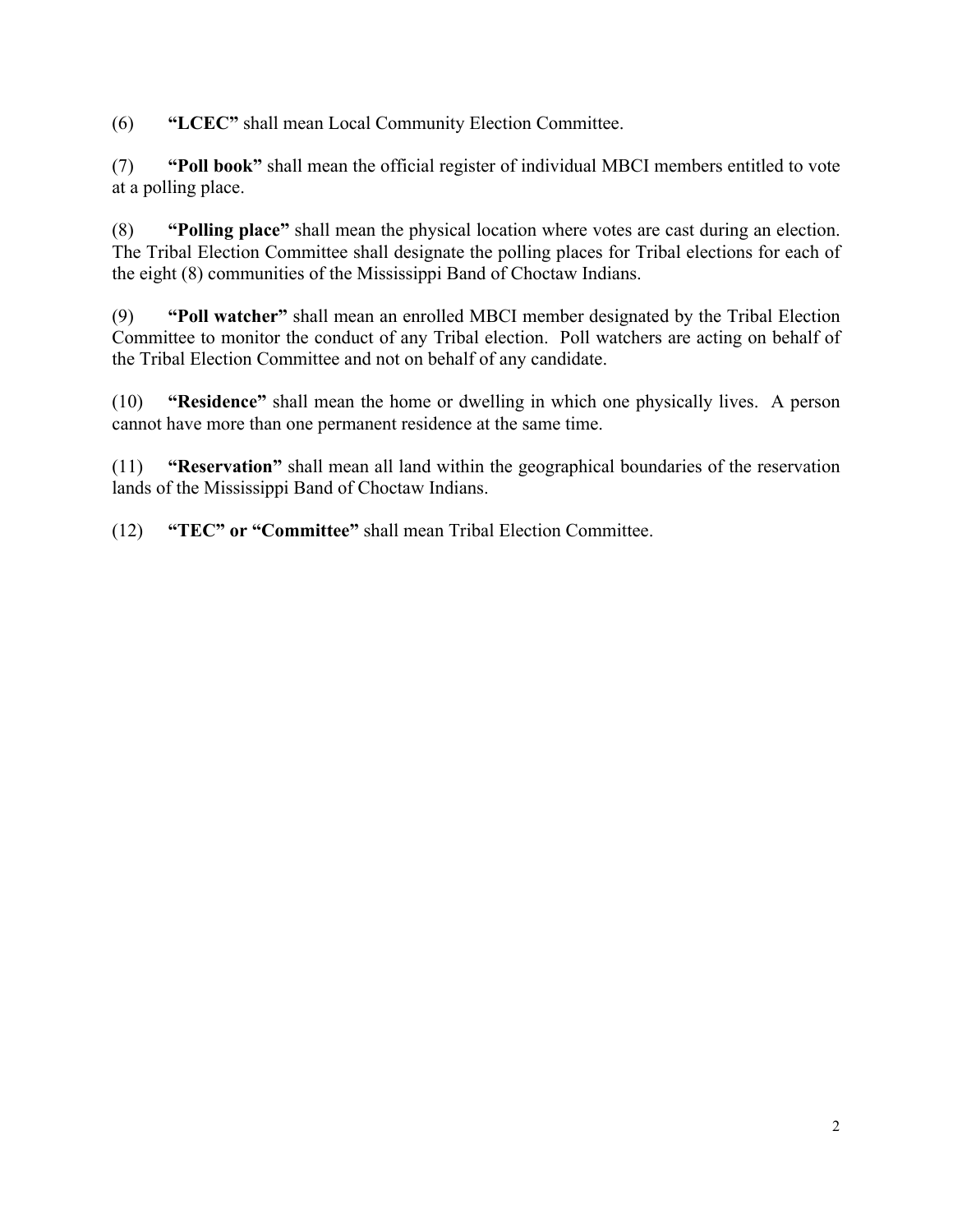#### **CHAPTER 2. RESIDENCY**

#### **§33-2-1 The Choctaw Communities**

(1) As specified in the Revised Constitution and Bylaws of the Mississippi Band of Choctaw Indians, Article IV, Section 2, the eight (8) recognized Choctaw communities are the Bogue Chitto Community, the Bogue Homa Community, the Conehatta Community, the Pearl River Community, the Red Water Community, the Standing Pine Community, the Tucker Community, and the Crystal Ridge Community.

(2) For purposes of this Code, the legal description of the geographical boundaries of the eight (8) recognized Choctaw communities shall be as defined below and as indicated on the map referenced as Exhibit "A" to this Code:

- (A) The Bogue Chitto Community shall include all members of the Mississippi Band of Choctaw Indians residing in Kemper County in its entirety and that part of Winston County lying and being situated south of a line beginning at the NW corner of Section 3 and ending at the NE corner of Section 2, all in T.12N, R.13E, Winston County, Mississippi, said line being approximately 10560 feet (2 miles) in length and in that portion of Neshoba County beginning at a point on the intersection of the Illinois Central Gulf Railroad Line with the northern-most border of Neshoba County; thence eastwardly with the meanderings of the Neshoba County line to the northwest corner of Neshoba County; thence southwardly along the Neshoba County line to a point on the intersection of the Neshoba County line and Mississippi Highway 16; thence westwardly with the meanderings of Mississippi Highway 16 to a point on the intersection of Mississippi Highway 16 and the Illinois Central Gulf Railroad Line; thence northwardly with the meanderings of the Illinois Central Gulf Railroad line to the point of beginning.
- (B) The Bogue Homa Community shall include all members of the Mississippi Band of Choctaw Indians residing in Jones County in its entirety.
- (C) The Conehatta Community shall include all members of the Mississippi Band of Choctaw Indians residing in Newton, Smith, and Scott counties in their entirety.
- (D) The Pearl River Community shall include all members of the Mississippi Band of Choctaw Indians residing in that portion of Neshoba County beginning at a point on the intersection of the Illinois Central Gulf Railroad line with the northernmost border of Neshoba County; thence southwardly with the meanderings of the Illinois Central Gulf Railroad line to a point on the intersection of said Illinois Central Gulf Railroad line with the southern-most border of Neshoba County; thence westwardly along the Neshoba County line to a point on the southwest corner of Neshoba County; thence northwardly along the Neshoba County line to a point on the northwest corner of Neshoba County; thence eastwardly along the Neshoba County line to the point of beginning.
- (E) The Red Water Community shall include all members of the Mississippi Band of Choctaw Indians residing in that portion of Leake County beginning at a point of the northeast corner of Leake County; thence southwardly along the Leake County line to a point on the intersection of the Leake County line with the center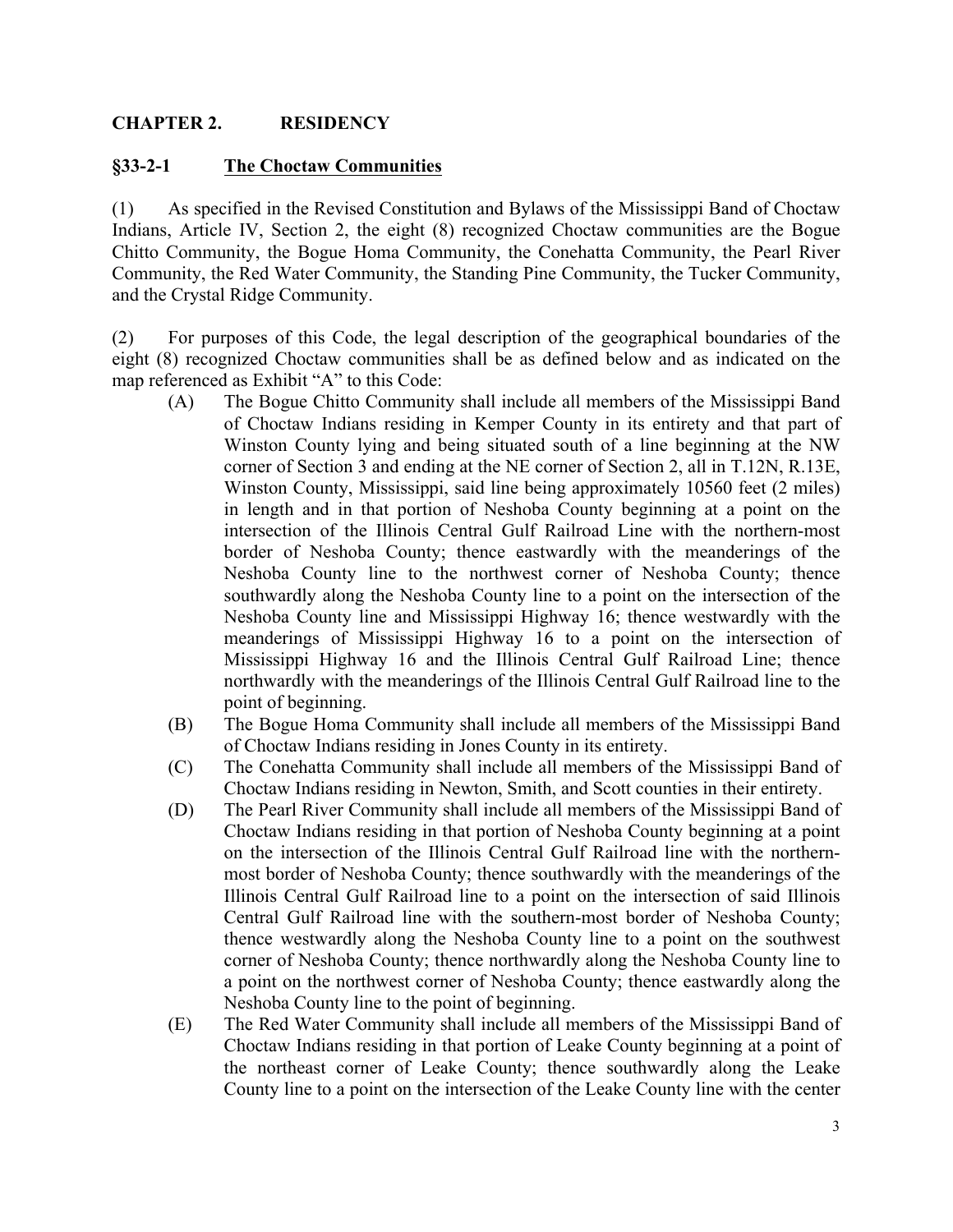line of the Pearl River; thence southwestwardly with the meanderings of the Pearl River to a point on the intersection of the western-most border of Leake County with the center line of the Pearl River; thence northwardly along the Leake County [line]; thence eastwardly along the Leake County line to the point of beginning.

- (F) The Standing Pine Community shall include all members of the Mississippi Band of Choctaw Indians residing in that portion of Leake County beginning at a point on the intersection of the eastern-most border of Leake County with the center line of the Pearl River; thence southwestwardly with the meanderings of the Pearl River to a point on the intersection of the western-most border of Leake County with the center line of the Pearl River; thence southwardly along the Leake County line to the southwest corner of Leake County; thence eastwardly along the Leake County line to the southeast corner of Leake County; thence northwardly along the Leake County line to the point of beginning.
- (G) The Tucker Community shall include all members of the Mississippi Band of Choctaw Indians residing in that portion of Neshoba County beginning at a point on the intersection of the eastern-most border of Neshoba County with Mississippi Highway 16; thence southwardly along the Neshoba County line to the southeast corner of Neshoba County; thence westwardly along the Neshoba County line to a point on the intersection of the Neshoba County line with the Illinois Central Gulf; thence northwardly with the meanderings of the Illinois Central Gulf Railroad line to a point on the intersection of said Illinois Central Gulf Railroad line with Mississippi Highway 16; thence eastwardly with the meanderings of Mississippi Highway 16 to the point of beginning.
- (H) The Crystal Ridge Community shall include all members of the Mississippi Band of Choctaw Indians residing in Noxubee County and Winston County in its entirety less and except that part of Winston County lying and being situated south of a line beginning at the NW corner of Section 3 and ending at the NE corner of Section 2, all in T.12N, R.13E, Winston County, Mississippi, said line being approximately 10560 feet (2 miles) in length.

(3) The geographical boundaries of the eight (8) Choctaw communities include all land within the exterior boundaries of those communities as described in this Section, whether onreservation or off-reservation.

#### **§33-2-2 Determination of Residency**

(1) For purposes of this Code, a person who maintains a residence in a particular community is a person who physically resides or lives in that community.

(2) Residence at the Choctaw Residential Home or other residential nursing home facility is not considered an absence from the Community where the voter is registered.

(3) Members of the Mississippi Band of Choctaw Indians who maintain a residence within the geographical boundaries of one of the Choctaw communities as identified and described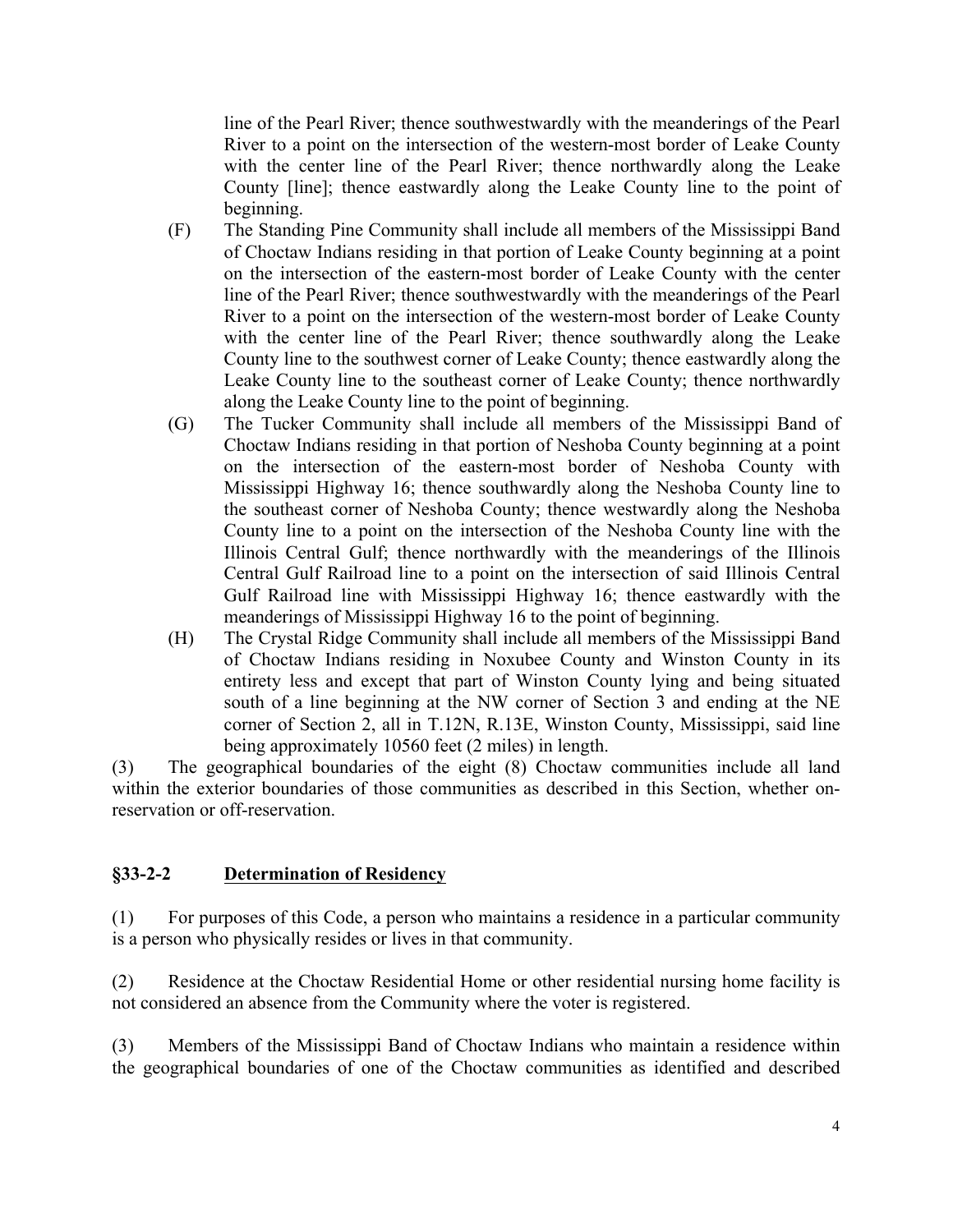above for at least six (6) months prior to the date of the election may vote and/or run for office only from the community in which they reside.

(4) Members of the Mississippi Band of Choctaw Indians who do not maintain a residence within the geographical boundaries of one of the Choctaw communities as identified and described above are not eligible to run for an elective Tribal position or office to represent one of these communities.

(5) Any member of the Mississippi Band of Choctaw Indians who does not maintain a residence within the geographical boundaries of one of the Choctaw communities as identified and described above, may register to vote in Tribal elections in one and only one of the eight (8) Choctaw communities. Tribal members who reside in the Henning, Tennessee area may register to vote with, but not run for office from, the Bogue Chitto community and vote in-person at a voting place that may be established in the Henning area by the Tribal Election Committee. Tribal members who choose to register to vote in a particular Choctaw community as provided in this Section shall thereafter be considered voting members of that community, and cannot register to vote in another Choctaw community unless they should later change residence and move within the geographical boundaries of another of the Choctaw communities as identified and described above.

(6) Notwithstanding the provisions of this Section, elected or appointed Tribal officials serving terms of office as of the effective date of this Code shall continue to represent the Choctaw communities from which they have been elected (or appointed) for the duration of their current terms.

## **§33-2-3 Voter Residency Challenge**

(1) Any registered voter in a community may challenge the validity of the residency of a person in that community, and the challenge must be considered and acted upon by the Tribal Election Committee prior to the scheduled election. This Section does not apply to any run-off election. The following procedures shall govern the voter residency challenge:

- (A) A challenge must be in writing and on a form provided by the Tribal Election Committee. The voter challenge form must be submitted to the Tribal Election Committee within ten (10) business days of the posting of the initial voters list.
- (B) The challenger should retain a copy of any challenges submitted. Challenges received after the deadline will not be considered.
- (C) The Tribal Election Committee must immediately notify the voter of the challenge regarding the validity of the voter's residency. The voter will be asked to provide such proof to rebut the residency challenge or show that they have changed their voter registration to another community.
- (D) The Tribal Election Committee must investigate each challenge submitted and issue a written statement of findings to the challenger and the challenged voter within ten (10) business days from the receipt of the written challenge. The decision of the Tribal Election Committee shall be final and not subject to further appeal.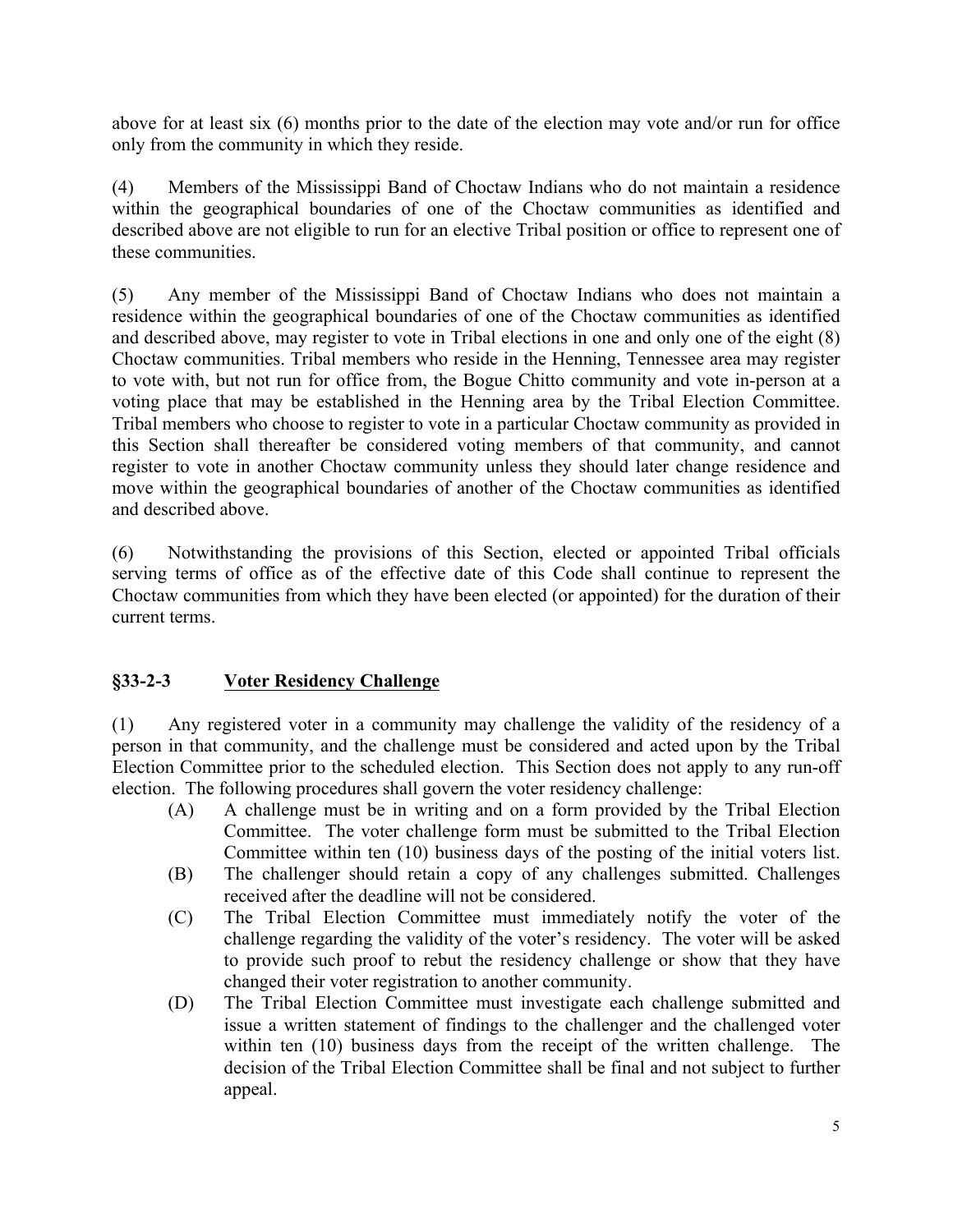(E) A voter residency challenge may only be made in accordance with this Section. Voter residency challenges are not permitted under any other provision of this Code.

(2) If the prospective voter does not meet the six (6) month residency requirement, the voter shall be allowed to vote in the community in which he last met the residency requirements.

(3) If, after the appropriate investigation, the TEC is unable to confirm a challenged voter resides in the community, and the challenged voter does not respond to rebut the residency challenge, the TEC may remove the voter from the voter list for the community for which the challenge was based. The voter will be required to register in the community where they show proof of residency.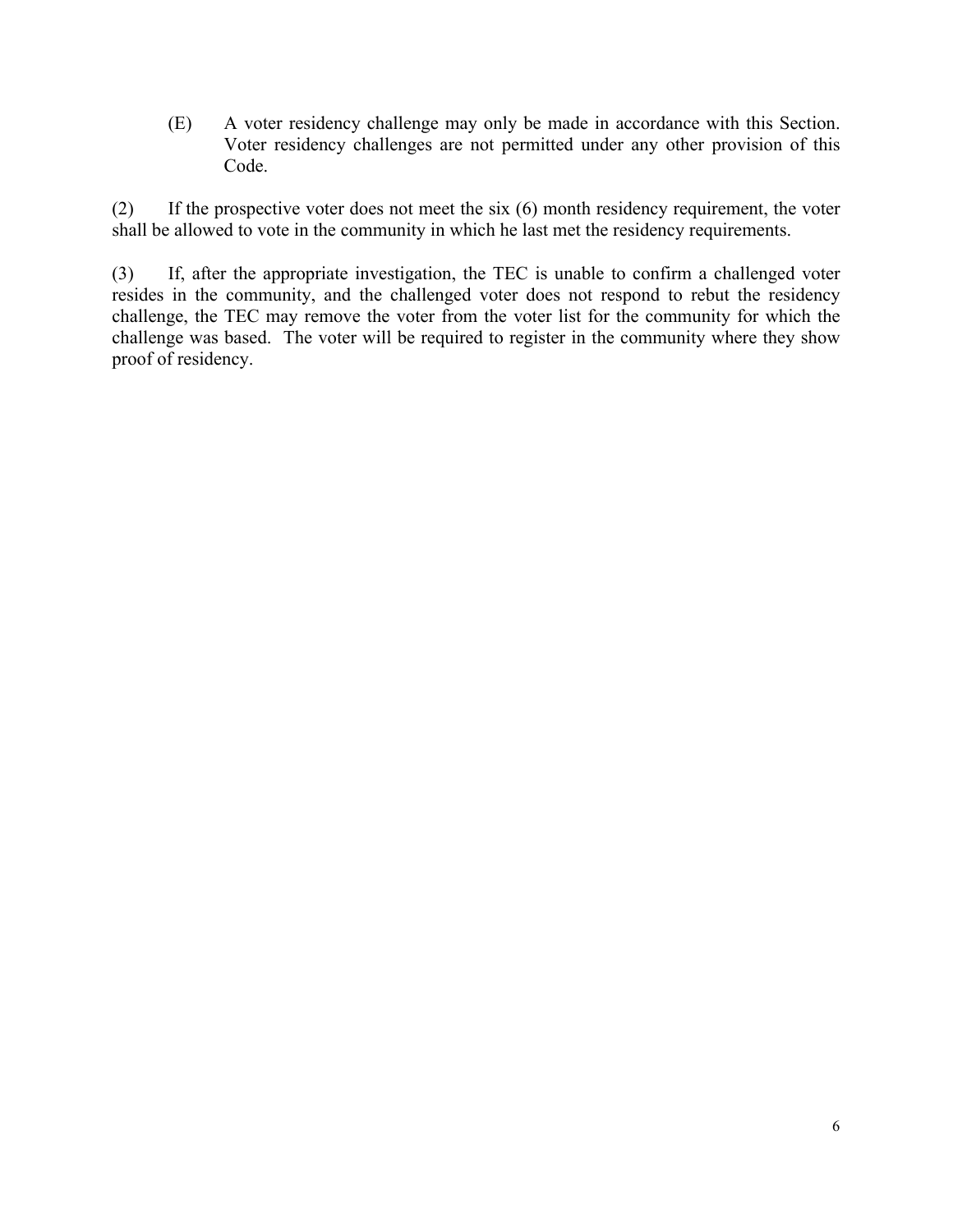## **CHAPTER 3. ELECTIONS**

### **§33-3-1 Regular Tribal Election**

(1) There shall be an official regular Tribal election held throughout the eight (8) recognized Choctaw communities to choose members of the Tribal Council of the Mississippi Band of Choctaw Indians and the Tribal Chief of the Mississippi Band of Choctaw Indians. Beginning with the second Tuesday of June of 1975, a regular Tribal election shall be held in June of every odd-numbered year.

(2) Pursuant to Section 9 of Article V of the Constitution, the term of office for the Tribal Chief shall be four (4) years and until a successor has been elected and seated.

(3) Pursuant to Section 6 of Article V of the Constitution, the term of office for members of the Tribal Council shall be four (4) years and until their successors are duly elected and seated. The number of Tribal Council members to be elected to represent a given Choctaw community in a given election year, shall be as provided in the Revised Constitution and Bylaws of the Mississippi Band of Choctaw Indians, or amendments thereto.

(4) Unless otherwise established by the Tribal Council, other Tribal elections as defined in this Code shall be scheduled to coincide with the regular Tribal Council election.

### **§33-3-2 Special Elections**

Special elections are elections other than a regular Tribal election and may be set for the following purposes:

(1) To fill vacancies in the Tribal Council or the Tribal Chief's Office. A special election for this purpose shall be held within sixty (60) days of the occurrence of the vacancy if more than one (1) year remains of the term of office for the Tribal Council member or Tribal Chief whose office has been vacated.

(2) For a run-off election between candidates in a regular Tribal election for Tribal Chief or Tribal Council. Due to the short timeframe for a run-off election, there will be no new voter registrations and no voter residency challenge options available. Absentee ballot requests for a run-off election may be made in accordance with Section 33-7-6(10) of this Code. In the event a run-off election is necessary, the run-off election shall be held within thirty (30) calendar days of the initial election, unless a properly perfected election appeal under Chapter 10 is pending. In such a case, the run-off election, if still necessary, will be conducted within thirty (30) calendar days of a final ruling by the Tribal Election Committee or by the Choctaw Supreme Court.

(3) For a recall election. The rules and procedures for a recall election are governed by Section 33-3-3 of this Code.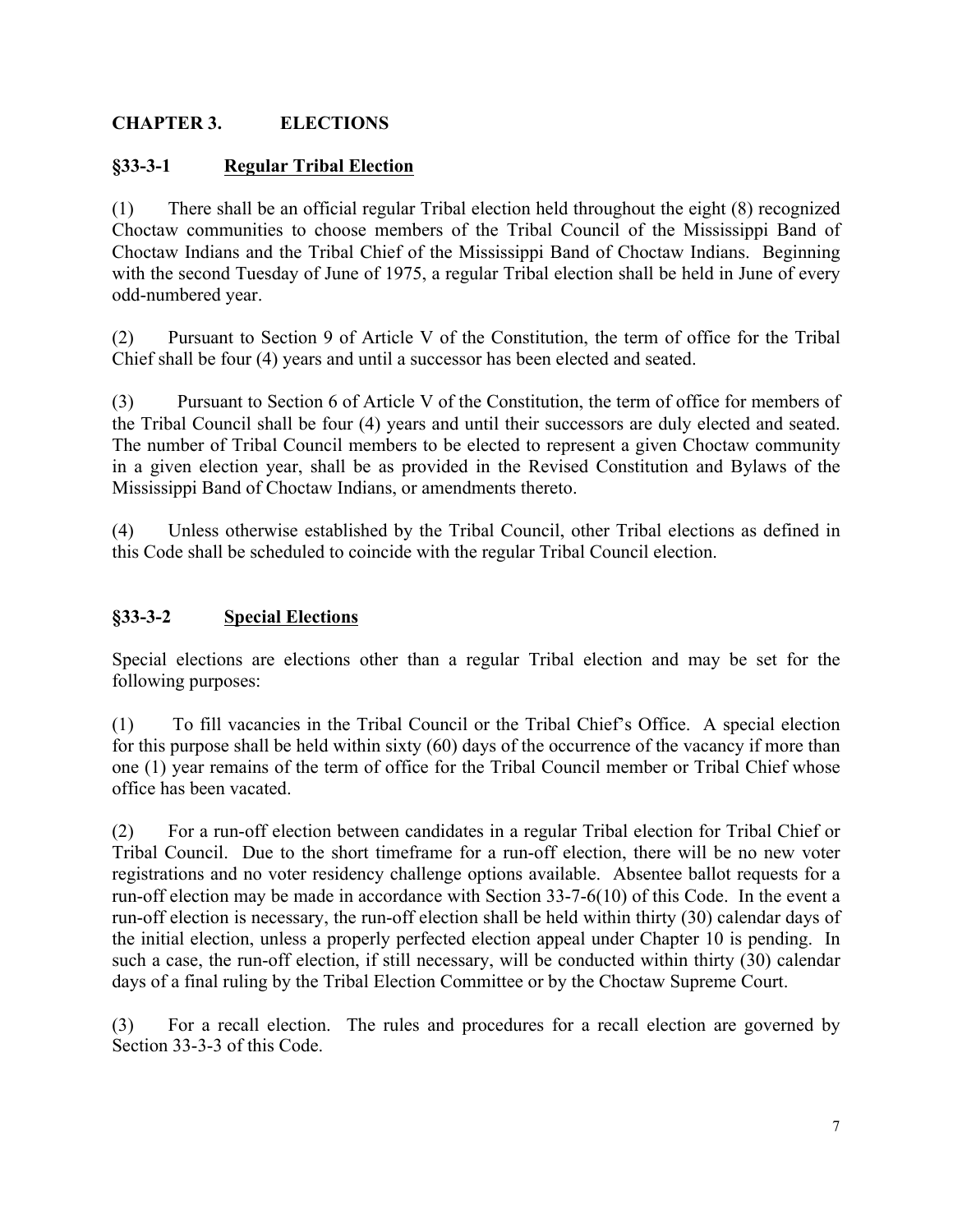(4) For a referendum election held to determine the will of the Choctaw People. The rules and procedures for a referendum election are governed by Section 33-3-4 of this Code.

(5) For a referendum and initiative election under Article XI of the Revised Constitution. The rules and procedures for a referendum and initiative election are governed by Chapter 11 of this Code.

(6) To fill vacancies in the Tribal Council or the Tribal Chief's Office after an election for a particular office has been voided by either the Tribal Election Committee or the Choctaw Supreme Court under the election appeal provisions in Chapter 10 of this Code. All rules and procedures applicable to a regular Tribal election apply to a special election set for this purpose. The election to be held after a voided election shall only be for the particular office(s) that was the subject of the election appeal.

## **§33-3-3 Recall Elections**

(1) Pursuant to Article VI, Sec. 7 of the Revised Constitution and By-Laws of the Mississippi Band of Choctaw Indians, a recall election shall be held when a sufficient number of voters in one of the eight (8) recognized Choctaw communities submit a petition for a recall of a Tribal council member elected by that community. Pursuant to Article VI, Section 9 of the Revised Constitution and By-Laws of the Mississippi Band of Choctaw Indians, a recall election shall be held when a sufficient number of voters in the Tribe submit a petition for a recall of the Tribal Chief.

- (2) In order to initiate a recall election, the following requirements must be met:
	- (A) A petition seeking a recall election of a Tribal Council member or the Tribal Chief must be submitted at least six months prior to the expiration of the term of the Tribal Council member or the Tribal Chief. No recall election will be held if there is less than six months remaining in the term of the Tribal Council member or the Tribal Chief at the time a recall petition is submitted.
	- (B) A recall petition form must be requested from the Tribal Election Committee, and the date the petition form is issued by the Tribal Election Committee must be included on the form. Requestors may make copies of the recall petition form as needed to accommodate the required number of signatures, provided that all completed recall petition forms must have the issuance date. Only the officially issued recall petition form or true copies of that form will be accepted by the Tribal Election Committee.
	- (C) Along with the recall petition form, the Tribal Election Committee shall provide the requesting party with a list of registered voters from that community, or all registered Tribal voters in the case of a recall for the Tribal Chief.
	- (D) The Tribal Election Committee shall determine the number of signatures of eligible voters that are needed to meet the minimum 40% percent of eligible voters' signatures required by Article VI, Sec. 7 or Sec. 9 of the MBCI Constitution. The Tribal Election Committee shall then provide the requesting party with this information. "Eligible voters" shall mean all of the registered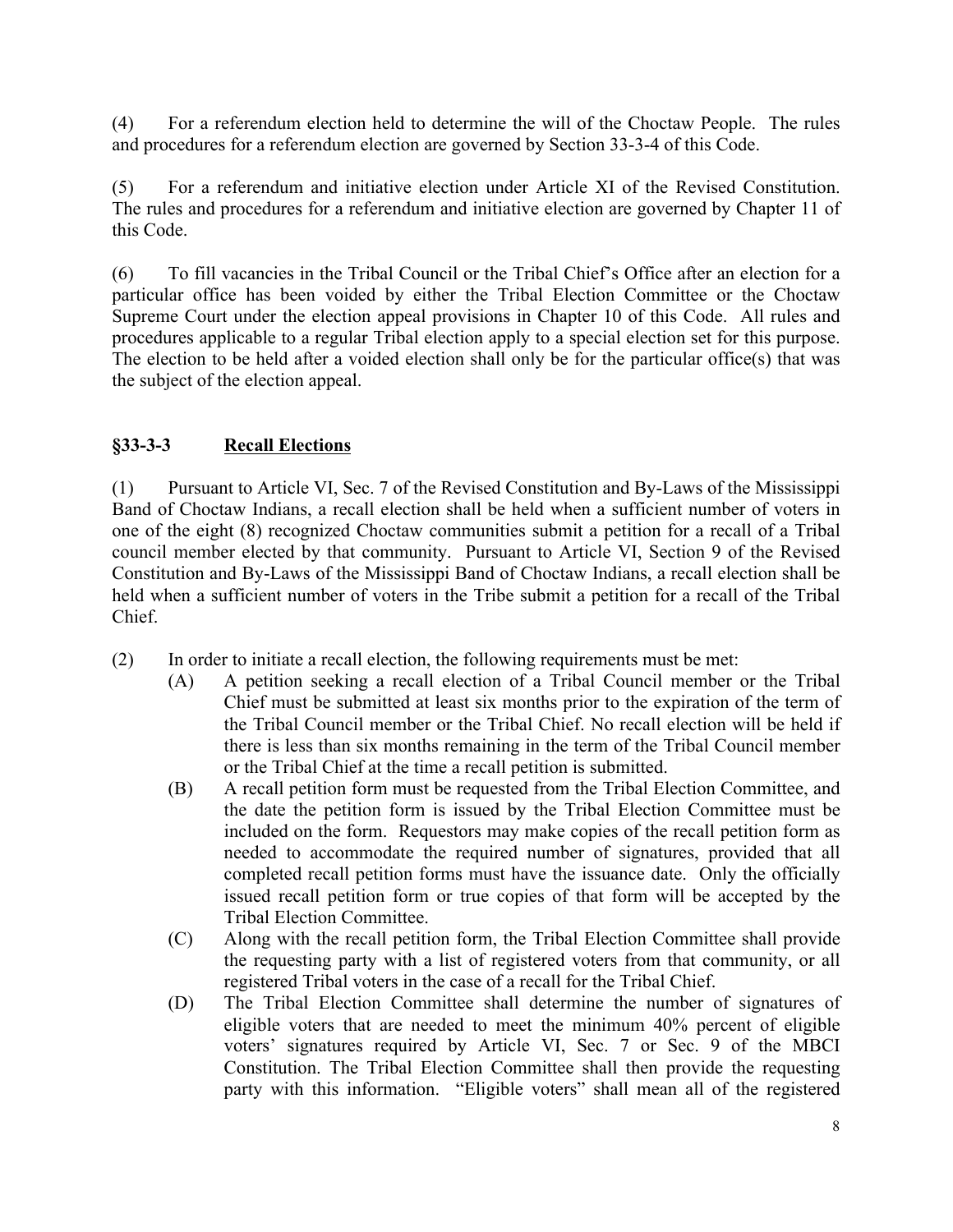voters in that community at the time the recall petition is initiated. It does not mean only those voters who voted in the last election.

- (E) The Tribal Election Committee shall notify either the Chief or the Tribal Council member who is the intended subject of the recall within two (2) business days of providing the blank recall petition form.
- (F) Parties seeking to initiate a recall election shall have twenty-five (25) business days from the issuance date shown on the recall petition form to gather the requisite number of signatures and file the completed recall petition forms. Completed recall petition forms received after the deadline will not be accepted.
- (G) Completed recall petition forms must contain all of the required information, including the requisite number of signatures of eligible voters from that community and the reason for seeking a recall of the Tribal Council member or the Tribal Chief.
- (H) Completed recall petitions for the recall of a Tribal Council member shall be filed with the Tribal Chief, or their designated representative. The Tribal Chief, or their designated representative, shall stamp each petition page showing the date received. Within two (2) business days of receipt of the completed recall petitions, the Tribal Chief shall notify the Tribal Election Committee of the receipt of the recall petitions and shall forward the petitions to the Tribal Election Committee for review and certification. The Tribal Chief shall also give written notice to the Tribal Council member who is the subject of the proposed recall, with a copy to the entire Tribal Council, that recall petitions have been received by the Tribal Chief and that such petitions will be forwarded to the Tribal Election Committee for review and certification.
- (I) Completed recall petitions for the recall of the Tribal Chief shall be filed with the Tribal Council Committee System Coordinator as the designated representative of the Tribal Council. The Tribal Council Committee System Coordinator shall stamp each petition page showing the date received. Within two (2) business days of receipt of the completed recall petitions, the Tribal Council Committee System Coordinator shall notify the Tribal Election Committee of the receipt of the recall petitions and shall forward the petitions to the Tribal Election Committee for review and certification. The Tribal Council Committee System Coordinator shall also give written notice to the Tribal Chief who is the subject of the proposed recall, with a copy to the entire Tribal Council, that recall petitions have been received by the Tribal Council and that such petitions will be forwarded to the Tribal Election Committee for review and certification.
- (J) Within five (5) business days of receipt of the completed recall petitions from either the Tribal Chief's Office or the Tribal Council Committee System Coordinator, the Tribal Election Committee shall review and verify that the petitions contain the required number of signatures to meet the requisite 40% of eligible voters required to initiate a recall election, and shall verify that the eligible voters' signatures and information contained on the petitions are valid.
- (K) If the Tribal Election Committee determines that there is an insufficient number of valid signatures of eligible voters to meet the 40% of eligible voters requirement, the Tribal Election Committee shall notify the requesting party of the deficiency. If the deadline for submission of petitions has not passed at the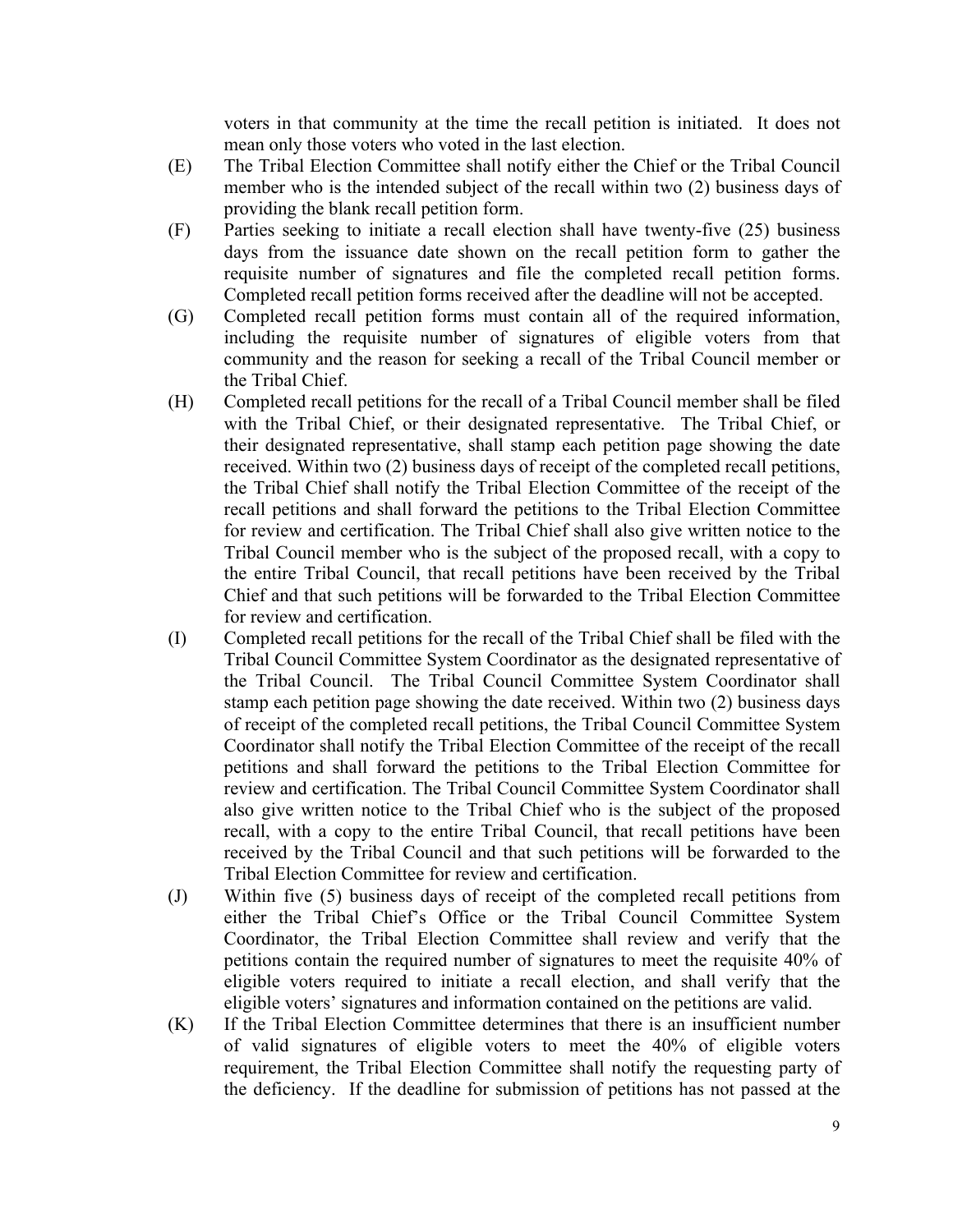time the Tribal Election Committee issues its decisions, the requesting party shall be allowed to collect such other voter signatures as needed to meet the required percentage and turn in the additional signatures by the deadline. If the submission deadline has passed at the time the Tribal Election Committee issues its decision, the requesting party shall not be allowed to submit additional signatures and the Tribal Election Committee shall treat the submitted petitions as not meeting the required number of signatures and shall not take further action on the recall matter.

(L) If the 40% of eligible voters requirement is satisfied, the Tribal Election Committee shall issue a certification that the completed petitions meet the requirements necessary under Article VI, Sec. 7 or Sec. 9 of the Constitution and By-Laws to initiate a recall election. The Tribal Election Committee's certification shall be sent to the Tribal Council, along with a copy to the requesting party and the Tribal Chief or Tribal Council member who is the subject of the proposed recall. The Tribal Council shall then call a special election on the issue of the recall of the identified Tribal Council member or the Tribal Chief to be held within sixty (60) calendar days.

(3) At least 60% of the persons eligible to vote in the election must participate in the recall election, and a majority of those voting in that recall election must vote to recall the Tribal Council member or the Tribal Chief in order for the Tribal Council member or the Tribal Chief to be recalled.

(4) If the results of the recall election are to recall the Tribal Council member, then the vacancy shall be filled in accordance with Article VI, Sections 1 and 2 of the Revised Constitution and By-Laws of the Mississippi Band of Choctaw Indians, which calls for appointment by the Tribal Chief if there is less than one (1) year remaining in the Tribal Council member's term, or a special election if there is more than one (1) year remaining in the term.

(5) If the results of the recall election are to recall the Tribal Chief, then the vacancy shall be filled in accordance with Article VI, Sections 3 and 4 of the Revised Constitution and By-Laws of the Mississippi Band of Choctaw Indians, which calls for the vice-chief of the Tribal Council to automatically fill the position of Tribal Chief if there is less than one (1) year remaining in the term of the Tribal Chief, or a special election if there is more than one (1) year remaining in the term of the Tribal Chief.

(6) A special election to fill a vacancy created by a recall election shall be conducted by the Tribal Election Committee in accordance with this Code.

#### **§33-3-4 Referendum Elections Held to Determine the Will of the Choctaw People**

(1) A referendum may be called by the Tribal Chief, Tribal Council, or any arm of the Tribal government (Housing Authority, etc.) at any time that that arm of the Tribal government shall determine that an issue is of sufficient importance that no informal method shall be sufficient for such a determination of the will of the Choctaw people.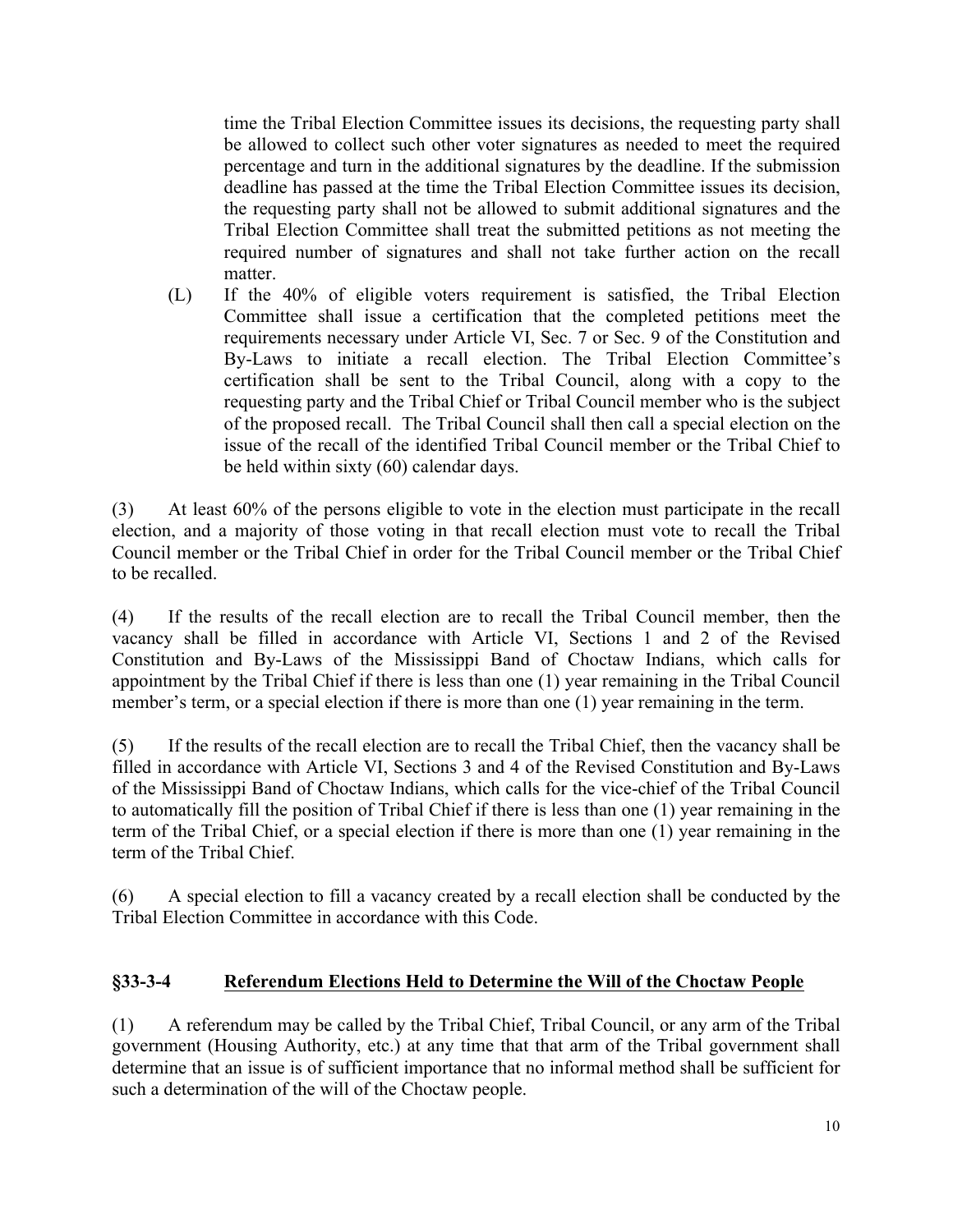(2) All applicable sections of this Code shall govern the conduct of such a referendum with the exception of the specific instructions in Section 33-3-4(3).

- (3) For such a referendum, the following special provisions shall apply:
	- (A) The results of such a referendum shall be considered official if 40% of the registered voters eligible to vote in that election shall have voted.
	- (B) A proposition brought before the Choctaw people in such a referendum shall be held to have been approved if a majority of the voters vote affirmatively.

(4) In special situations in which the arm of the Tribal government requesting such a referendum shall determine that only a portion of the total number of Tribal members eligible to vote are to be affected by the decision, and therefore should be allowed to vote, their determination shall be followed if and only if:

- (A) The Tribal Council shall agree to the determination of the arm of government in a formal vote.
- (B) All such restrictions on voting shall be clearly defined and communicated to the Choctaw people in all official announcements of the election.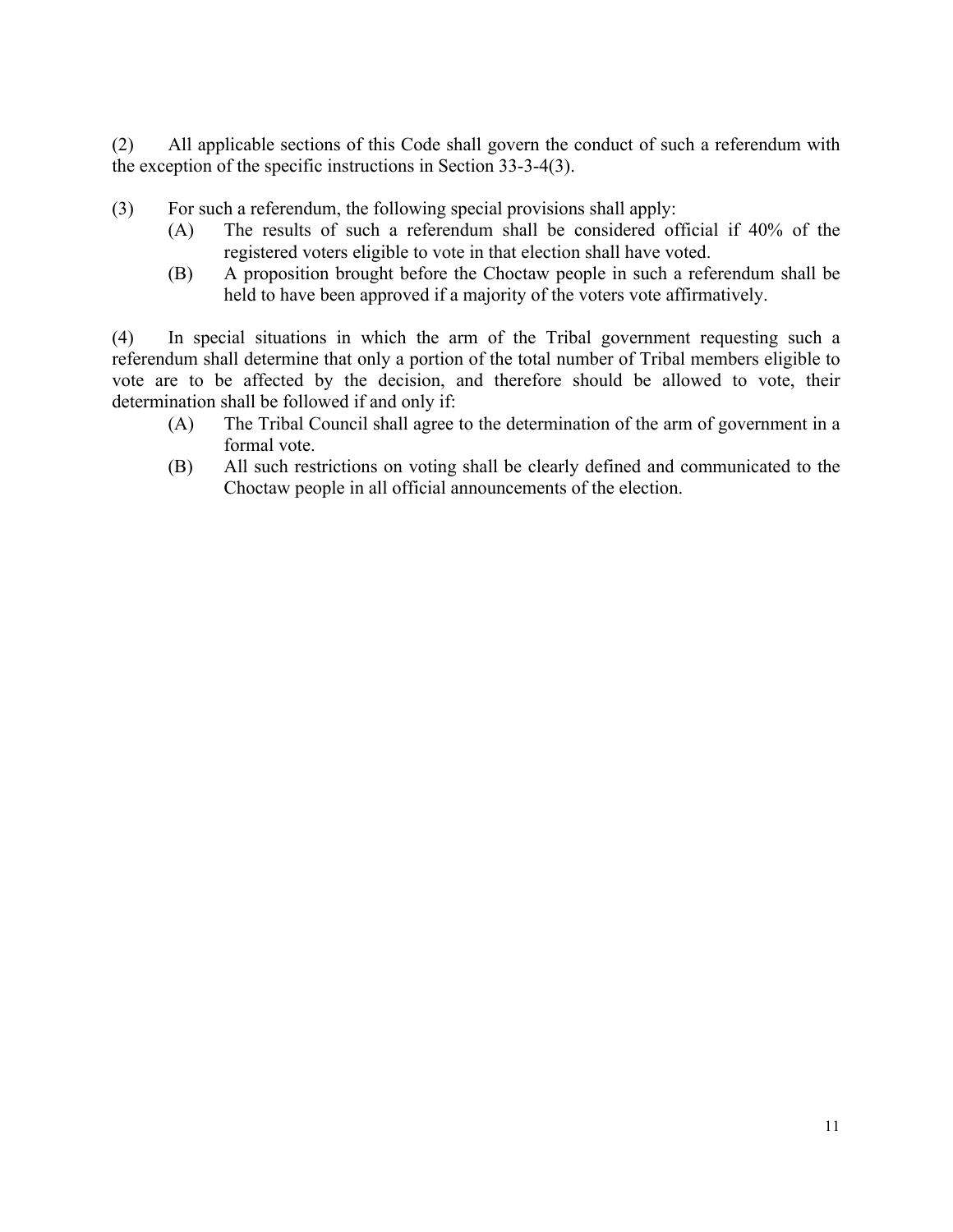## **CHAPTER 4. ELECTION COMMITTEES**

### **§33-4-1 Tribal Election Committee**

A Tribal Election Committee composed of three (3) enrolled Tribal members is hereby established as an independent Tribal entity to conduct all Tribal elections in accordance with this Code. No Tribal Election Committee member shall hold elective Tribal office during his or her tenure as a member of the Tribal Election Committee. The following provisions shall govern the process for determining the composition of the Tribal Election Committee:

(1) Each Tribal Election Committee member shall be appointed by the Tribal Chief, with the concurrence of the Tribal Council, to serve staggered four (4) year terms and, at the time of appointment, one of the appointees shall be named Tribal Election Committee Chairperson.

(2) The Tribal Chief, with the concurrence of the Tribal Council, shall also appoint three (3) enrolled Tribal members, none of whom shall hold elective Tribal office during their appointment, as alternate members of the Tribal Election Committee. In the event of illness, resignation, or unavoidable conflict which prohibits one or more of the standing Tribal Election Committee members from serving, the Tribal Chief shall designate one or more of said alternates to fill the position(s) vacated on the Tribal Election Committee. Any alternate member may assist the Tribal Election Committee with any the TEC's official duties under Section 33-4-2.

(3) The staggered terms of the current Tribal Election Committee members and the alternates shall not be altered by the enactment of this Code. As these terms expire, new appointments to fill those expired terms may be made during the regular Tribal Council Meeting in October of all even-numbered years subsequent to 2012.

(4) For purposes of conducting official business, two Tribal Election Committee members shall constitute a quorum. The three members of the Tribal Election Committee and the alternates shall serve for their appointed terms or until their successors are duly appointed, whichever is later. No two Tribal Election Committee members or alternates shall be from the same Community.

## **§33-4-2 Duties of the Tribal Election Committee**

The Tribal Election Committee shall conduct the following duties in preparation for each official Tribal election:

(1) Appoint a Local Community Election Committee for each of the eight (8) recognized Choctaw communities from which an elective Tribal office or position is to be filled;

(2) Appoint poll watchers at its discretion to monitor the conduct of any Tribal election;

(3) Authorize and regulate candidate election observers who are designated by a candidate to observe the conduct of the election in accordance with Section 33-8-4;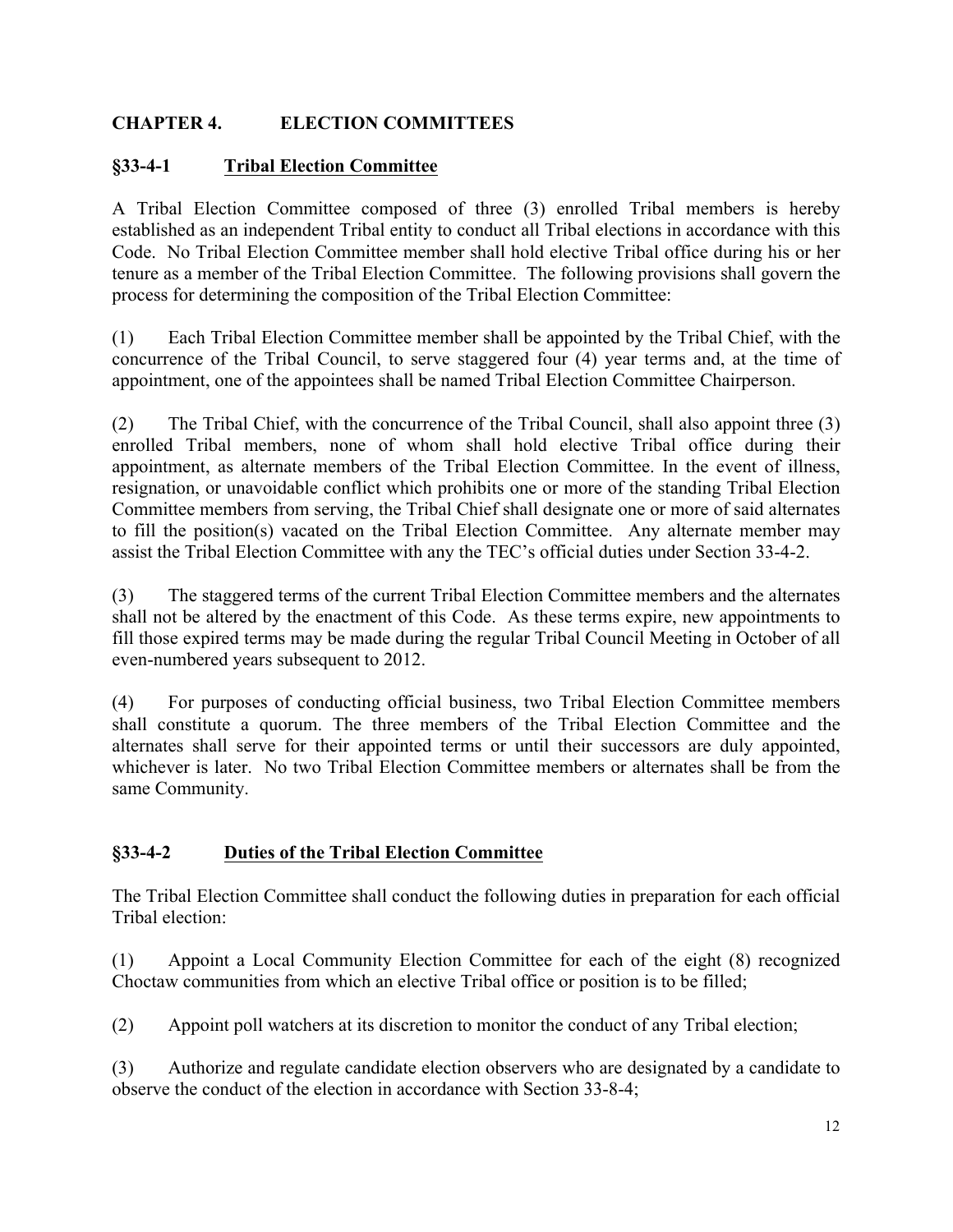(4) Appoint individuals from each of the eight (8) recognized Choctaw communities to serve as "Bailiff" at the local community voting place. The Tribal Election Committee shall ensure that all "Bailiffs" are registered voters from the Community from which they are appointed.

(5) Prepare and disseminate necessary election materials, forms and information as provided in Section 33-7-3 of this Code;

(6) Issue notice of elections as provided in Section 33-8-1of this Code;

(7) Conduct a pre-election instruction and coordination session for all local community election committee members, clerks, and bailiffs;

(8) Have at least one TEC Member be present at the TEC Offices all day on the date of election to coordinate the election and to handle any election problems that may arise, and;

(9) All other duties and responsibilities necessary to conduct Tribal elections in accordance with this Code.

# **§33-4-3 Local Community Election Committee**

Prior to each official Tribal election, a Local Community Election Committee (hereinafter referred to as LCEC) shall be appointed by the Tribal Election Committee for each of the eight (8) recognized Choctaw communities from which an elective Tribal office or position is to be filled. Each LCEC shall be responsible for conducting that election within their community and shall dissolve following completion of their duties in connection with that election. Each LCEC shall be composed of a Chairperson, two committee members and three alternate members. The TEC may, in its discretion, appoint such other alternate members to the LCEC as deemed necessary. The Chairperson of each LCEC shall be designated by the Tribal Election Committee. All members of the LCEC must be registered voters of the community from which they are appointed.

## **§33-4-4 Duties of the Local Community Election Committee**

(1) Prior to each official Tribal election, the Chairperson of the LCEC shall designate from the LCEC members or alternates the following positions at the local community voting place:

- (A) "Initialing Manager"
- (B) "Illiterate Voter Assistance Manager"
- (C) "Poll Book Clerk"
- (D) "Voters' List Clerk"

(2) The Chairperson of each Local Community Election Committee shall have the following duties:

(A) Serve as the "Receiving and Returning Manager" for that community. Each Receiving and Returning Manager shall meet with the Tribal Election Committee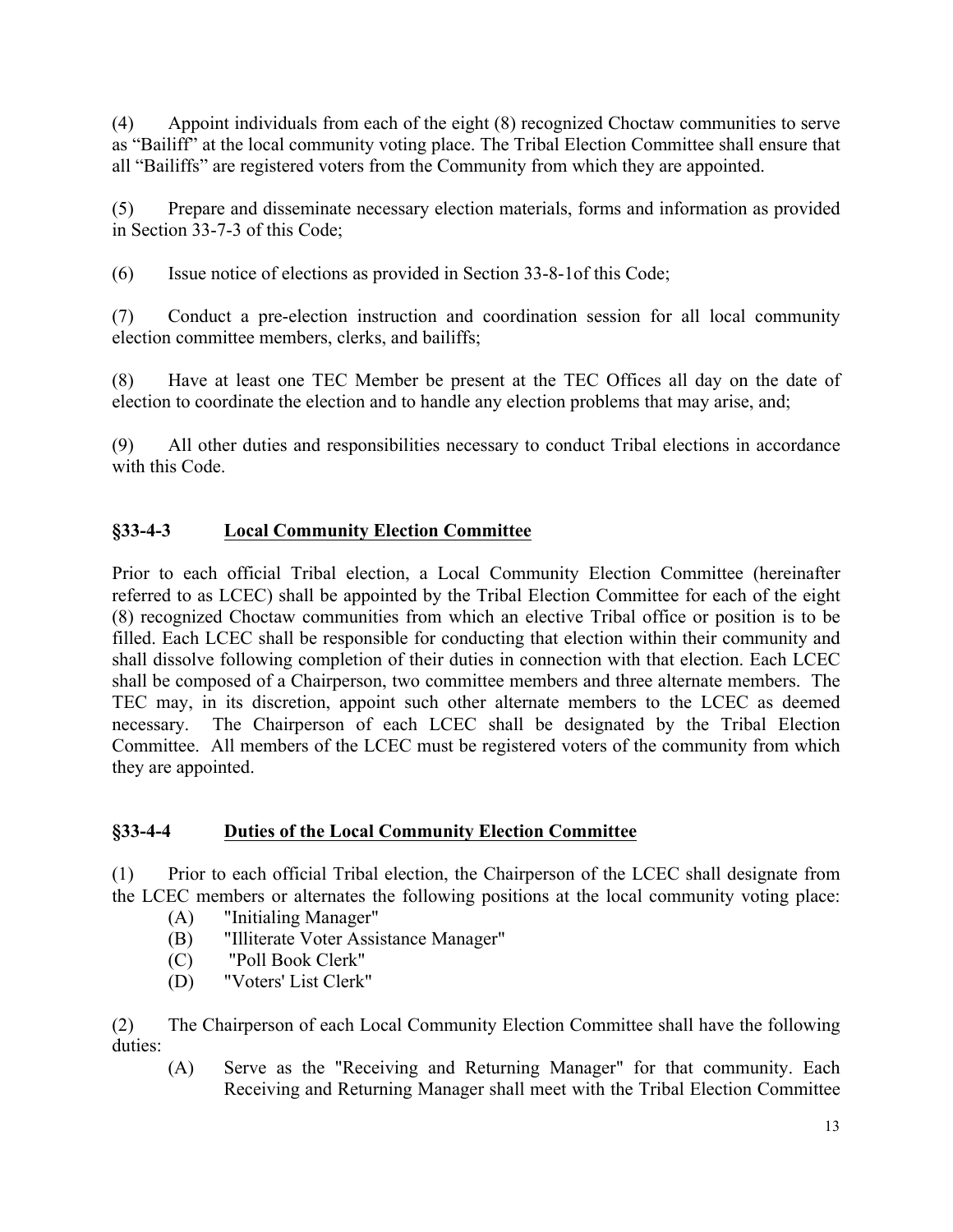on the day before an election to count and receipt for ballots, check ballot boxes, poll book, election supplies, card of instruction, etc., and pick up the ballot box and supplies;

- (B) Serve as the "Receipt Book Manager" at the local community voting place;
- (C) Provide for the safeguarding of the ballot boxes during the night, in accordance with this Code;
- (D) Be at the voting precinct at 7:00 a.m. election day and see that the voting place is arranged as follows:
	- (i) Voting compartments arranged to allow voters privacy in marking their ballots;
	- (ii) "Card of Instruction" and writing instrument in each voting compartment;
	- (iii) Polling place arranged so that as nearly as practical all electors will approach the polls from one direction and depart from [in] the opposite direction, and;
	- (iv) Polling place arranged so that the holding of the election and counting of the ballots will be in fair and full public view;
- (E) If all LCEC members are not present when the polls open, the LCEC Chairperson shall request the Tribal Election Committee to designate one of the LCEC alternates to fill the vacated position(s). If one or more of the designated clerks are absent, the LCEC Chairperson shall immediately appoint persons to fill the vacated position(s). Following these appointments, the LCEC Chairperson shall administer the above oath to the new appointees;
- (F) Clean out and remove everything from the ballot boxes in the presence of the other members of the LCEC. Lock the boxes and safeguard the key. The boxes *must remain locked* all day until the poll closes and counting begins. The ballot boxes cannot be opened or removed from the polling place during the day of the election;
- (G) Assign specific duties and responsibilities to the other members of the LCEC and the designated clerks and bailiffs as necessary;
- (H) Open the polls promptly at 8 a.m.;
- (I) Close the polls promptly at 8 p.m. All persons who are physically in line at the polling place as of 8 p.m. must be allowed to vote. The LCEC shall close the polls by placing a bailiff at the end of the line at 8 p.m. The bailiff shall bar any additional people from joining the line after 8 p.m.;
- (J) Complete the voting process, then unlock and open the ballot boxes, and begin counting and tallying the ballots;
- (K) See that all necessary receipts and certificates are signed by the Chairperson of the LCEC and the appropriate election officials;
- (L) Make an effort to balance the ballots to make an unofficial count;
- (M) After all votes are counted, tallied, and balanced, replace in the ballot boxes all ballots, receipt books, list of voters, other election supplies, and all necessary reports and certificates, and;
- (N) Lock the ballot boxes and return it (them), along with the key and poll book, immediately to the Tribal Election Office. Ballot box(es) from the Henning, TN polling place shall be returned no later than noon on the day following the election.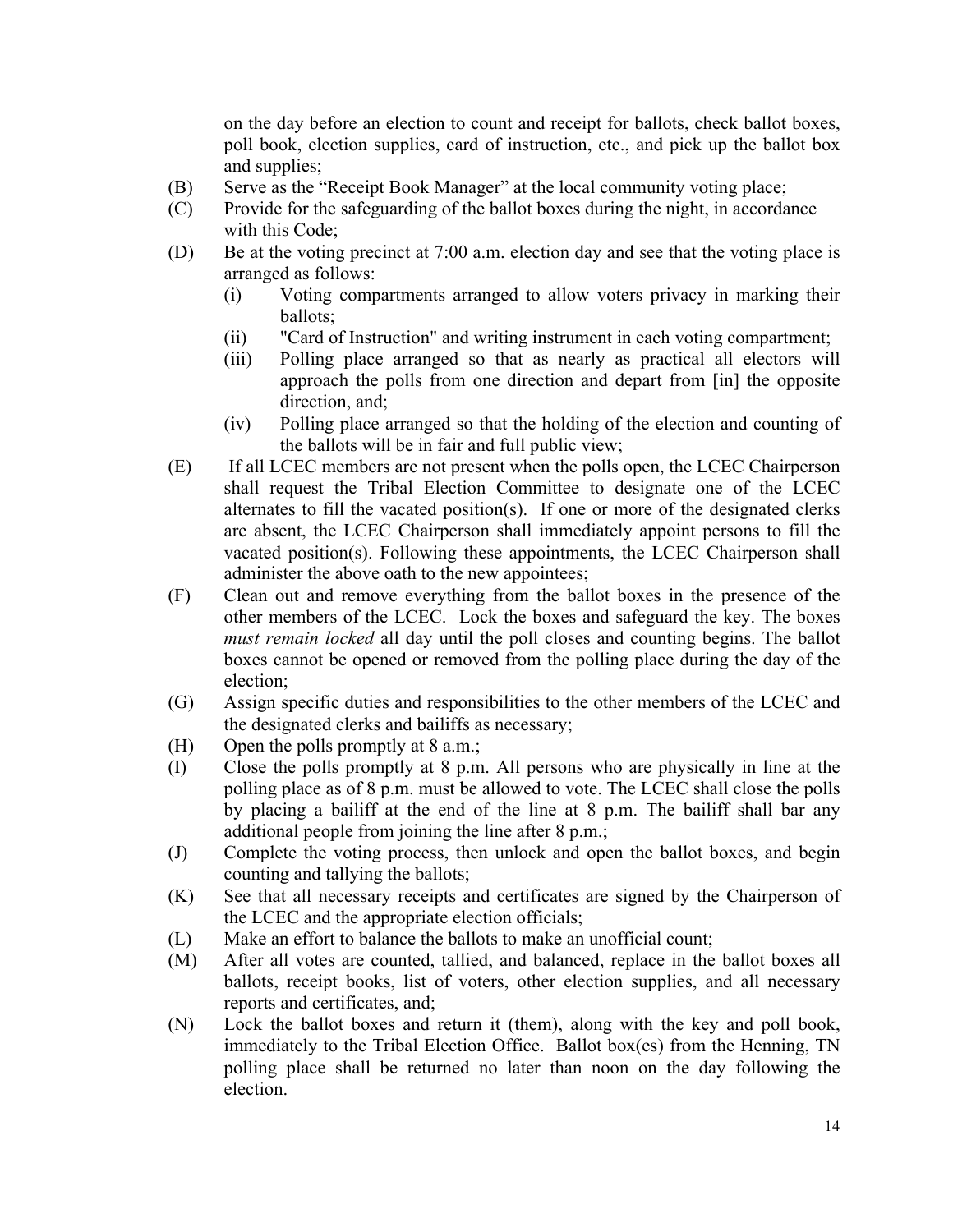- (3) The LCEC Members and Clerks shall have the following duties:
	- (A) Poll Book Clerk -- Check voter's name in poll book to confirm whether qualified. After ballot is voted, mark "Voted" in poll book at appropriate place, designating the date of the elections.
	- (B) Receipt Book Manager -- After poll book clerk confirms that a voter is qualified, have voter sign name in receipt book before receiving ballot. The Chairperson of the LCEC is also the receipt book manager.
	- (C) Initialing Manager -- After the voter has signed the receipt book, place initials on the back of the ballot. After the voter marks and folds the ballot, the Initialing Manager examines the initials before the ballot is placed in the box.
	- (D) Illiterate Voter Assistance Manager -- Assists all persons who are unable to read or write in marking their ballots and who request assistance.

(4) In the event of illness, resignation or unavoidable conflict which prohibits one or more of the LCEC members from serving, the Chairperson of the Tribal Election Committee shall designate one or more of the appointed alternates to fill the vacated position(s) on the LCEC.

## **§33-4-5 Duties of the Bailiff**

The duties of the Bailiff are as follows:

(1) Prior to the polls opening, the Bailiff shall administer the following oath to all LCEC members and election clerks and have one of the other LCEC members administer the oath to the Bailiff:

> "I, [state name] , do hereby faithfully swear or affirm to perform all of the duties required of me at this election, according to law, and I will not attempt to guide, aid, direct, or influence any voter in the exercise of his right to vote, except as expressly allowed by law.";

- (2) Keep the peace and protect the voting place by preventing improper intrusion upon the voting place or interference in the election;
- (3) See that persons desiring to vote have unobstructed access to the voting place;'
- (4) Detain for law enforcement officers all persons creating any disturbance about the voting place (the bailiff has the power to detain and the power to summon to his aid all persons at the voting place), and;
- (5) See that no candidate or their supporters engages in electioneering within one hundred and fifty (150) feet of the buildings where an official Tribal election is being held.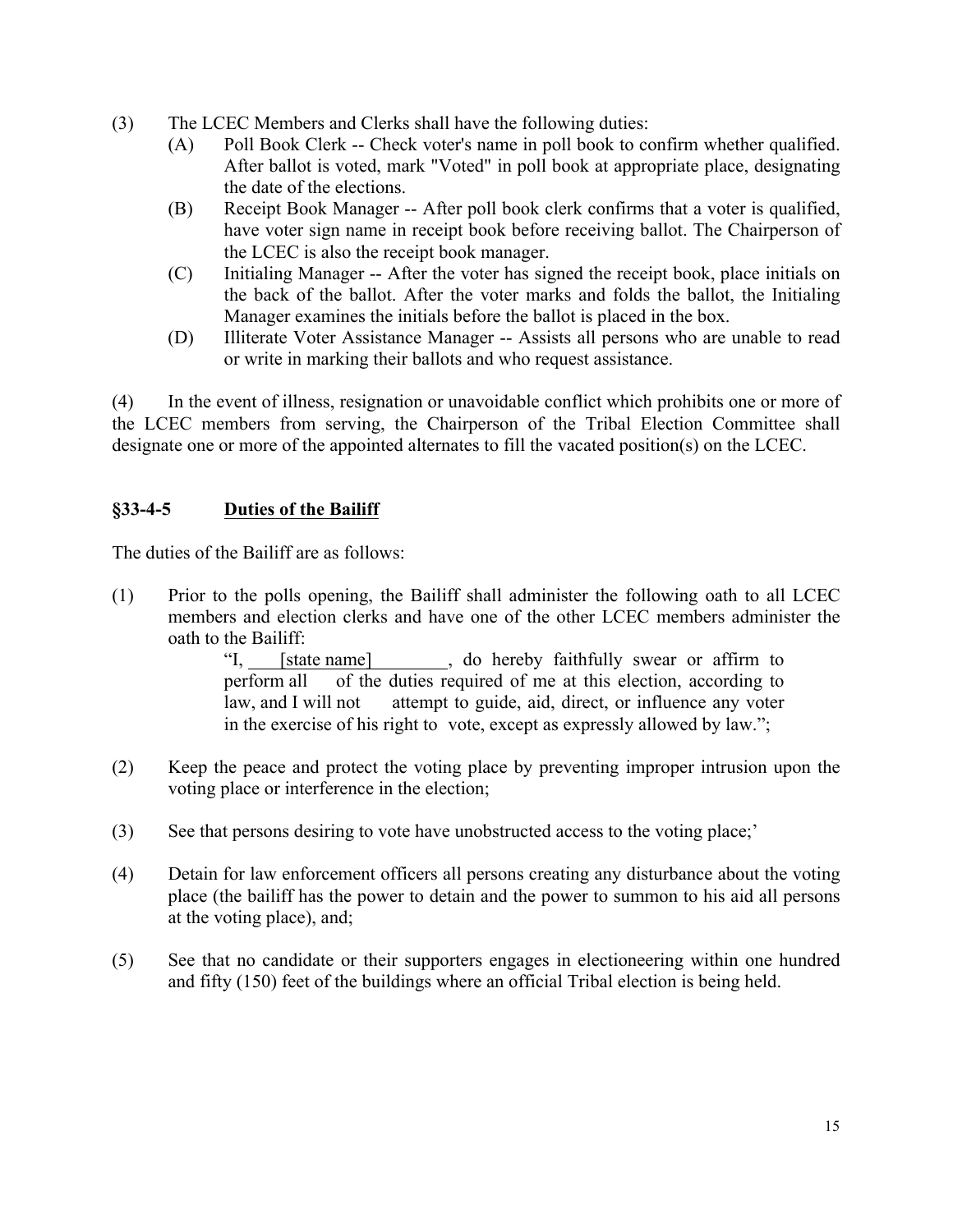#### **§33-4-6 Compensation**

Members of the Local Community Election Committee, clerks appointed by the LCEC Chairperson to serve in the local communities, bailiffs and poll watchers appointed by the Tribal Election Committee shall be compensated, when duly appointed pursuant to this Code from Tribal funds at an hourly rate of \$20 for time spent in an official capacity in the conduct of regular or special elections as required by this Code. Members of the Tribal Election Committee shall be compensated from Tribal funds at an hourly rate of \$25 for time spent in an official capacity in the conduct of regular or special elections as required by this Code. Election preparation or instruction meetings at which attendance of certain election official[s] is required shall be considered official election business for purposes of this Section. However, informal work sessions of the Tribal Election Committee are not considered official election business for purposes of this Section.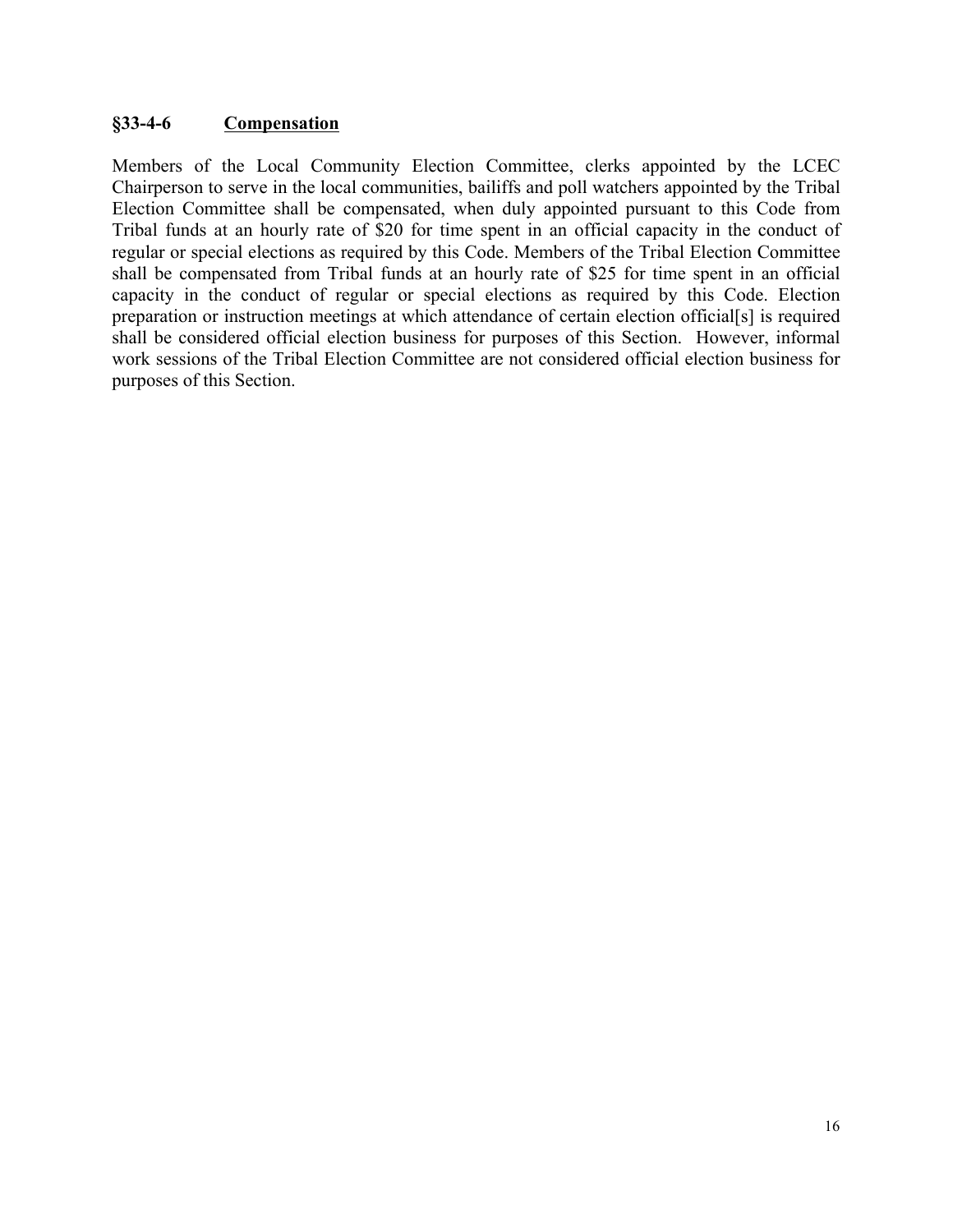#### **CHAPTER 5. REGISTRATION OF VOTERS**

#### **§33-5-1 Qualification of Voters**

Members of the Mississippi Band of Choctaw Indians, eighteen years of age or older, who are duly registered to vote in accordance with this Code, may vote in Tribal elections in the community in which they are registered and in which they have maintained residency for a minimum of six (6) months prior to the date of the election, with the exception of duly registered members who qualify under Section 33-5-3 to vote by mail.

#### **§33-5-2 Regular Registration**

(1) The Tribal Council designates the Tribal Election Committee as the Tribal entity responsible for the registration of voters and the maintenance of an up-to-date and accurate listing of Tribal members who are registered to vote in each Choctaw community. Prior to each Tribal election, except for a run-off election, the Tribal Election Committee, shall:

- (A) Authorize the preparation of registration forms, in duplicate, which provide space for at least the following information: the voter's name, address, birth date, the name of the Choctaw community in which the voter is registering, proof that the voter actually resides within the boundaries of that Choctaw community, and the signature of the registrar. The Tribal Election Committee may require additional proof to document residency which may include, but is not limited to, federal, state or Tribally-issued photo identification cards or a bill that includes the voter's name and physical address. A signed and notarized Affidavit of Voter Residency may be accepted as such proof if no other forms of documentation are available.
- (B) All registration forms shall be numbered sequentially. The original registration form shall be used by the Tribal Election Committee to prepare the list of voters, and the copy shall be retained by the voter. A voter whose name is, through error, left off the list of voters, may vote upon presentation of his copy of the registration form to the Local Community Election Committee at the polling place.
- (C) Designate the persons to act as official Tribal voter registrars in sufficient numbers to carry out the provisions of this Section.
- (D) Provide registrars with registration forms as described above and instructions for their use.
- (E) Determine and publicize the dates when members of the Tribe may register to vote and when registration shall be closed to allow time for the preparation of the list of voters.
- (F) In addition to year-round registration activities, conduct a supplemental registration of voters in each of the Choctaw communities on at least one day 30 to 90 days prior to each official Tribal election, except for run-off elections.
- (G) Provide for the conduct of voter registration by mail in accordance with Section 33-5-3 below.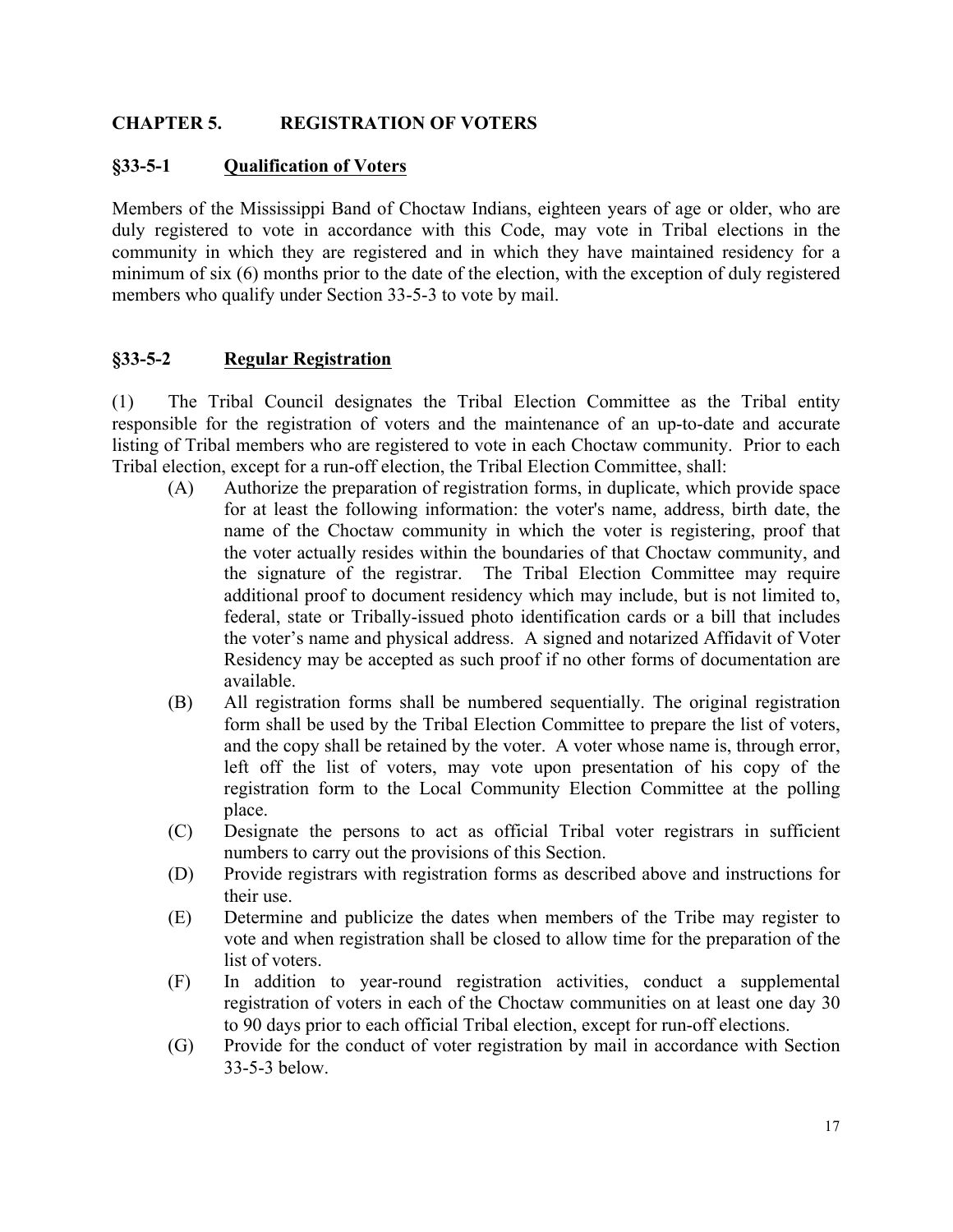(H) Provide each LCEC Chairperson with updated and accurate lists of persons registered to vote in their community when: (1) the notice of election is issued, and; (2) within one week after the date that registration is closed. The voters lists established through the process described in this Section shall also be posted and publicized in conspicuous places in each of the eight (8) recognized Choctaw communities and at the Choctaw Agency, Bureau of Indian Affairs.

(2) The Tribal Election Committee may periodically authorize and conduct special voter registration drives in the Choctaw communities, as it deems appropriate.

## **§33-5-3 Registration By Mail**

Any member of the Mississippi Band of Choctaw Indians who resides 50 or more miles outside of the nearest border of the community in which he or she desires to register to vote shall be entitled to register to vote in that community by mail consistent with the following provisions:

(1) Tribal members desiring to register to vote by mail must complete the registration form provided by the Tribal Election Committee, which must be witnessed and signed by at least two persons. The closing date for voter registration by mail shall be the same as the closing date for regular voter registration. Registration forms received past 5 p.m. on the closing date for voter registration in a given election shall not be honored.

(2) Upon receipt of a request for a registration form from a person eligible to register by mail under this Section, the Voter Registrar shall forward an envelope containing an official voter registration form (after making proper record of the number of the registration form, to whom sent, and the date).

(3) The Voter Registrar shall write, mark, stamp or print on the margin of each such registration form the words "Voter Registration Form" and date of issuance. There shall be enclosed an outer envelope on which has been imprinted "Voter Registration Form" and an inner envelope, on which has been imprinted the form of affidavit below described:

I do solemnly swear or affirm that I am a member of the Mississippi Band of Choctaw Indians; that I am or will be of legal voting age on or before the election date; that I am now a resident of: Town\_\_\_\_\_\_\_\_\_\_\_\_\_\_\_, County\_\_\_\_\_\_\_\_\_\_\_\_, and State \_\_\_\_\_\_\_\_\_\_\_\_\_\_, and that I reside 50 or more miles outside of the nearest border of the Community.

Signature

\_\_\_\_\_\_\_\_\_\_\_\_\_\_\_\_\_\_\_\_\_\_\_\_\_\_\_\_ Witness

\_\_\_\_\_\_\_\_\_\_\_\_\_\_\_\_\_\_\_\_\_\_\_\_\_\_\_\_ Witness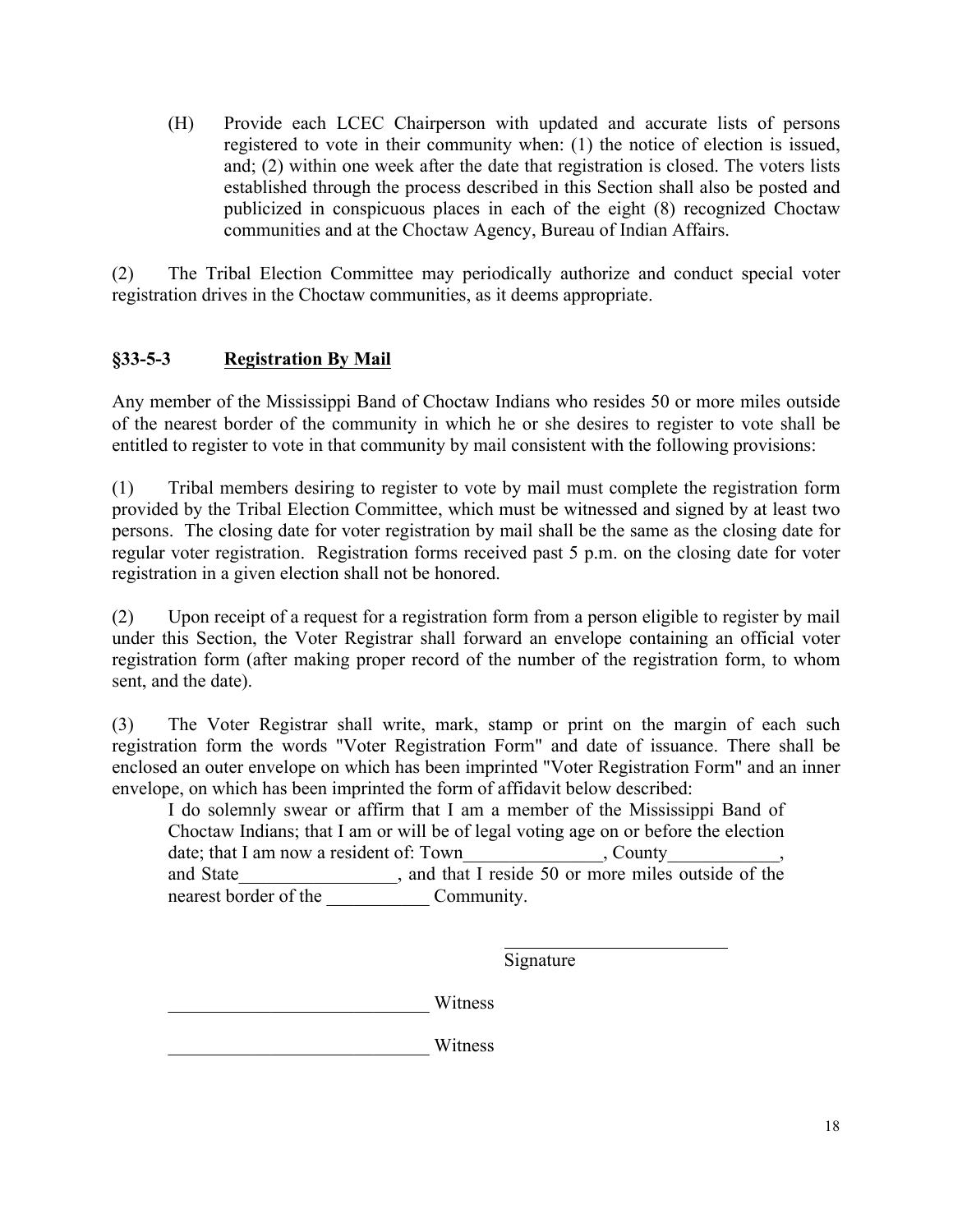(4) The person registering to vote by mail shall enclose only his registration form in the inner envelope. The inner envelope shall then be sealed by the voter and enclosed in the outer envelope (mailing envelope). It shall be the responsibility of the voter to affix the necessary postage stamp for mailing. The outer pre-addressed envelope shall be imprinted to show address as follows:

#### MBCI Office of Tribal Elections Voter Registrar P.O. Box 6052 Choctaw, MS 39350

(5) Any Tribal member who registers to vote by mail must still make a request for an absentee ballot under the process outlined in Section 33-7-6.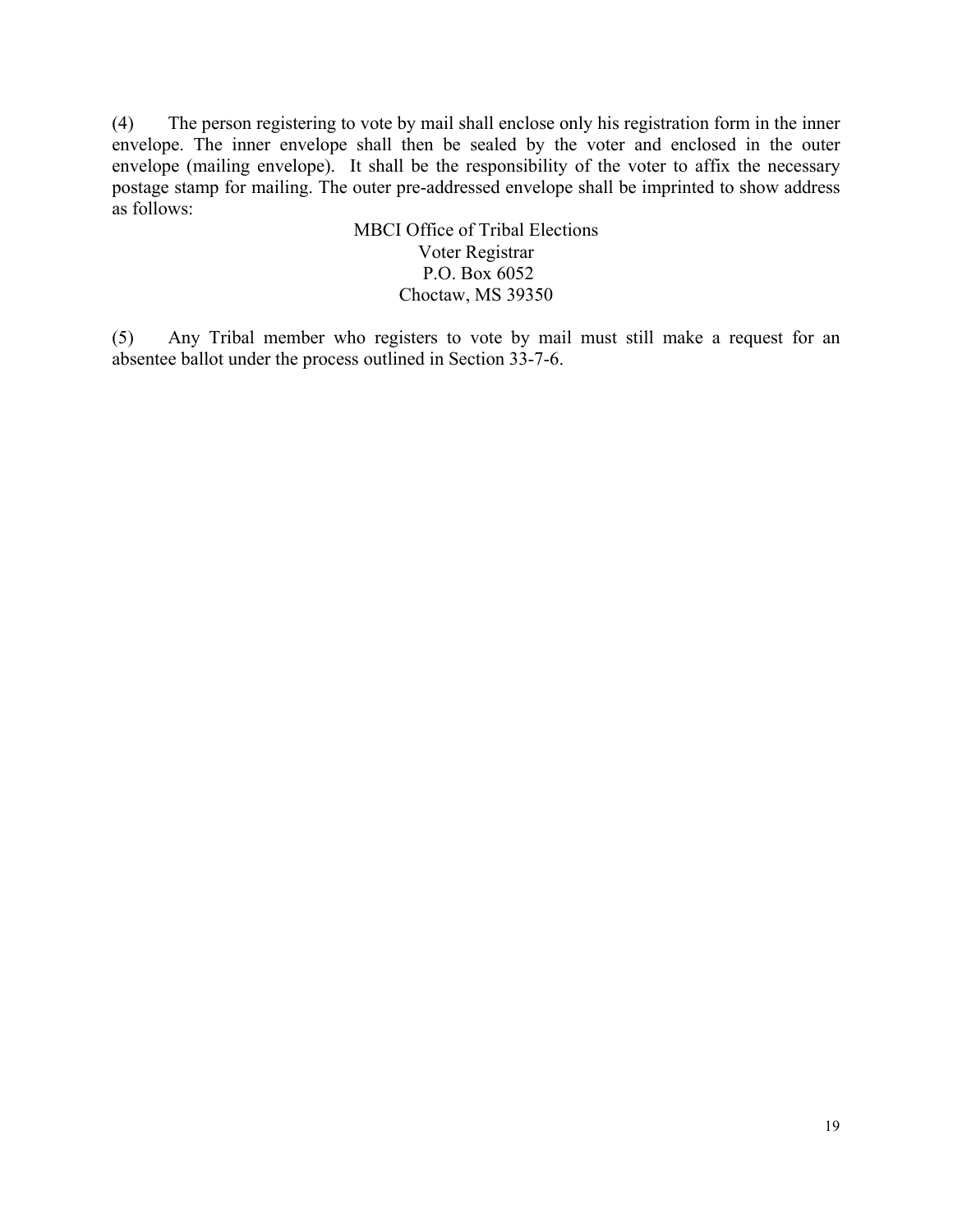### **CHAPTER 6. CANDIDATES**

#### **§33-6-1 Tribal Council Candidate Requirements**

Any enrolled member of the Mississippi Band of Choctaw Indians may become a candidate for Tribal Council to be filled by Tribal election who:

(1) Is at least 21 years of age at the time of election;

(2) Has not been convicted of, or pled nolo contendre to, any felony offense occurring at any time in any jurisdiction, unless such felony conviction has been pardoned;

(3) Has a minimum of a High School diploma or a GED of a twelfth grade equivalency;

(4) Is a resident of the Choctaw community which he or she desires to represent for at least six (6) months prior to the date of election;

(5) Is registered to vote in the Choctaw community which he or she desires to represent;

(6) Secures endorsement signatures by at least 10 persons registered to vote in Tribal elections in the community from which he or she intends to run for office. (This requirement shall not apply to the Bogue Homa Community and Crystal Ridge Community where three signatures will be required).

### **§33-6-2 Tribal Chief Candidate Requirements**

Any enrolled member of the Mississippi Band of Choctaw Indians may become a candidate for Tribal Chief who:

(1) Is at least 30 years of age by the time of the election;

(2) Has not been convicted of, or pled nolo contendre to, any felony offense occurring at any time in any jurisdiction, unless such felony conviction has been pardoned;

(3) Has a minimum of a High School diploma or a GED of a twelfth grade equivalency;

(4) Is a community resident registered to vote in a community;

(5) Secures the endorsement signatures of at least 51 registered voters, at least nine each from Pearl River, Bogue Chitto, and Conehatta, at least six each from Tucker, Red Water, and Standing Pine, and at least three each from Bogue Homa and Crystal Ridge.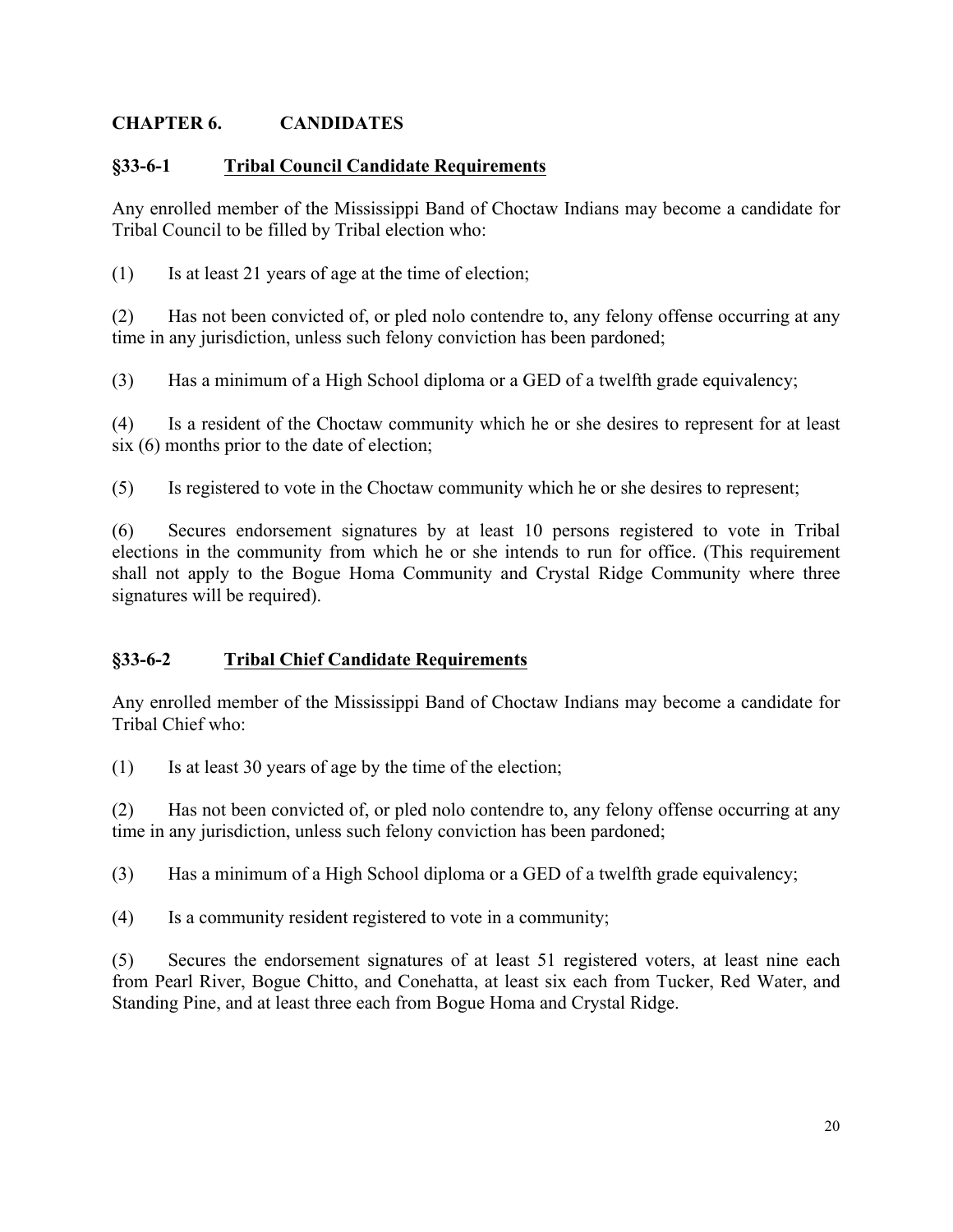## **§33-6-3 Other Requirements**

The general requirements stipulated above shall be subject to the special provision that at no time shall a Tribal member be employed by the Bureau of Indian Affairs or the U.S. Public Health Service or any other federal agencies in any capacity and hold any elective office or position with the Tribe or instrumentality of the Tribe, whether said office or position is held by Tribal election or appointment to complete the unexpired term. Candidates for Tribal Chief or Tribal Council must resign their positions with the Bureau of Indian Affairs or the U.S. Public Health Service or any other federal agencies at the time of the certification of their election by the Tribal Election Committee.

## **§33-6-4 Other Tribal Positions or Offices**

Qualifications for candidates for other elective Tribal positions or offices or of elective offices or positions of Tribal instrumentalities shall be established by the Tribal Council.

# **§33-6-5 Filing Date**

Candidates shall file as a candidate not later than sixty (60) calendar days prior to the date of election, except the filing period for a special election to fill a Tribal Council or Tribal Chief vacancy shall be not later than twenty-five (25) calendar days prior to the date of the election.

## **§33-6-6 Candidates' Responsibilities**

(1) Any eligible Tribal member who wishes to become a candidate shall submit to the Tribal Election Committee, on or before the closing date for filing for a given election a completed nomination petition requesting that his or her name be placed on the ballot as a candidate for said office or position. Said nominating petition shall be in form provided by the Tribal Election Committee. The prospective candidate shall sign the nominating petition and all other required forms provided by the Tribal Election Committee.

(2) This nominating petition shall contain signatures of at least 10 persons registered to vote in Tribal elections in the community in which the person intends to run for office. (This condition shall not apply to the Bogue Homa Community and Crystal Ridge Community, or, if a candidate for Chief, the signature of 51 registered voters from the communities).

(3) It shall be the responsibility of each candidate to ensure that the persons signing his or her petition are registered to vote in Tribal elections in the community which he or she wishes to represent.

(4) A candidate for Tribal Council shall pay a non-refundable filing fee of \$50.00 to the Finance Office and shall then present a copy of the receipt to the Chairperson of the LCEC or the Chairperson of the Tribal Election Committee. A candidate for Tribal Chief shall pay a non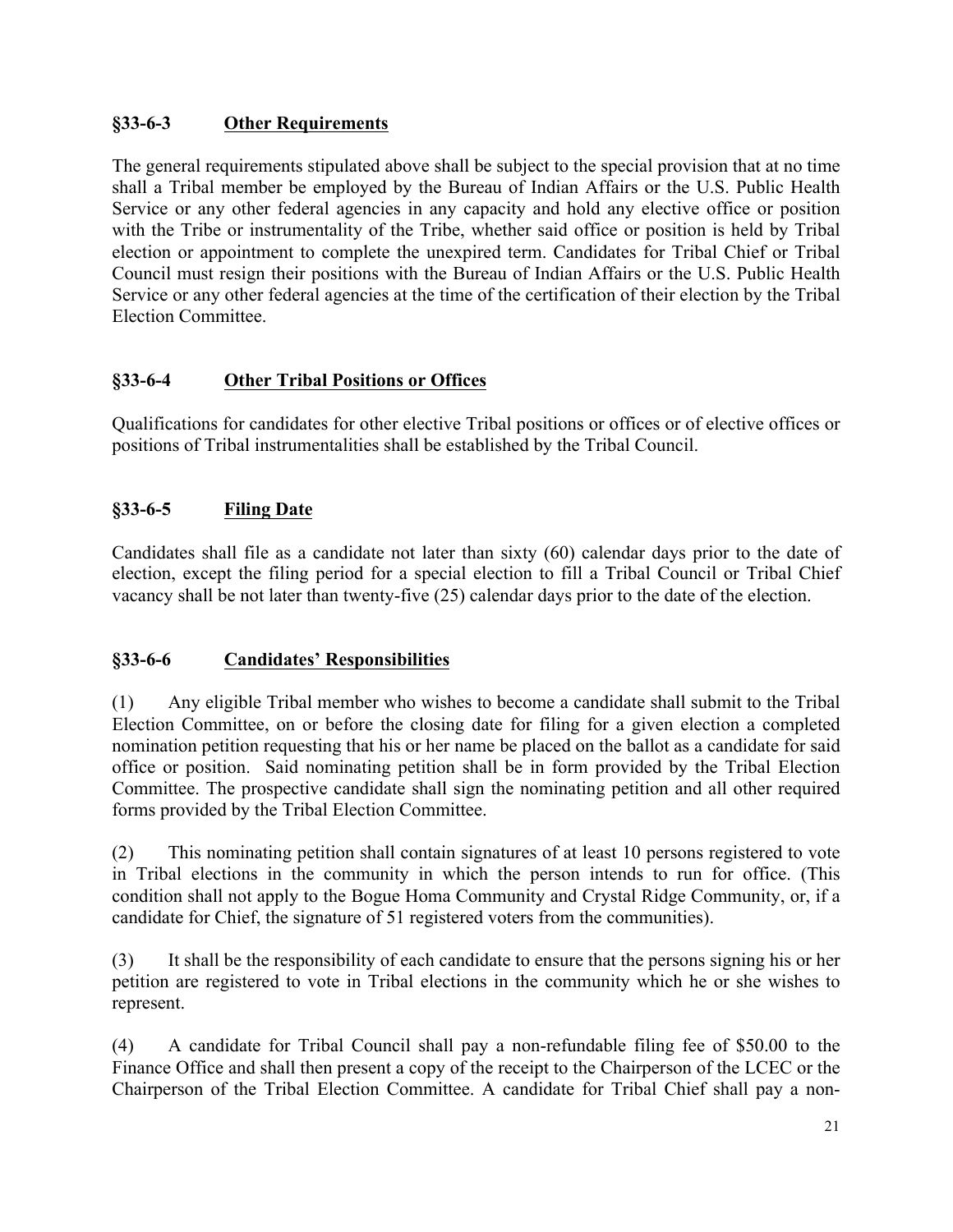refundable filing fee of \$200.00 to the Finance Office and shall then present a copy of the receipt to the Chairperson of the LCEC or the Chairperson of the Tribal Election Committee.

#### **§33-6-7 Committee Responsibilities**

(1) Upon receipt of a nominating petition from a prospective candidate, the TEC Chairperson shall examine said petition(s) to ensure that:

- (A) For a Tribal Council candidate: Each petition contains the signatures and addresses of at least 10 persons, or 3 persons, in the case of Bogue Homa and Crystal Ridge, or; For a Tribal Chief candidate: The petition contains the signatures and addresses of 51 persons.
- (B) Each of the 10 (or 3 or 51) persons who have signed the petition are registered to vote in Tribal elections in that community (the TEC Chairperson or designee shall verify this with the Tribal Registrar(s), or in a community, in the case of the election of the Chief.
- (C) The prospective candidate has signed the petition and entered his address thereon.
- (D) The position or office for which the prospective candidate wishes to run is identified.
- (E) The date of said election is entered thereon.
- (F) The Choctaw community that the prospective applicant wishes to represent is identified, except in the case of the election of the Chief.
- (G) The date on which each of the 10 persons or the 3 persons or the 51 persons signing the petition signed said petition is entered thereon.
- (H) In the case of a nominating petition for Tribal Chief, the community in which the signer is registered to vote.

(2) Failure by the prospective candidate to comply with Section 33-6-6 and failure of the petition to contain all requirements under Section 33-6-7(1) shall result in the petition being denied as filed.

(3) After examination of a nominating petition, the TEC Chairperson shall inform the prospective candidate that:

- (A) The petition is rejected as filed, or;
- (B) The petition is accepted.

(4) In the event that the TEC or designee rejects a nominating petition because of the candidate's failure to comply with one or more of the requirements established in this Section, he (or she) shall inform the prospective candidate of the reasons why said petition was rejected and that it may be corrected and resubmitted up to the closing date for filing.

(5) If a prospective candidate's petition is rejected and he feels that he has complied with all requirements established by this Section, he may appeal said rejection to the Tribal Election Committee within two (2) business days of said rejection. The Tribal Election Committee shall rule to affirm or reverse the rejection within two (2) business days of receipt of said appeal. If the closing date for filing is passed during the appeal process, the candidate's petition shall be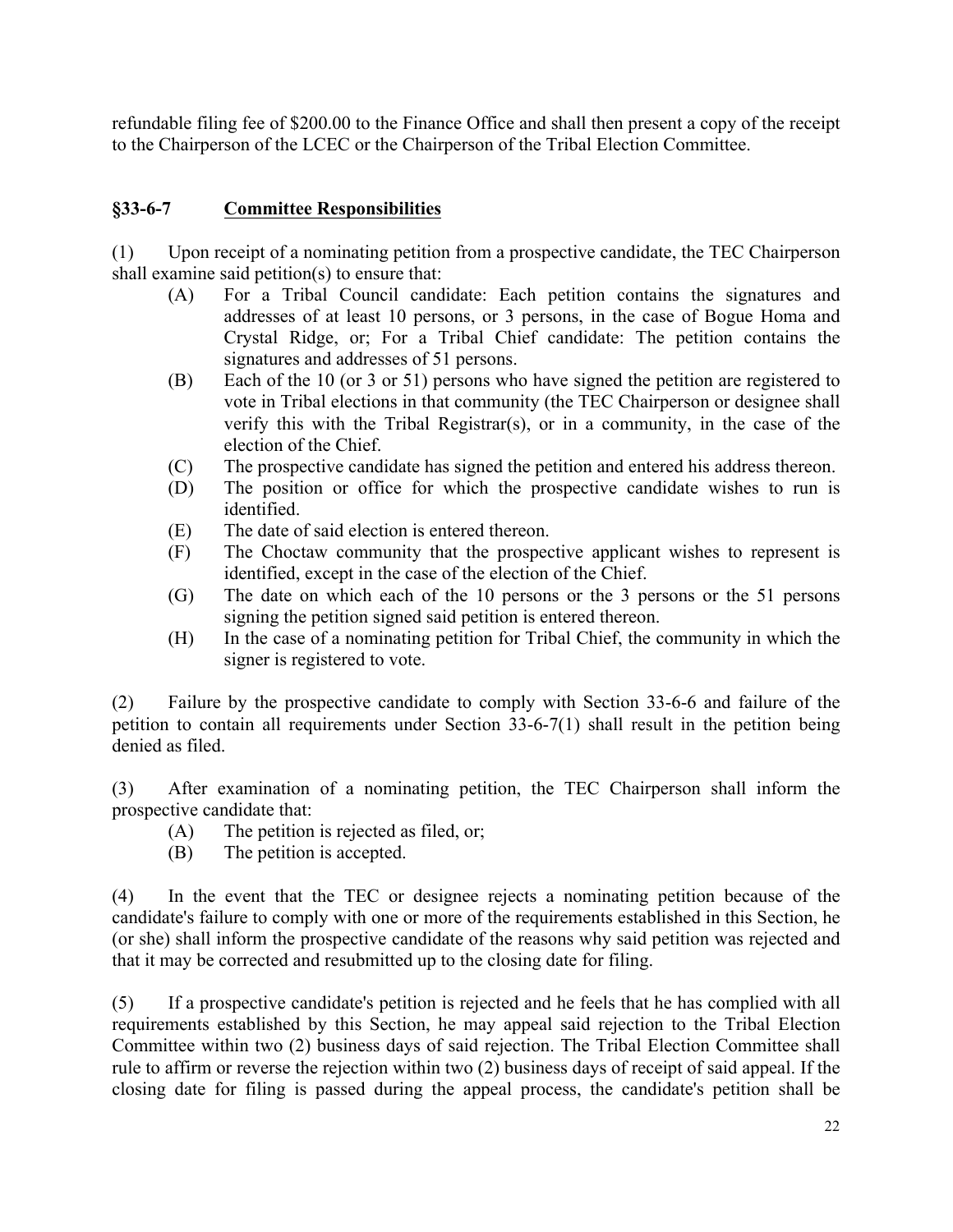accepted as properly filed if the Tribal Election Committee rules to reverse the Chairperson['s] rejection and if the nomination petition was originally filed prior to the closing date for filing. If the Tribal Election Committee rules to affirm the Chairperson's rejection, and the closing date for filing is passed during the appeal process, the candidate's petition shall be void.

(6) Following the closing date for filing, the TEC shall notify the public at the TEC Office, not later than two (2) business days following the closing date for filing, of the names of all persons who submitted proper nominating petitions in support of their candidacy for a particular office or position representing a community so that certification and preparation of the ballots can be completed.

(7) If a registered voter believes that a certified candidate is not qualified, he or she may file a complaint in accordance with the appeal procedure outlined below:

- (A) the complaint must be placed in writing and submitted to the Tribal Election Committee within two (2) business days from the date of the certification of the candidates. The complainant should retain a copy of any complaints submitted.
- (B) the Tribal Election Committee must investigate each complaint submitted and issue a written statement of findings to the complainant within two (2) business days of receipt of each complaint. The decision of the Tribal Election Committee shall be final and not subject to further review.

## **§33-6-8 Conflict of Interest**

No candidate for an elective Tribal office may serve on a Local Community Election Committee or on the Tribal Election Committee. If a member(s) appointed to serve on either the Tribal Election Committee or a Local Community Election Committee should announce as a candidate(s), the alternate(s) named by the Chief and/or Tribal Election Committee, respectively, shall replace the member(s) announcing as candidate(s).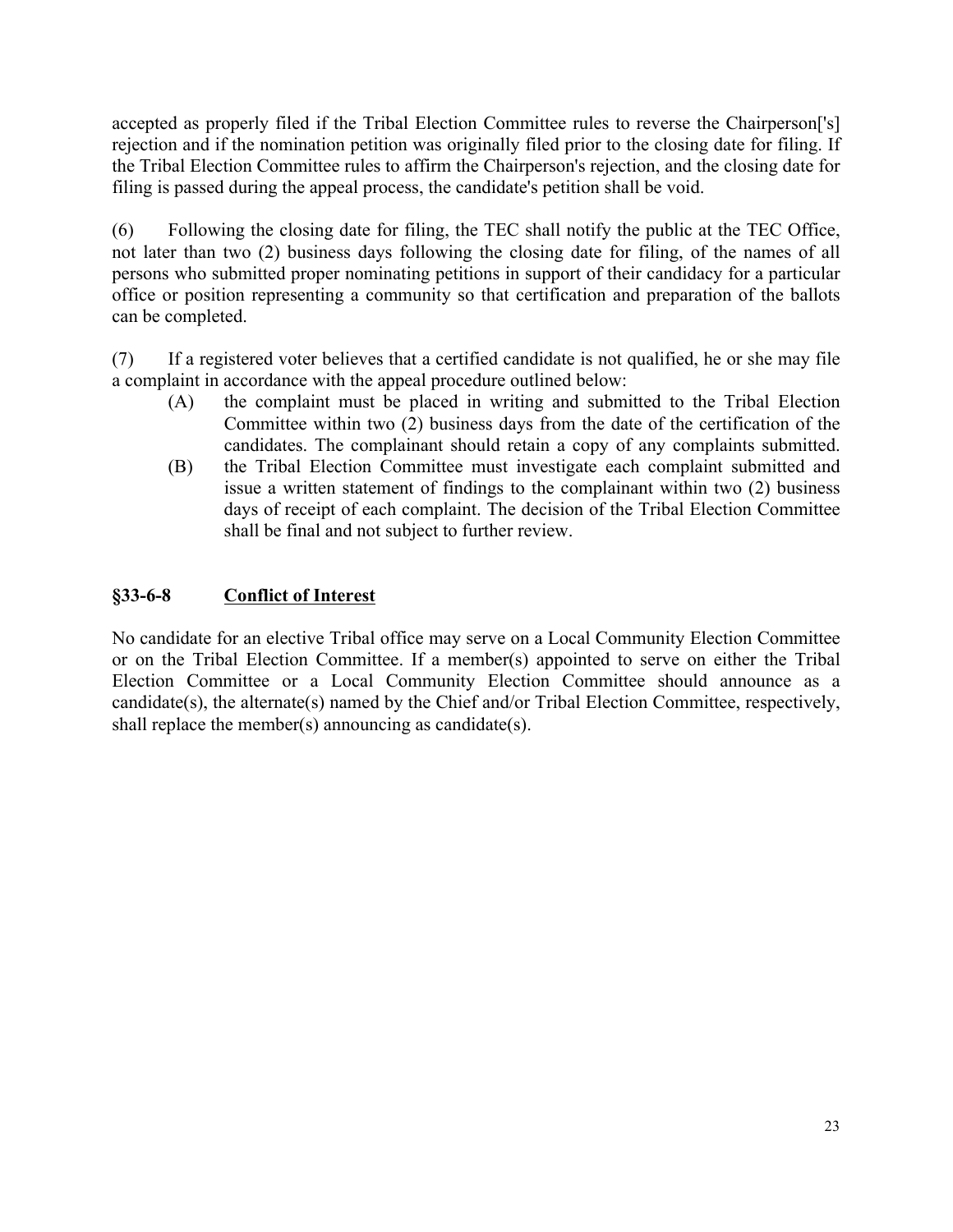## **CHAPTER 7. ELECTION MATERIALS**

### **§33-7-1 Ballots**

(1) The Tribal Election Committee is responsible for the preparation of ballots.

(2) A ballot showing the legal names of the candidates shall be prepared. No nicknames or aliases shall be allowed on the ballot. The names of the candidates shall be placed on the ballot in alphabetical order according to the surname. All ballots shall be numbered sequentially and records kept of any that may be mutilated, canceled, or used as samples.

(3) The words "Official Ballot" shall be printed on the back of each ballot so that these words are visible when the ballot is folded.

## **§33-7-2 Ballot Boxes**

(1) There shall be provided for each Local Community Election Committee a substantial ballot box with a secure lock and key for the ballots. There shall be one opening and no more in each ballot box of sufficient size to admit a single folded ballot.

(2) In elections for both Tribal Chief and Tribal Council positions, separate ballot boxes shall be used for ballots for Tribal Chief and ballots for Tribal Council.

#### **§33-7-3 Forms and Instructions**

The Tribal Election Committee shall be responsible for the preparation and dissemination of all forms and instructions required to conduct Tribal elections in accordance with this Code.

#### **§33-7-4 Pre-Election Instructions**

Not less than four (4) days preceding the date of the election, the Tribal Election Committee shall hold a meeting of all LCEC members and designated officials to instruct said members and officials as to the manner in which the election is to be conducted. Additional meetings may be held between the Tribal Election Committee and the LCEC members, clerks, and bailiffs, as deemed necessary prior to the election date. The Tribal Election Committee shall be available to answer any questions that the LCEC members, clerks and bailiffs may have prior to the elections regarding election rules and procedures or the duties and responsibilities of all election officials.

## **§33-7-5 Dissemination of Materials**

On the day before an election, the Tribal Election Committee shall meet at the Tribal Office and distribute to the Chairperson of each Local Community Election Committee (as the Receiving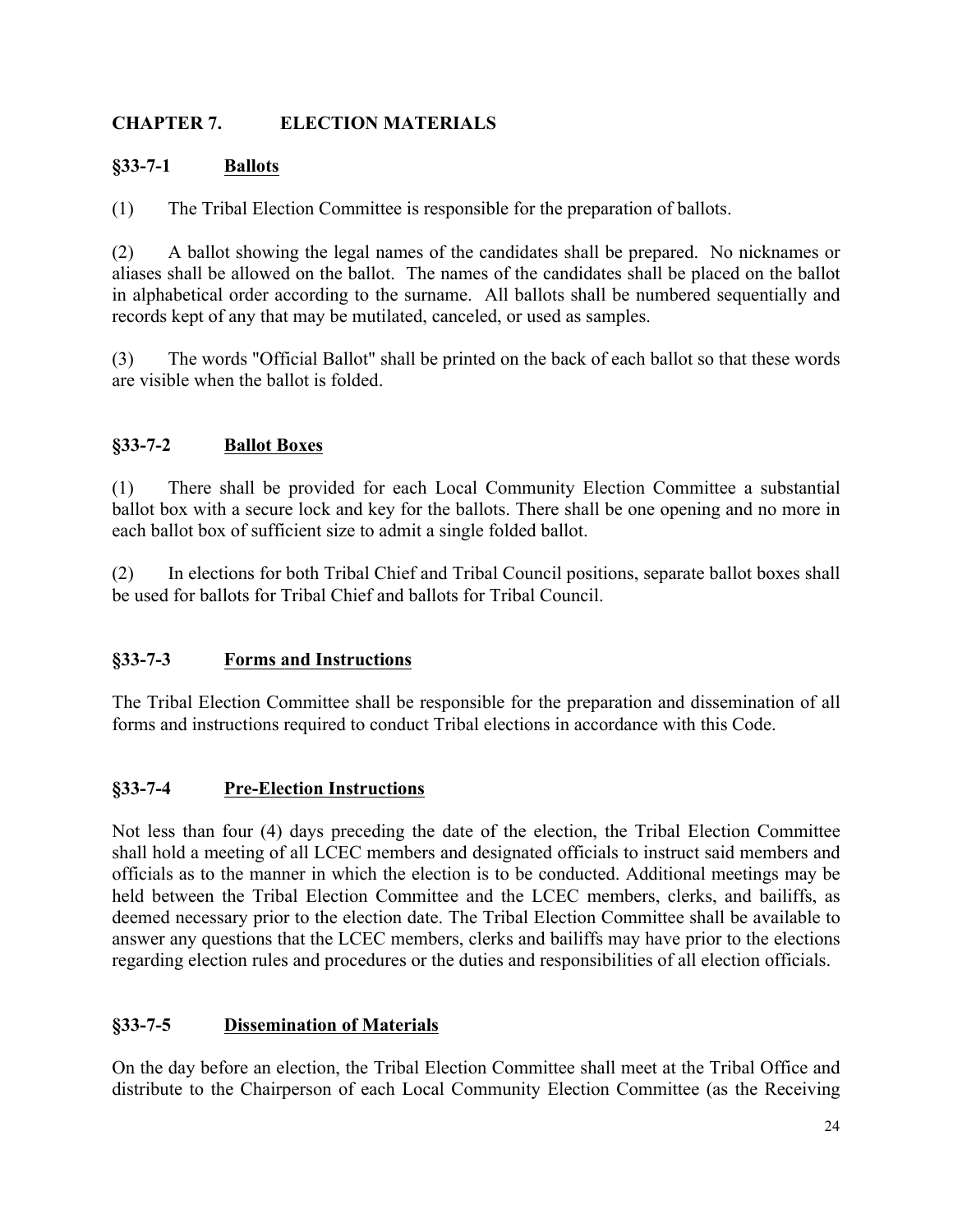and Returning Manager for that community) a Poll Book List of voters qualified and registered to vote in that community. The Tribal Election Committee shall also issue ballots, ballot boxes, forms and other instructions and materials necessary for carrying out the Tribal election under established rules and regulations.

## **§33-7-6 Absentee Ballot**

(1) Any qualified registered voter shall be entitled to vote by absentee ballot who meets at least one of the following requirements:

- $(A)$  the qualified registered voter is age fifty-seven (57) or above;
- (B) the qualified registered voter is physically unable to appear at the polling place on the date of the election; or
- (C) the qualified registered voter resides fifty (50) miles or more distant from the community in which he or she is registered to vote.

(2) Requests for absentee ballots shall be submitted in writing, complete with a signature, to the Tribal Election Committee at the TEC office. Proof or documents that the requestor meets one of the requirements is mandatory.

(3) MAILED or courier delivered request for absentee ballots must be received at the TEC office not later than 12:00 noon (Central Standard Time) of the 20th calendar day preceding the date of election. Requests for absentee ballots received by the TEC after the deadline will not be honored.

(4) WALK-IN absentee ballot requests may be made starting on the  $19<sup>th</sup>$  calendar day prior to the date of the election and shall be submitted in writing to the Tribal Election Committee at the TEC office and such requests may be made up to12:00 noon (Central Standard Time) the day before the election date. No other walk-in absentee ballot requests shall be honored after 12:00 noon (Central Standard Time) the day before the election date.

(5) The Tribal Election Committee, upon receipt of such request for absentee ballot, shall provide to such absentee voter an envelope containing a ballot, after making proper record of the number of the ballot, to whom sent, and the date.

(6) The Tribal Election Committee shall write, mark, stamp or print on the margin of each such ballot the words "Absentee Ballot" and date of issuance. There shall be enclosed an outer envelope on which has been imprinted "Absentee Ballot" and an inner envelope, on which has been imprinted the form of affidavit below described.

I do solemnly swear or affirm that I am a member of the Mississippi Band of Choctaw Indians; that I am or will be of legal voting age on or before the election date; that I am registered to vote (for Tribal elections) in the Choctaw Community; and that one of the following applies to me (check one):

**☐** I am age fifty-seven (57) or above;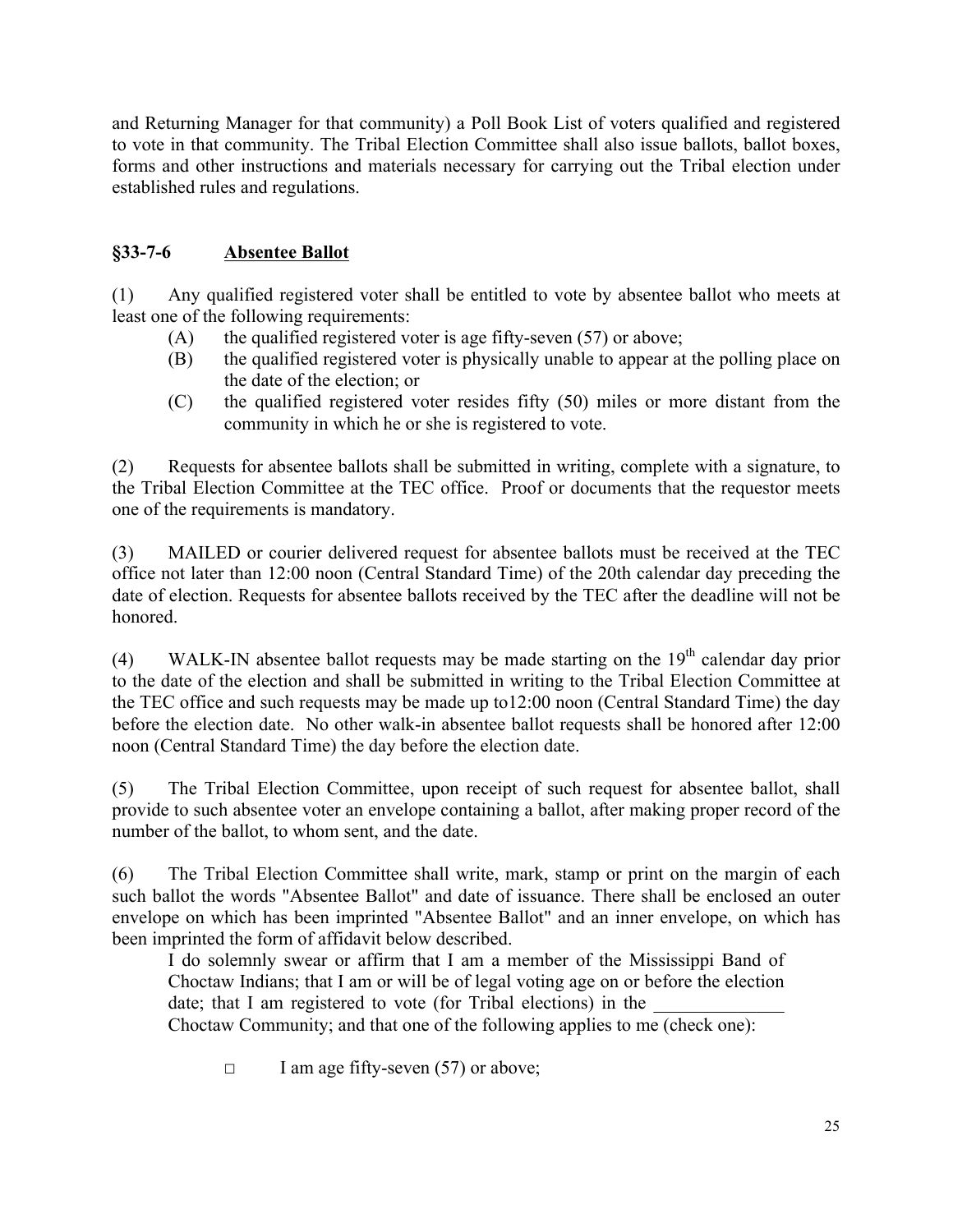**☐** I am physically unable to appear at the polling place on the date of the election, or;

**☐** I reside fifty (50) miles or more distant from the community in which I am registered to vote.

\_\_\_\_\_\_\_\_\_\_\_\_\_\_\_\_\_\_\_\_\_\_\_\_\_\_\_\_\_\_ Witness

 $\mathcal{L}_\text{max}$  , where  $\mathcal{L}_\text{max}$  , we have the set of  $\mathcal{L}_\text{max}$ Signature

\_\_\_\_\_\_\_\_\_\_\_\_\_\_\_\_\_\_\_\_\_\_\_\_\_\_\_\_\_\_ Witness

(7) The absentee voter shall enclose only his ballot in the inner envelope. After the affidavit is completed, the inner envelope shall then be sealed by the voter and enclosed in the outer envelope (mailing envelope.) It shall be the responsibility of the voter to affix the necessary postage stamp for mailing. The outer pre-addressed envelope shall be printed to show the address as follows:

MBCI Office of Tribal Elections Tribal Election Committee P.O. Box 6052 (for mailing) OR 131 Annex Circle (physical address for delivery) Choctaw, Mississippi 39350

(8) Absentee ballots that are received by the voter at the TEC office cannot be completed at the TEC office. Only completed absentee ballots that are already enclosed in the inner envelope (with signed affidavit) and then sealed in the outer envelope as described in subsection (7) above may be returned to the TEC office. The TEC Office is not a "polling place" for purposes of this Code.

(9) Absentee ballots which are received later than 12:00 noon on the day preceding the date of election shall not be counted.

(10) In the event of a run-off election, any absentee voter who timely requested an absentee ballot in the first election shall automatically receive an additional ballot for the run-off election without any further request. New WALK-IN absentee ballot requests for a run-off election may be made starting on the  $15<sup>th</sup>$  day prior to the date of the election and shall be submitted in writing to the Tribal Election Committee at the TEC office, and such requests may be made all the way up to 12:00 noon (Central Standard Time) the day before the run-off election date. No other walk-in absentee ballot requests shall be honored after 12:00 noon (Central Standard Time) the day before the run-off election date. New MAILED or courier delivered request for absentee ballots must be received at the TEC office as soon as practical; however, due to the short time frame of a run-off election, the Tribal Election Committee cannot guarantee that the requestor will timely receive the absentee ballot or that the returned ballot will be received by the Tribal Election Committee by the deadline.

(11) If a registered voter who is active duty military personnel provides deployment orders to the TEC which shows that he or she will be unavailable to request an absentee ballot within the prescribed deadlines and is physically unable to appear at the polling place on the date of the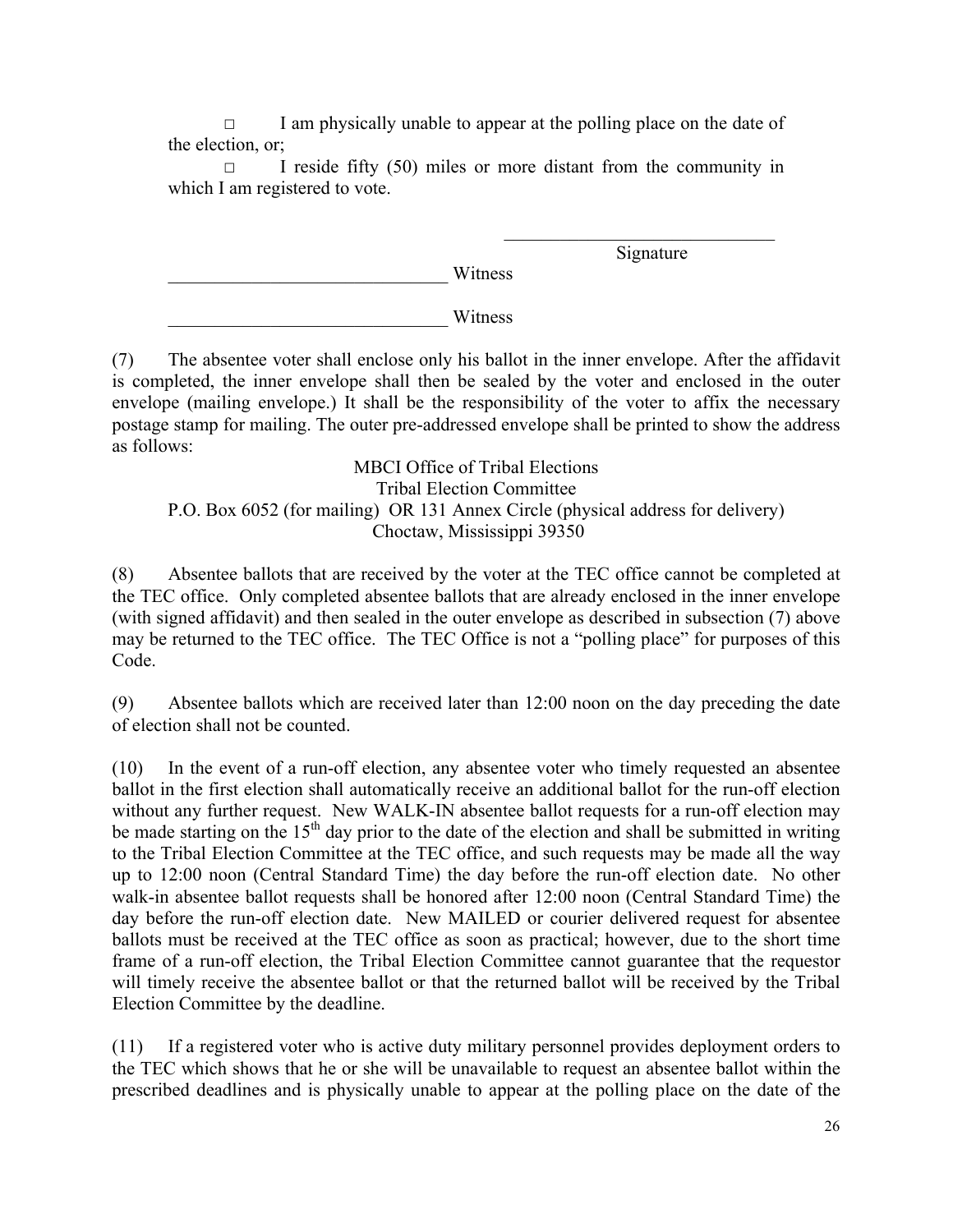election due to his or her deployment, and the official ballot is printed and available, the TEC is authorized to issue an absentee ballot to that voter for that election.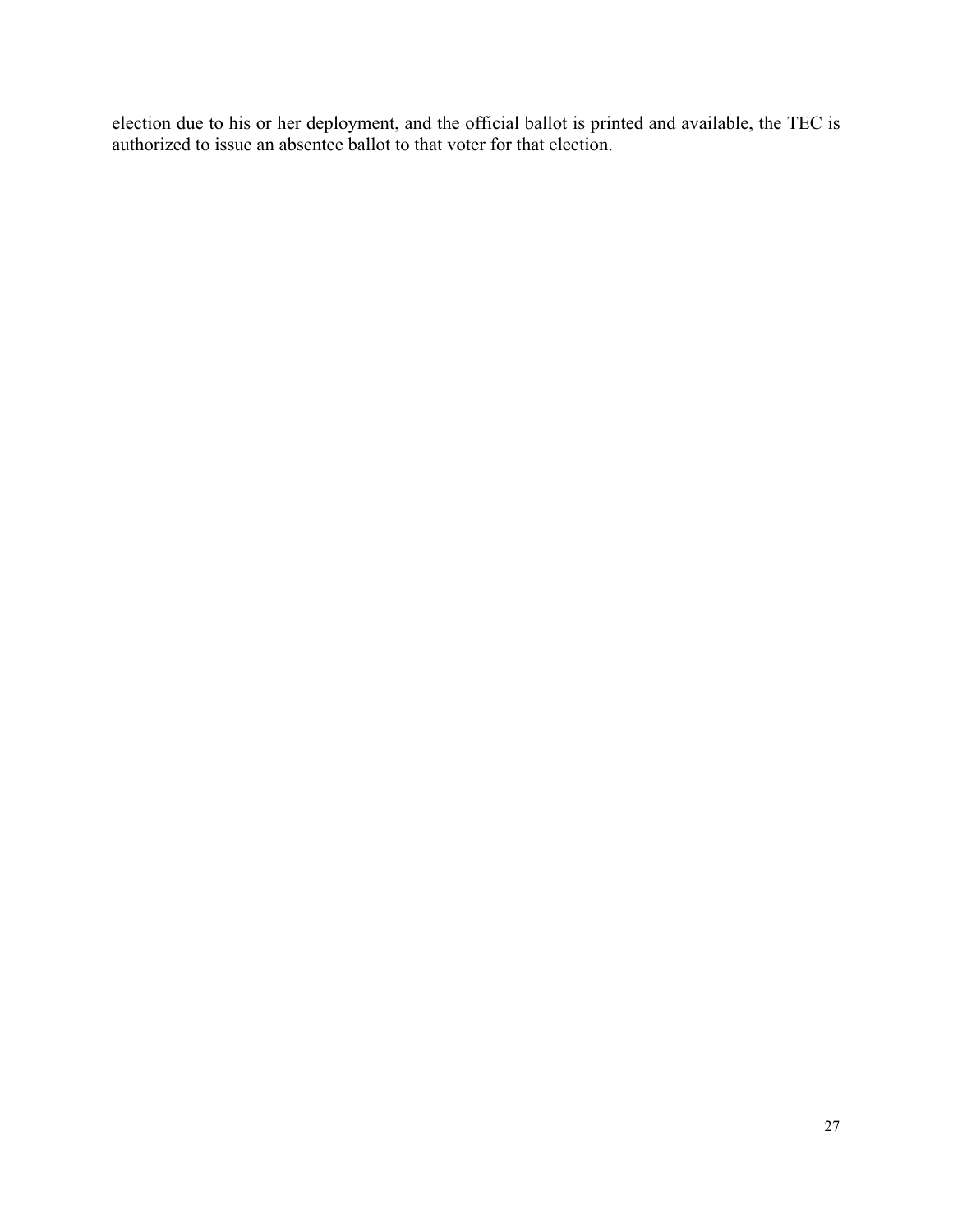### **CHAPTER 8. ELECTION PROCEDURES**

#### **§33-8-1 Notice of Elections**

(1) Notice of Tribal elections shall be issued by the Tribal Election Committee and shall give the date, the polling places, time and purpose for holding Tribal elections and shall notify voters they may be required to show a form of identification at the polling place. Election notices shall be posted at least ninety (90) calendar days prior to each election, except for the following:

- (A) For special elections to fill vacancies for the Tribal Council or the Tribal Chief, the notice shall be posted at least forty-five (45) calendar days prior to the election, and;
- (B) For run-off elections, the notice shall be posted at least twenty (20) calendar days prior to the election.

(2) The notice shall be posted and publicized in conspicuous places in each of the eight (8) recognized Choctaw communities and at the Choctaw Agency, Bureau of Indian Affairs, and shall be widely publicized through the news media. Except in a run-off election, interested persons may file as candidates for elective office with the Tribal Election Committee from the date that notice of election is posted until the closing date for filing as established in Section 33- 6-5.

#### **§33-8-2 Qualifications for Voting**

(1) In order to vote in a particular community, a person's name must appear on the poll book for that community. Any person offering to vote whose name is not on the poll book and who honestly believes the omission is a result of clerical error can make an affidavit in writing to one of the LCEC members that he is entitled to vote and may prepare a vote and hand it to the member who will enclose it in an envelope with the affidavit and seal it and mark it with the name of the person offering to vote. The Tribal Election Committee will then decide if the vote is to be counted when the returns are canvassed.

(2) Any Tribal member may challenge the qualifications of any person offering to vote, except for a challenge to the voter's residency, which must have been raised prior to the day of the election per Section 33-2-3. The voter qualification challenge must be considered and acted upon by the LCEC. The LCEC can cause the person to produce a form of identification and to answer, under oath, questions relating to his or her qualifications.

- (A) If the LCEC decides that the challenge is insignificant or is not made in good faith, they may disregard the challenge and accept the offered vote as though it was not challenged.
- (B) If it clearly appears in the unanimous opinion of the LCEC that the challenge is well taken, the voter shall be allowed to mark the ballot but the vote should not be counted and the LCEC member who was designated to serve as Initialing Manager should mark "Rejected" on the ballot, along with the name of the voter and the reason for the ballot's rejection. Rejected ballots should be placed in a sealed envelope so marked and returned with the ballot box.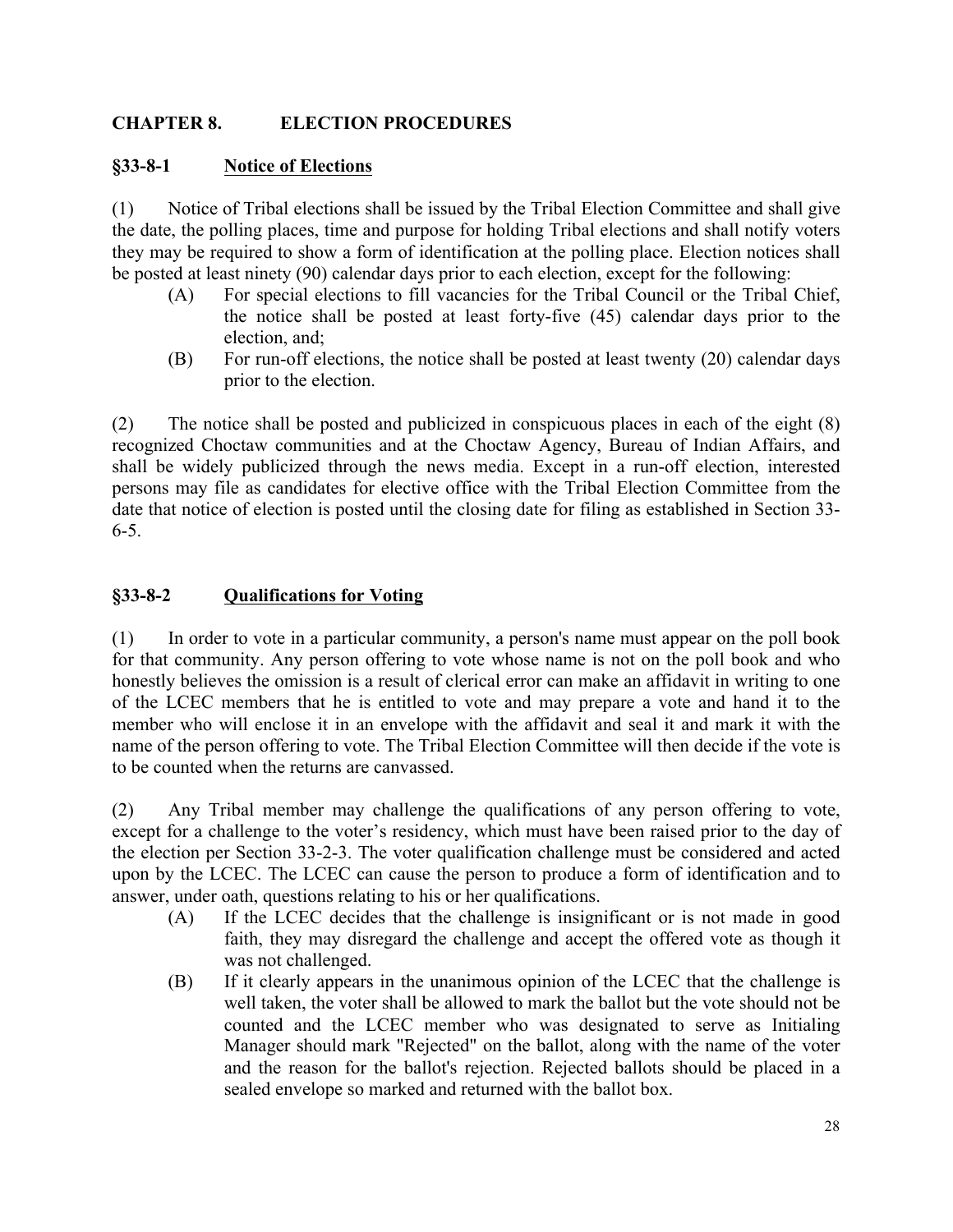(C) If the LCEC is in doubt as to the validity of the challenge, the person shall be allowed to vote, and the word "Challenge" shall be written on the back of the ballot by the LCEC member who was designated to serve as Initialing Manager. All ballots marked "Challenged" shall be placed in an envelope so marked. When all unchallenged votes have been counted, the challenged votes shall be counted, and a separate return shall be made. When the count is completed, the envelope containing ballots marked "Challenged" shall be placed in the ballot box for review and determination by the Tribal Election Committee when certifying the election results.

### **§33-8-3 Polling Places**

The polling place for Tribal elections for each of the eight (8) communities of the Mississippi Band of Choctaw Indians shall be designated by the Tribal Election Committee. The Tribal Election Committee may designate a polling place at a location in the Henning Tennessee area where a large number of Tribal members reside, and that polling place shall be considered as a remote Bogue Chitto Community polling place. The polling place for each community shall be identified on the Notice of Election.

### **§33-8-4 Candidate Election Observers**

(1) Candidates may have more than one candidate election observer for each polling place but only one (1) observer may be present at the polling place at a time. An election observer must be an enrolled MBCI Tribal member.

(2) Candidates must pick up an election observer form from the Tribal Election Committee for each of their election observers. The candidate and candidate election observer must complete and sign the election observer form and the candidate must return the completed form(s) to the Tribal Election Committee at least five (5) calendar days prior to the date of the election. Any candidate election observer who has not completed and filed a candidate election observer form with the Tribal Election Committee prior to the election date shall not be allowed to sit at a polling place on election day.

- (A) Candidates are responsible for the conduct of their candidate election observers. Candidate election observers are required to comply with the terms of conduct in the candidate election observer form and are not allowed to approach or communicate with any voter regarding the election. A candidate election observer who does not comply with the conduct terms or creates a disturbance at the polling place will be removed and no other candidate election observer for that candidate will be allowed at the polling place.
- (B) Candidate election observers in the polling place are not allowed to have any type of voter list or document that may be used to show a particular voter has voted.
- (C) Candidate election observers are prohibited from using electronic devices at a polling place on election day. For purposes of this Section, an "electronic device" means a cell phone, computer, and any other similar device that is capable of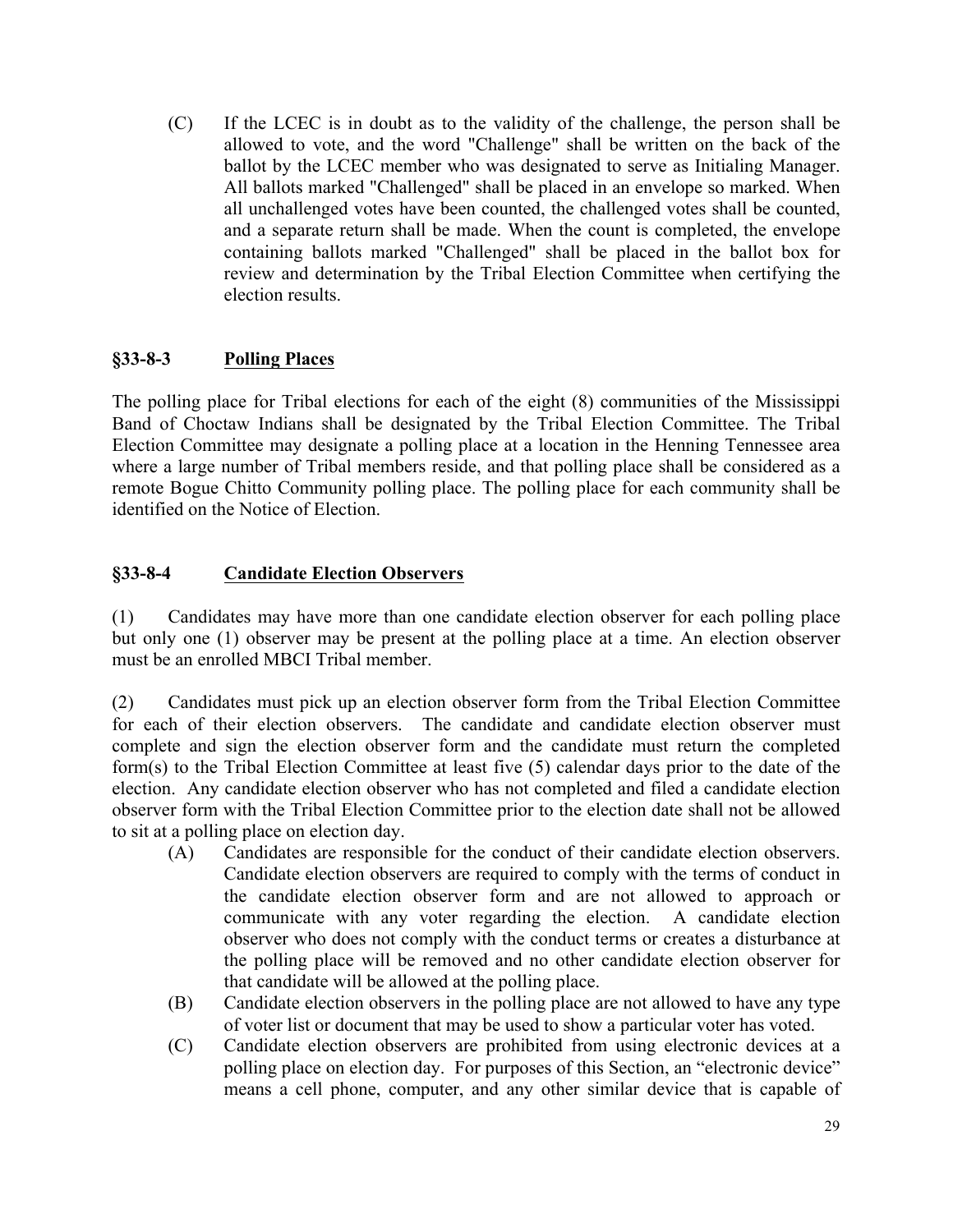transmitting, receiving, or recording images, messages, data, sounds, or other information by electronic means.

## **§33-8-5 Voting**

(1) When a person offers to vote, the Poll Clerk shall place a check mark beside the voter's name to in the poll book and confirm if the voter is qualified to vote.

(2) After the voter has been confirmed as qualified, the LCEC Chairperson (Receipt Book Manager) shall have the voter sign his name in the receipt book. (For assisting voters who are illiterate, see Section 33-8-8).

(3) The Initialing Manager shall initial a ballot and hand it to the voter.

(4) The voter shall go to the polling booth, mark his ballot, and fold the ballot in such a way that the words "Official Ballot" are visible to the election officials. A voter cannot occupy a voting booth longer than fifteen minutes, and no longer than ten minutes, if other voters are waiting. No ballot can be removed from the polling place.

(5) Once the voter has marked his ballot, the Initialing Manager shall examine the ballot to ascertain genuineness and the voter shall place the ballot in the appropriate ballot box.

(6) When the ballot is placed in the box, the Voter List Clerk shall write the voter's name in the "Voters' List" booklet.

(7) The Poll Book Clerk shall mark "Voted" in the poll book in the appropriate place, designating the date of the election.

(8) Any person, including candidate election observers, causing a disturbance or disruption of or during the voting process shall be removed from the location and is subject to prosecution under the Choctaw Tribal Code.

#### **§33-8-6 Prohibited Electioneering**

(1) "Electioneering" means the visible display or audible dissemination of information that advocates for or against any candidate or ballot measure within one hundred and fifty (150) feet of the polling place. For purposes of this Section, a polling place means the building where an official Tribal election is being held. It is unlawful for any person to engage in any prohibited electioneering activities as described in this Section. Electioneering information includes, but is not limited to, any of the following:

- (A) display of a candidate's name, likeness, logo or other campaign advertising;
- (B) a display of a ballot measure title, subject, logo or other campaign advertising;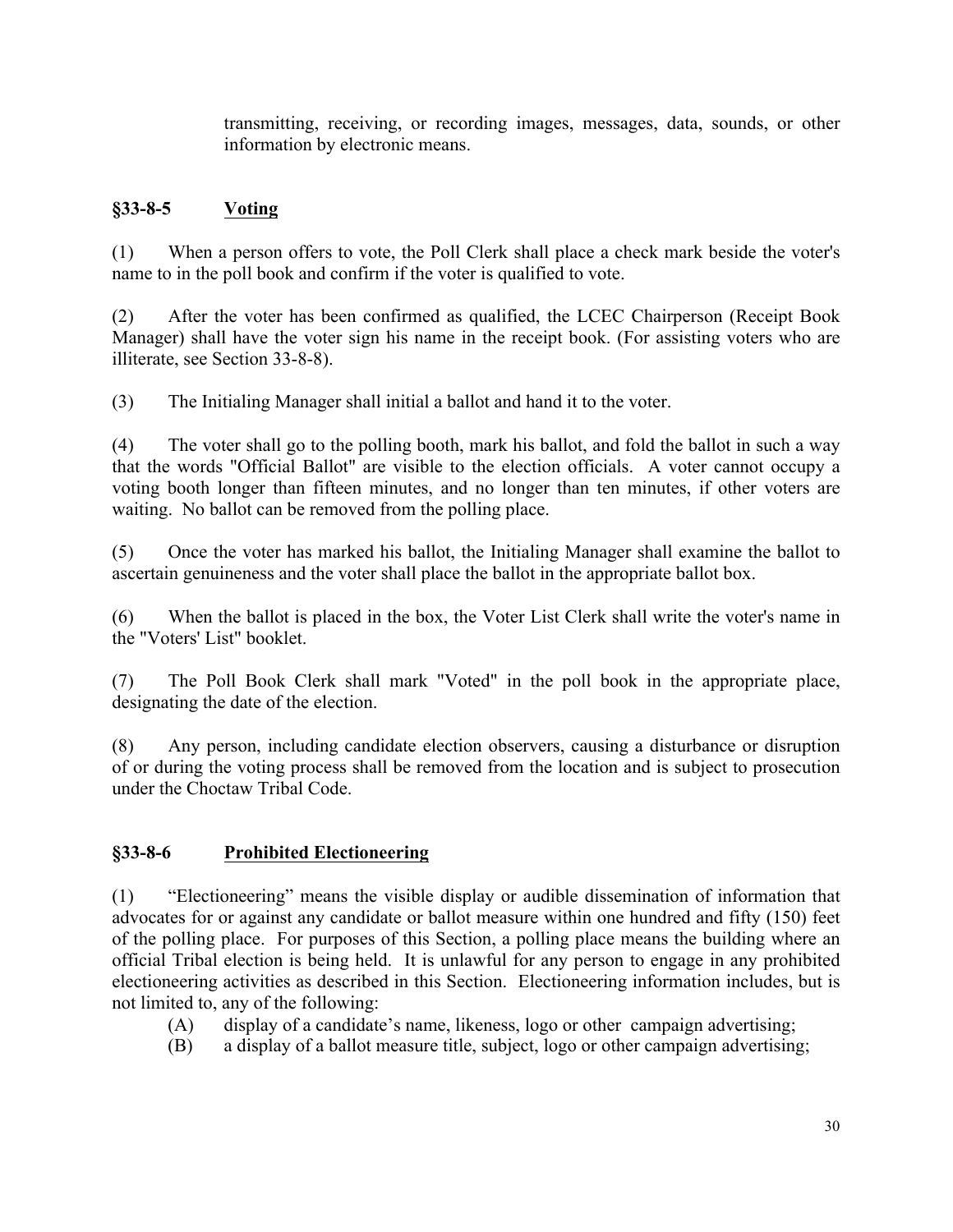- (C) buttons, hats, pencils, pens, shirts, signs or stickers containing electioneering information, provided that any voter who displays campaign material shall remove or cover the material before entering the polling place;
- (D) dissemination of audible electioneering information, such as shouting, use of audio equipment, etc.;
- (E) Electioneering shall not include bumper stickers on vehicles traveling to and from the voting place for the purpose of voting when such stickers are placed on the vehicle by the owner of the vehicle, and;
- (F) This prohibition does not apply to persons who reside within such distance of the polling place.

(2) A person shall not display campaign advertising material; operate an advertising medium including a sound amplification device, or distribute campaign literature, posters, cards, buttons, badges or stickers containing a candidate's name or otherwise intending to influence the opinion of any voter regarding the candidate or ballot question within one hundred and fifty (150) feet of the polling place.

(3) A person shall not, either before or after the voter has marked a ballot and placed it in the ballot box, interfere with the voter and shall not conduct polling, sampling, or otherwise try to solicit information about how the voter intends to vote or voted.

(4) A person shall not interfere with a voter who is traveling to or from the polls, even if outside of the one hundred and fifty (150) foot prohibited electioneering area, by such actions such as, but not limited to, touching or hitting the voter's vehicle, waving or placing campaign materials in such a way to obstruct a driver's view, or by placing unauthorized campaign materials on a vehicle.

(5) The bailiff is authorized to take appropriate action to remedy any potential or ongoing violation(s) of this Section by any individual. In the event an individual(s) does not comply with the direction of the bailiff regarding a potential or ongoing violation(s) of this Section, that individual(s) may be subject to a criminal violation, and that violation shall be deemed a Class B offense.

# **§33-8-7 Spoiled Ballots**

(1) If any voter spoils a ballot, he may obtain other ballots, one at a time, not exceeding four in all, upon returning each spoiled ballot.

(2) If a ballot is spoiled, the Initialing Manager shall mark it "Spoiled" and sign his name on the back of the ballot.

(3) Spoiled ballots shall be placed in an envelope marked "Spoiled Ballots" and returned to the Tribal Election Committee with other election material.

(4) All ballots including spoiled, voted ballots and unused ballots, must be accounted for.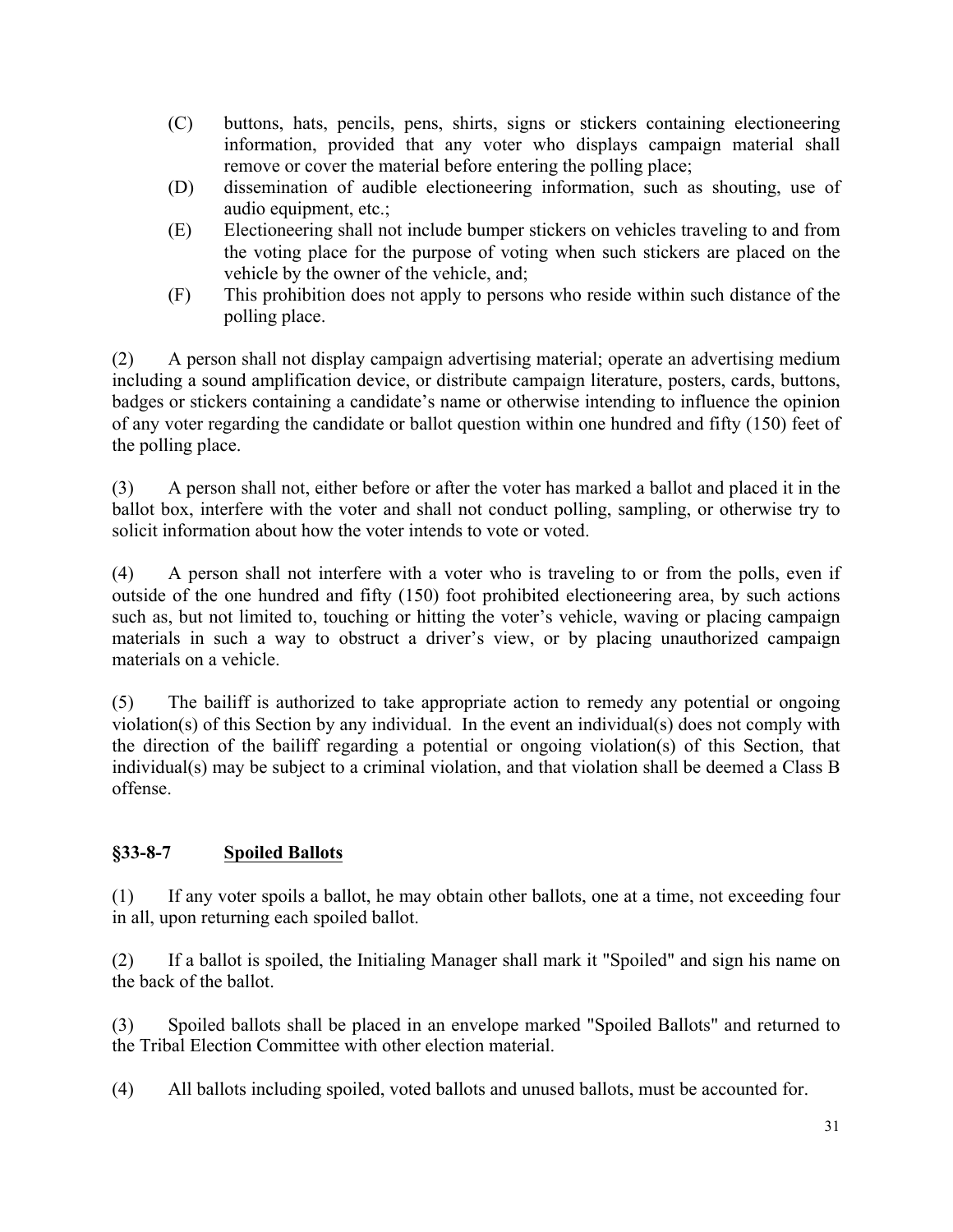### **§33-8-8 Assisting Voters in Marking Ballots--Illiteracy**

(1) Blindness or physical disability: If a voter declares to an LCEC member that by reason of blindness or other physical disability he is unable to mark his ballot, and it appears true, he may have the assistance of the Illiterate Voter Assistance Manager or another person of his own selection in marking the ballot, excluding candidates.

(2) Illiteracy: If a voter cannot vote because he is unable to read or write, then the Illiterate Voter Assistance Manager or another person selected by the voter must accompany the voter into the voting compartment and assist him in marking his ballot, excluding candidates.

(3) In either event, the person giving assistance must not attempt to influence the voter in his selection of candidates and must not reveal how the ballot was marked. The LCEC Chairperson shall inform all voters who signify a need for assistance of this policy prior to the assistance being provided.

(4) The person so aiding a voter in marking his ballot shall note on the back of the ballot, "Marked by Assistance."

(5) In the case of a voter who cannot write his name, the LCEC Chairperson (Receipt Book Manager) should write the voter's name in the receipt book, showing that it was written by him because of the voter's inability to write his name. The LCEC Chairperson should also write on the back of the ballot that it was receipted for with his assistance.

(6) The voter so assisted should place his mark  $(X)$  or  $(\checkmark)$  beside his name as written in the receipt book and on the ballot by the receipt book manager.

## **§33-8-9 Counting the Votes**

(1) Polls shall close promptly at 8 p.m.

(2) The LCEC shall publicly open the boxes and shall proceed to count the ballots.

(3) Counting and tallying of the ballots must be done in fair and full view of the voting public.

(4) Any person causing a disturbance of or during the vote counting shall be removed from the location and is subject to prosecution under the Tribe's Criminal Code.

(5) The name of each candidate voted for shall be read aloud by the LCEC member and taken down on the tally sheets and called back by the clerks. Each Clerk will tally separately and to compare the results at the conclusion of the count. Ballots in a given box cannot be split in several groups and counted by different LCEC members and clerks, but must be all counted in one group.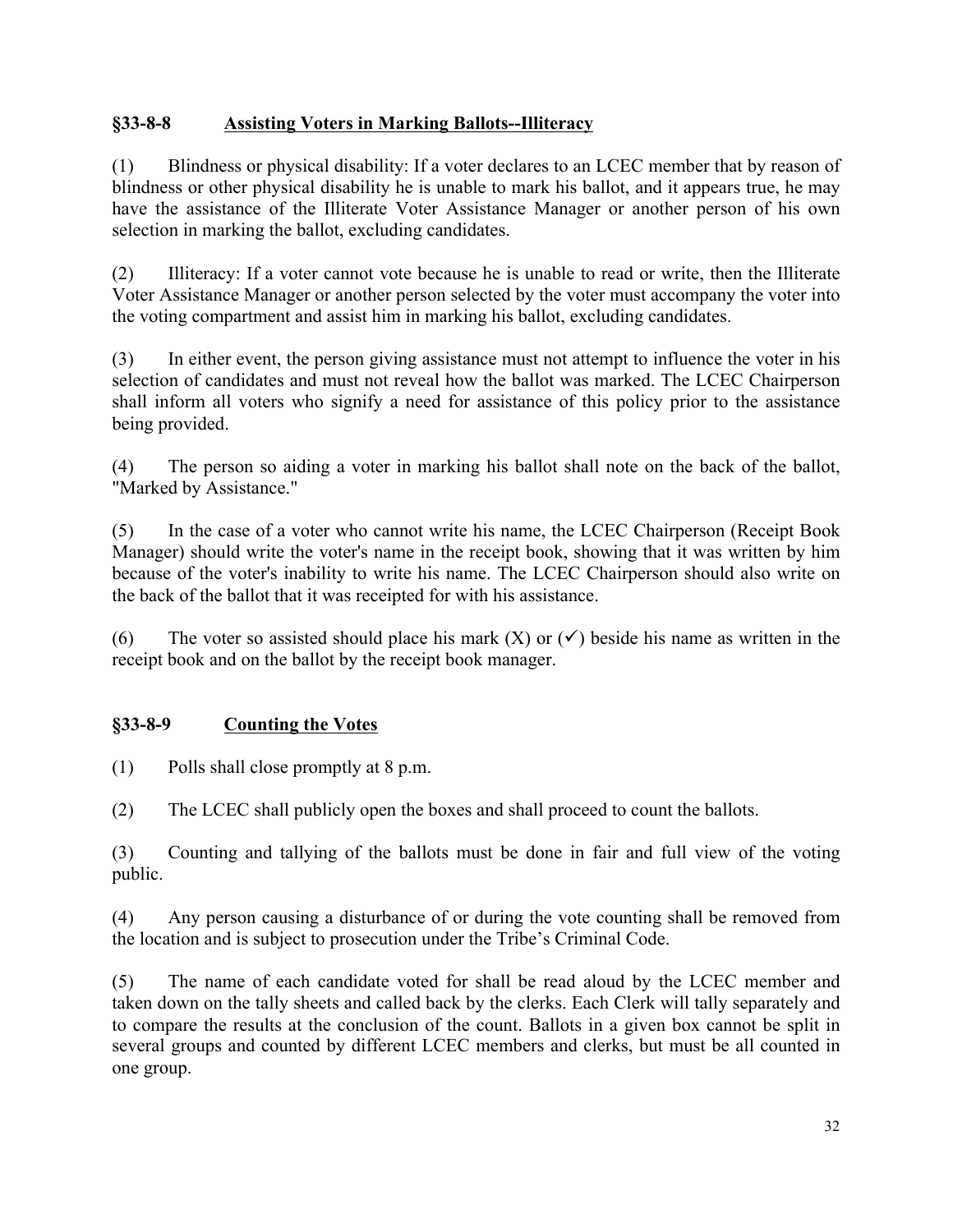(6) Ballots must be marked with a cross  $(X)$  or a check  $(\checkmark)$ , or other mark that clearly shows the voter's intent throughout the ballot.

(7) All properly cast ballots must be counted except:

- (A) Where it is impossible to determine the voter's choice.
- (B) Where more names are marked than there are persons to be elected to an office.
- (C) Where the voter did not vote for the required number of persons for a given office.
- (8) Write-in votes cannot be counted.

(9) Even if the ballot is not marked properly for a given race, votes in races where the ballot is marked properly must be counted.

(10) If an entire ballot is rejected as improper, the ballot shall be placed in an envelope marked "Rejected Ballots." If only part of the ballot is rejected, the ballot should be marked "Rejected as to race, only because which is not present, and the ballot should be placed with the accepted ballots.

(11) The counting of the ballots shall be completed without an adjournment. If an adjournment is necessary by reason of emergency, the ballot boxes shall be locked and the LCEC Chairperson shall keep the boxes and other LCEC member shall keep the key.

(12) Once the counting of the ballots has been completed, it must be ascertained that the total number of accepted, rejected, and challenged ballots equal the number of names on the receipt book and that the total number of accepted, rejected, challenged, spoiled, and unused ballots equal the number of ballots for which the Chairperson of the LCEC (Receiving and Returning Manager) signed a ballot receipt.

(13) If a candidate whose name has been printed on the ballot should die before the election, then any votes for the deceased candidate are void and cannot be counted for that office.

# **§33-8-10 Making the Returns**

(1) When the counting and tallying of the votes has been completed, the results of the election shall be publicly proclaimed by the LCEC.

(2) A statement of the results of the election shall be certified in duplicate and the certificate should be signed by the LCEC and the two clerks. One copy of the certificate should be enclosed in the ballot box and the other copy should be kept by the LCEC Chairperson (the Receiving and Returning Manager). The election supplies kit provided by the Tribal Election Committee shall contain a form for this purpose.

(3) The LCEC Chairperson (the Receiving and Returning Manager) shall place the following items in the ballot boxes and lock the boxes: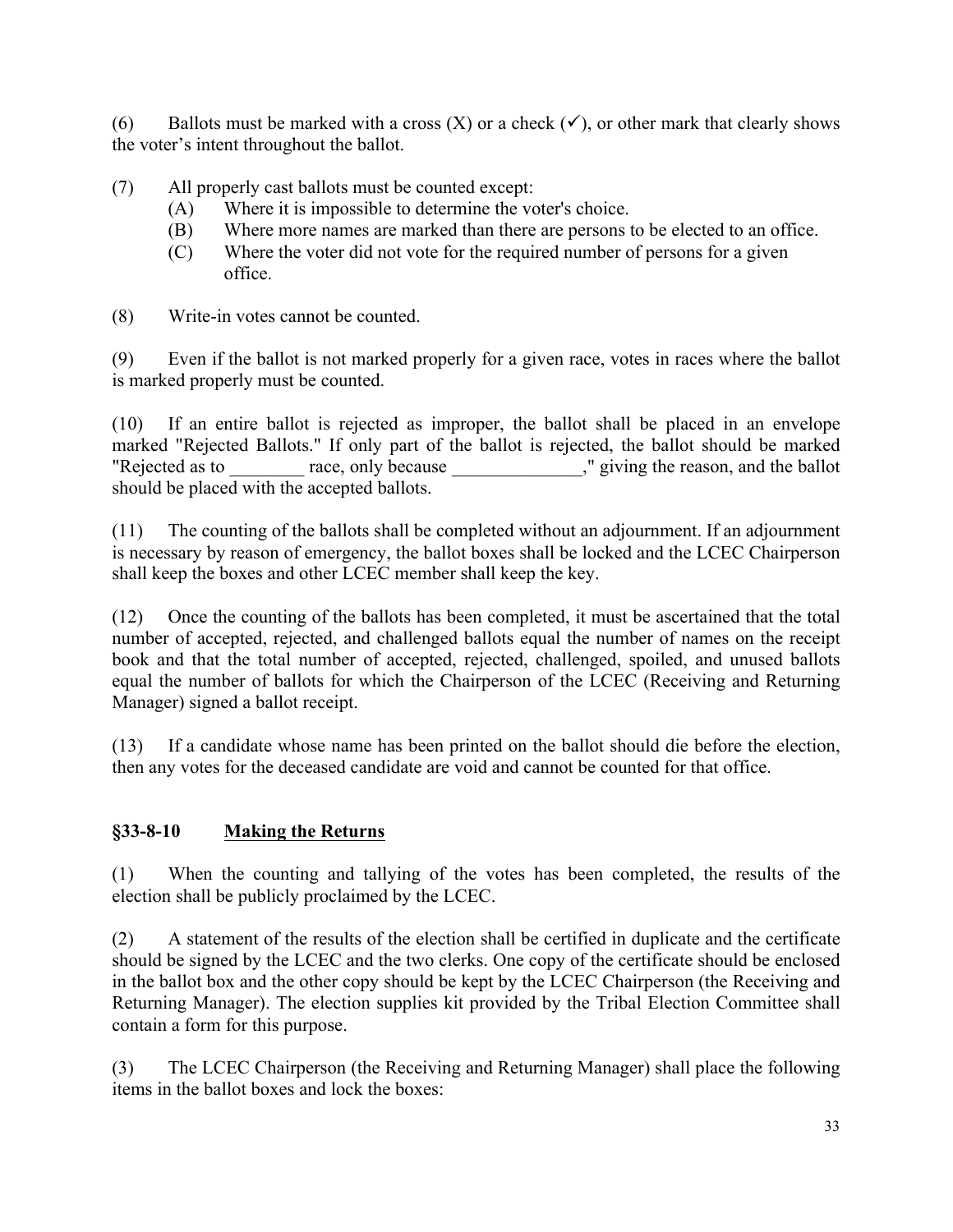- (A) Voted Ballots, spoiled ballots, ballots rejected because they were not properly marked, challenged ballots, rejected challenged ballots, and unused ballots;
- (B) The duplicate receipt given by the distributor of ballots to the Receiving and Returning Manager;
- (C) The tally list;
- (D) The receipt book;
- (E) The list of voter[s] book;
- (F) Cards of instructions;
- (G) The "Certification of Primary Election Results" and;
- (H) All other supplies.

(4) After the specified materials have been locked in the ballot boxes, the LCEC Chairperson shall deliver the ballot boxes and key, and the poll book, to the Chairperson of the Tribal Election Committee at the Tribal Office not later than 12:00 noon on the day following the election date. The Chairperson of the Tribal Election Committee must, in the presence of the LCEC Chairperson, place a metal seal on the lock of the boxes.

### **§33-8-11 Reports of Local Community Election Committees**

Results of elections held throughout the eight (8) communities of the Mississippi Band of Choctaw Indians shall be certified and delivered by the Chairperson of each of the Local Community Election Committees, with ballot boxes, and all instructions and materials to the Tribal Election Committee at the TEC Office not later than 12:00 noon on the day following the election.

## **§33-8-12 Assessing Returns**

The following procedures shall be followed in assessing election returns for Tribal Council elections:

(1) Each qualified voter may vote for as many candidates as there are contested positions in his or her community in a given election. Ballots containing votes for more or less candidates than there are contested positions in the community shall not be counted.

(2) The candidates receiving the largest number of votes in a given community shall be declared elected.

#### **§33-8-13 Tie Votes; Run-Off Elections**

(1) In the event of a tie vote between candidates for Tribal Chief, when there are only two candidates, a run-off will be necessary to determine the winning candidate.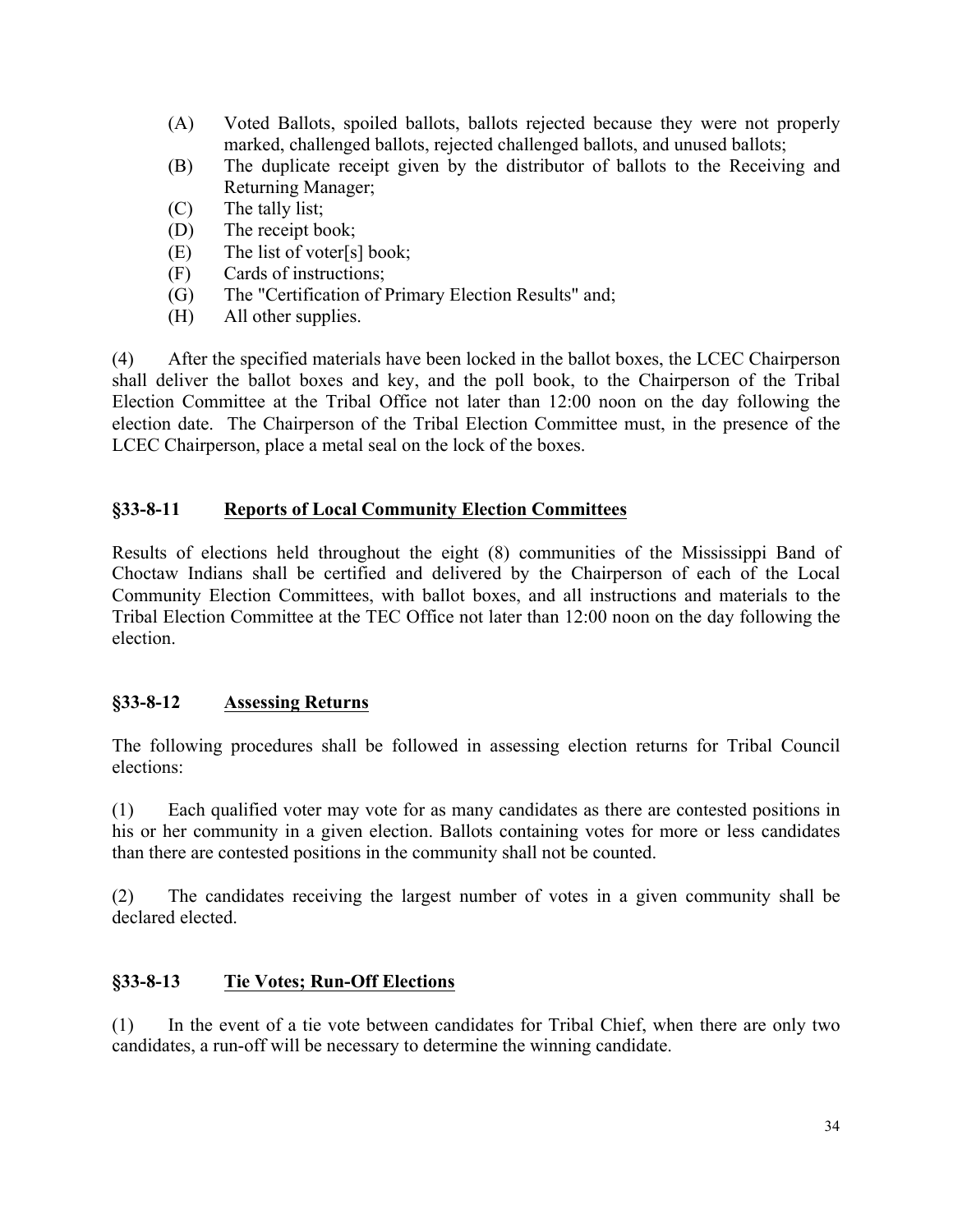(2) In all elections of communities with only one Council seat at stake, in the event of a tie between two candidates receiving the largest number of votes, a run-off will be necessary.

(3) For elections in all communities having two Council seats at stake in that election year, in the event of a tie between two candidates receiving the second-largest number of votes, a run-off will be necessary to determine the winner of the community's second Council seat.

(4) For a Tribal Chief election, if no candidate receives a majority of the total votes cast, the two candidates receiving the highest number of votes shall be paired in a run-off election. Of the two candidates, the one who receives the majority of the total votes cast in the run-off election shall be declared the Tribal Chief.

(5) In the event a run-off election is necessary under this Section, the run-off election shall be held within thirty (30) calendar days of the initial election.

### **§33-8-14 Counting Absentee Ballots**

(1) All absentee ballots received by the Chairperson of the Tribal Election Committee by the deadline established in this Code shall remain in a locked box at the Choctaw Tribal Election Committee Office until the Tribal Election Committee shall meet at 1 p.m. on the day following the election, at which time the Chairperson of the Tribal Election Committee shall, in the presence of the other two Tribal Election Committee members, unlock the locked box containing the absentee ballots, and then open each outer envelope, but shall not open the inner envelope until it has been determined whether the persons whose name which is signed to the affidavit is a qualified, registered voter of the Mississippi Band of Choctaw Indians. The name of the absentee voter shall then be checked against and off the list of registered voters. The sealed inner envelope shall then be deposited in an official ballot box for *Absentee Ballots Only*. The absentee ballot contained in any inner envelope that has been opened and unsealed before it has been delivered to the Chairperson of the Tribal Election Committee shall be rejected and not deposited in the official box nor counted.

(2) After it has been determined that all of the absentee ballots have been made by only qualified voters of the Mississippi Band of Choctaw Indians, the Chairperson of the Tribal Election Committee, in the presence of the other Tribal Election Committee members, shall open the inner envelopes containing absentee ballots to be opened. The absentee ballots shall then be counted. The vote of each ballot shall be recorded opposite the names of each candidate for whom the absentee voter has designated his or her choice, and this count shall continue until all absentee votes have been counted. The results thus obtained shall then be added to the returns submitted by the appropriate Local Community Election Committee Chairperson.

#### **§33-8-15 Certification of Election Returns**

(1) The Tribal Election Committee at 1 p.m. on the day following the election date shall convene for the purpose of preparing a statement certifying to the conduct of the election and the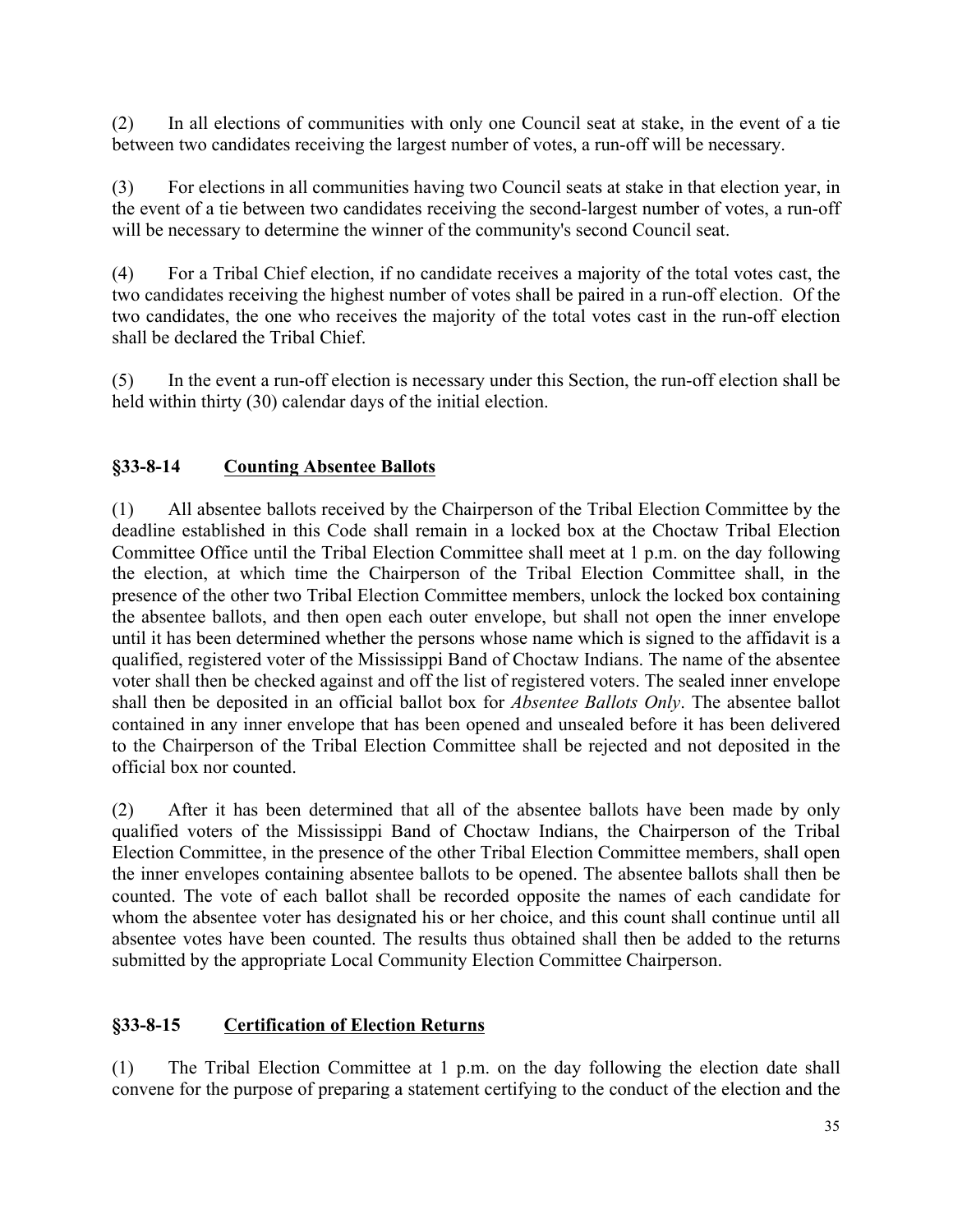correctness of the votes tallied for each candidate, including absentee ballots. The Tribal Election Committee shall prepare a report summarizing the election results. This report shall be presented to the Tribal Council at the next Council meeting and shall be accompanied by a roster showing names and addresses of all newly elected or re-elected officials, if any. This report and accompanying roster shall also be submitted to the Superintendent of the Choctaw Agency, Bureau of Indian Affairs, to the Central Office of the Bureau of Indian Affairs, Washington, D.C., and to Tribal instrumentalities.

(2) The Chairperson of the Tribal Election Committee shall ensure that all reports of elections and accompanying certifications are properly signed and shall ensure that said election reports and certifications are maintained on file in the Tribal Election Committee Office.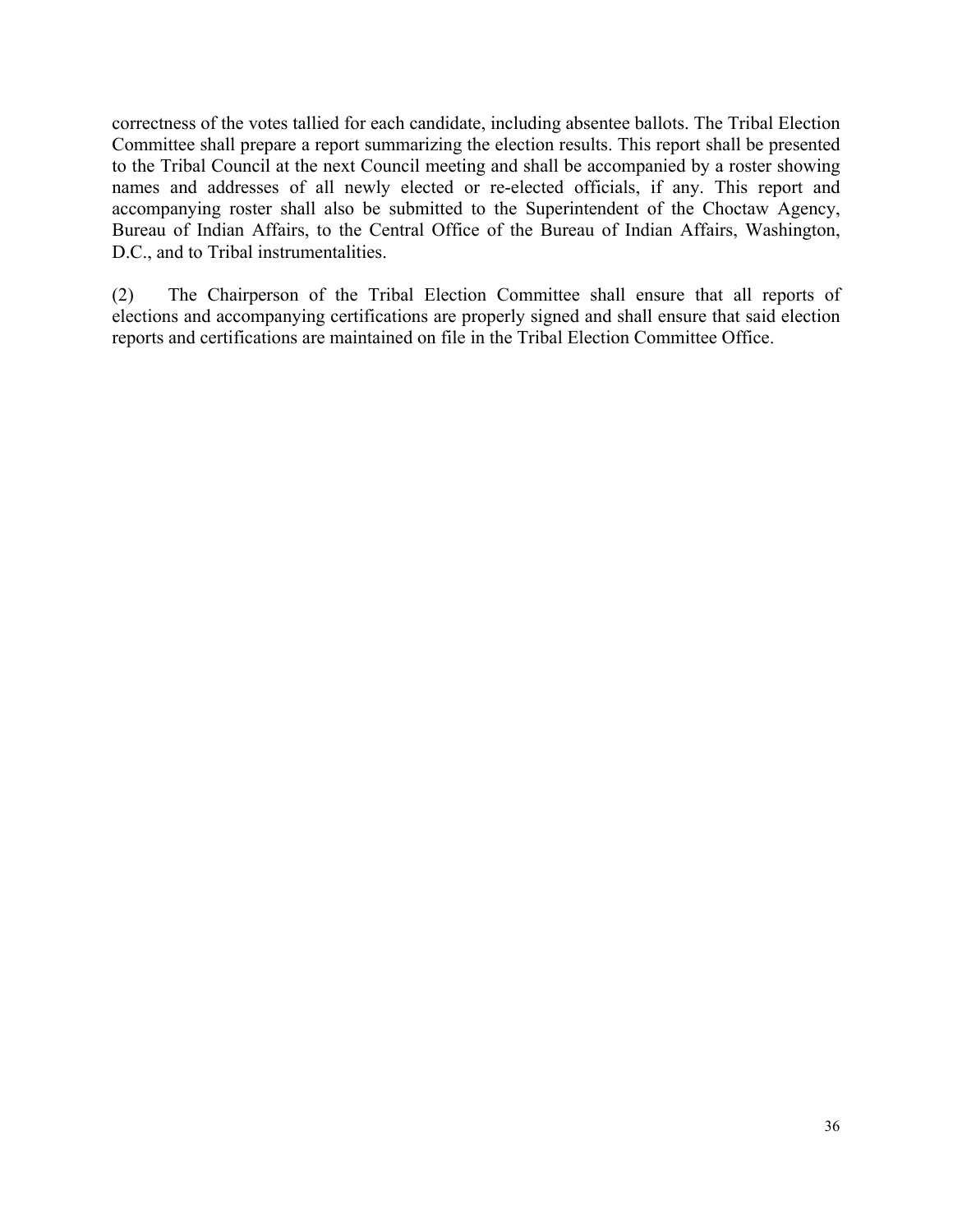#### **CHAPTER 9. NOTIFICATION AND SEATING OF ELECTED OFFICIALS**

#### **§33-9-1 Notification of Duly Elected Candidates**

A certificate of election shall be forwarded by the Tribal Election Committee to each duly elected official bearing the title of his office, the dates of the beginning and ending of the term for which he is elected, and the signatures of the Tribal Election Committee.

#### **§33-9-2 Seating of Elected Tribal Officials**

- (1) For the Office of Tribal Chief.
	- (A) Pursuant to Section 9 of Article V of the Constitution, the term of office for the Tribal Chief shall be four (4) years and until a successor has been elected and seated.
	- (B) For a Tribal Chief re-elected into office, the new term of office for the Tribal Chief begins at the next regular meeting of the Tribal Council following the election, and he or she shall take the oath of office at that time.
	- (C) For a Tribal Chief who is not re-elected into office, the term of office does not end until the winner of the Tribal Chief election (the "Chief-elect") shall be seated into that position and shall take the oath of office at the next regular meeting of the Tribal Council following the election. During this time, the sitting Tribal Chief shall coordinate with the Chief-elect to help ensure a smooth and efficient transition of all official duties and responsibilities of the Office of the Tribal Chief.
	- (D) Pursuant to Section 3 of Article VI of the Constitution, if a vacancy occurs in the Office of the Tribal Chief and less than one (1) year remains of his or her term of office, the office shall automatically be filled by the Vice-Chief of the Tribal Council. The Vice-Chief of the Tribal Council shall immediately assume all duties and obligations of the Office of Tribal Chief and shall be sworn into office by a Justice of the Supreme Court in accordance with Section 33-9-3 as soon as practical. The swearing-in of the Vice-Chief to the position of Tribal Chief may occur in an informal setting as soon as he or she assumes office.
	- (E) Pursuant to Section 4 of Article VI of the Constitution, if a vacancy occurs in the Office of the Tribal Chief and more than one (1) year remains of his or her term of office, the Tribal Council shall, within sixty (60) days, cause to be held a special election in which all qualified voters of the Tribe may participate for the purpose of filling the vacancy. The Vice-Chief of the Tribal Council shall immediately assume all duties and obligations of the Office of Tribal Chief and shall be sworn into office by a Justice of the Supreme Court in accordance with Section 33-9-3 as soon as practical. The swearing-in of the Vice-Chief to the position of Tribal Chief may occur in an informal setting as soon as he or she assumes office. The Vice-Chief of the Tribal Council shall serve as Tribal Chief during the period of such vacancy until a new Tribal Chief is elected and seated. The term of office for the Tribal Chief shall begin at the next regular meeting of the Tribal Council following the election.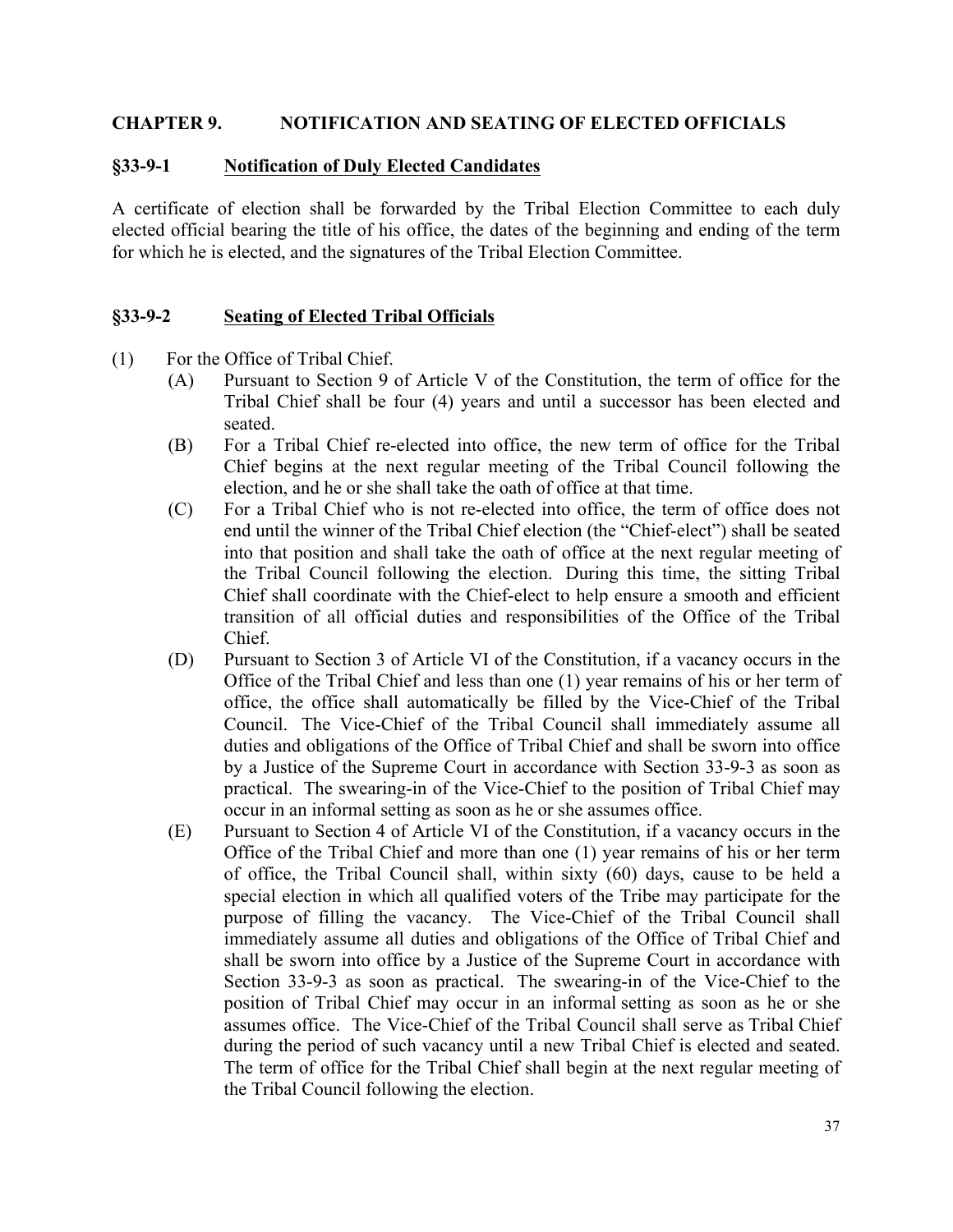- (2) For Tribal Council Members.
	- (A) Pursuant to Section 6 of Article V of the Constitution, the term of office for members of the Tribal Council shall be four (4) years and until their successors are duly elected and seated consistent with Section 7 of Article V of the Constitution.
	- (B) Pursuant to Section 8 of Article V of the Constitution, newly elected members of the Tribal Council shall take office at the first regular meeting of the Council following their election.
	- (C) For a Tribal Council member re-elected into office, the new term of office for the Council member shall begin at the next regular meeting of the Tribal Council following the election.
	- (D) For a Tribal Council member who is not re-elected into office, that Council member's term in office does not end until the winner of the Tribal Council election shall be seated into that position and shall take the oath of office at the next regular meeting of the Tribal Council following the election.
	- (E) Any individual who is appointed to fill a vacancy in the membership of the Tribal Council under Section 1 of Article VI of the Constitution shall immediately assume all duties and obligations as a Tribal Council member as soon as he or she is appointed and shall be sworn into office by a Justice of the Supreme Court in accordance with Section 33-9-3 as soon as practical. Any individual who is elected in a special election to fill a vacancy in the membership of the Tribal Council under Section 2 of Article VI of the Constitution shall take office at the first regular meeting of the Tribal Council following their election.

(3) For purposes of determining the winner of any election under this Section, said winner shall be the individual(s) certified by the TEC under one of the following situations:

- (A) by certifying the election results (after an initial election, a run-off election, or a special election after an initial election is voided under Chapter 10) under Section 33-8-15 and no election appeal is filed under Chapter 10;
- (B) by certifying the election results under Section 33-8-15 and the TEC upholds the election results after an appeal is filed under Section 33-10-2, but no further judicial review is sought, or;
- (C) by certifying the election results under Section 33-8-15 and a final order is issued by the Choctaw Supreme Court under the judicial review procedures under Section 33-10-6 upholding the election results.

(4) In the event of an election appeal under Chapter 10 for any Tribal official re-elected into office, that official shall remain in office pending a final outcome of the appeal.

#### **§33-9-3 Oath of Office**

A Justice of the Supreme Court shall administer an oath of office to all duly elected Tribal officials upon entrance on duty, to wit:

"I, do solemnly swear or affirm that I will support, obey, and defend the Constitution and Bylaws of the Mississippi Band of Choctaw Indians;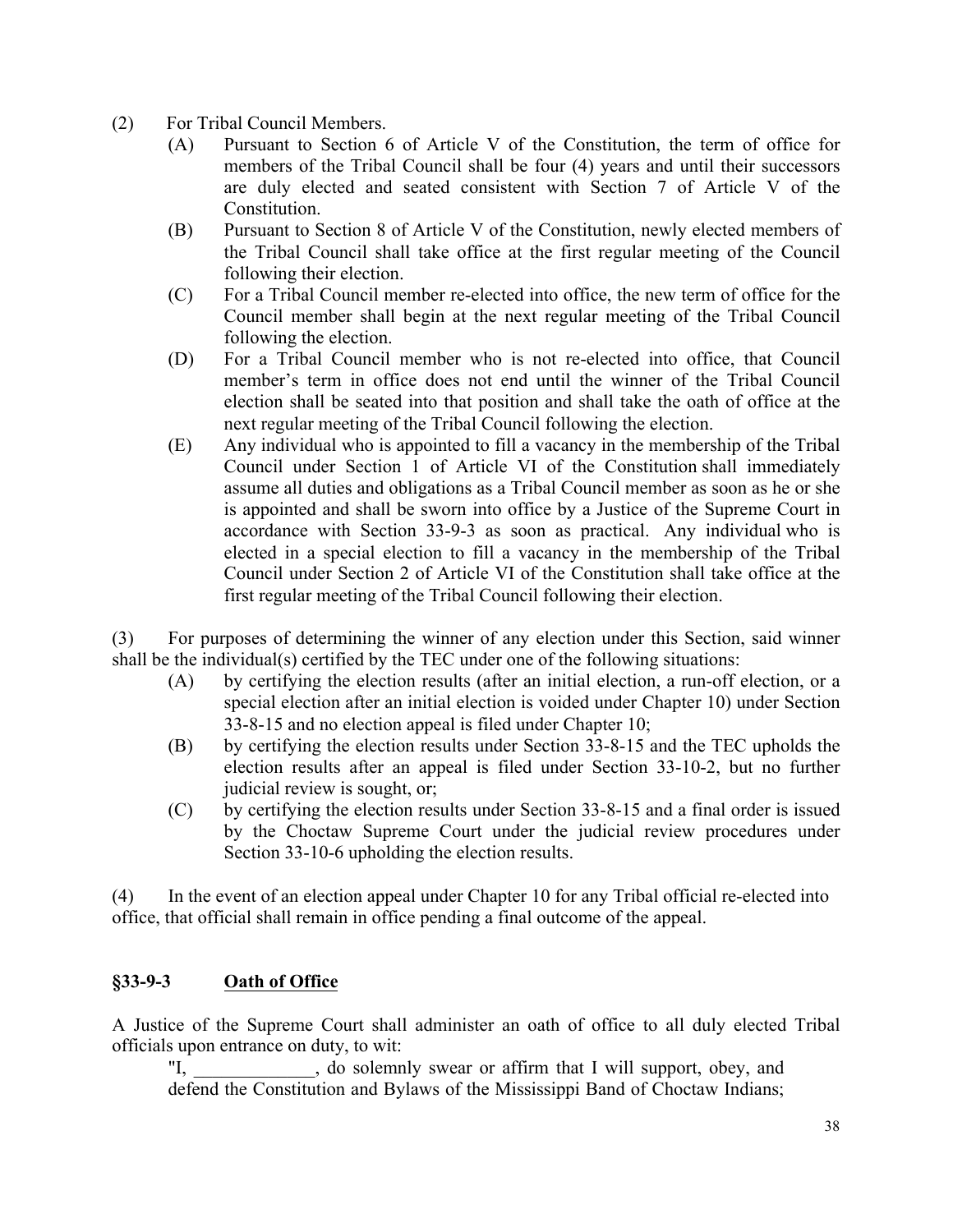that I will faithfully and impartially discharge the duties of my office to the best of my ability; that I will promote, and protect the best interests of the Mississippi Band of Choctaw Indians in accordance with its laws, so help me God."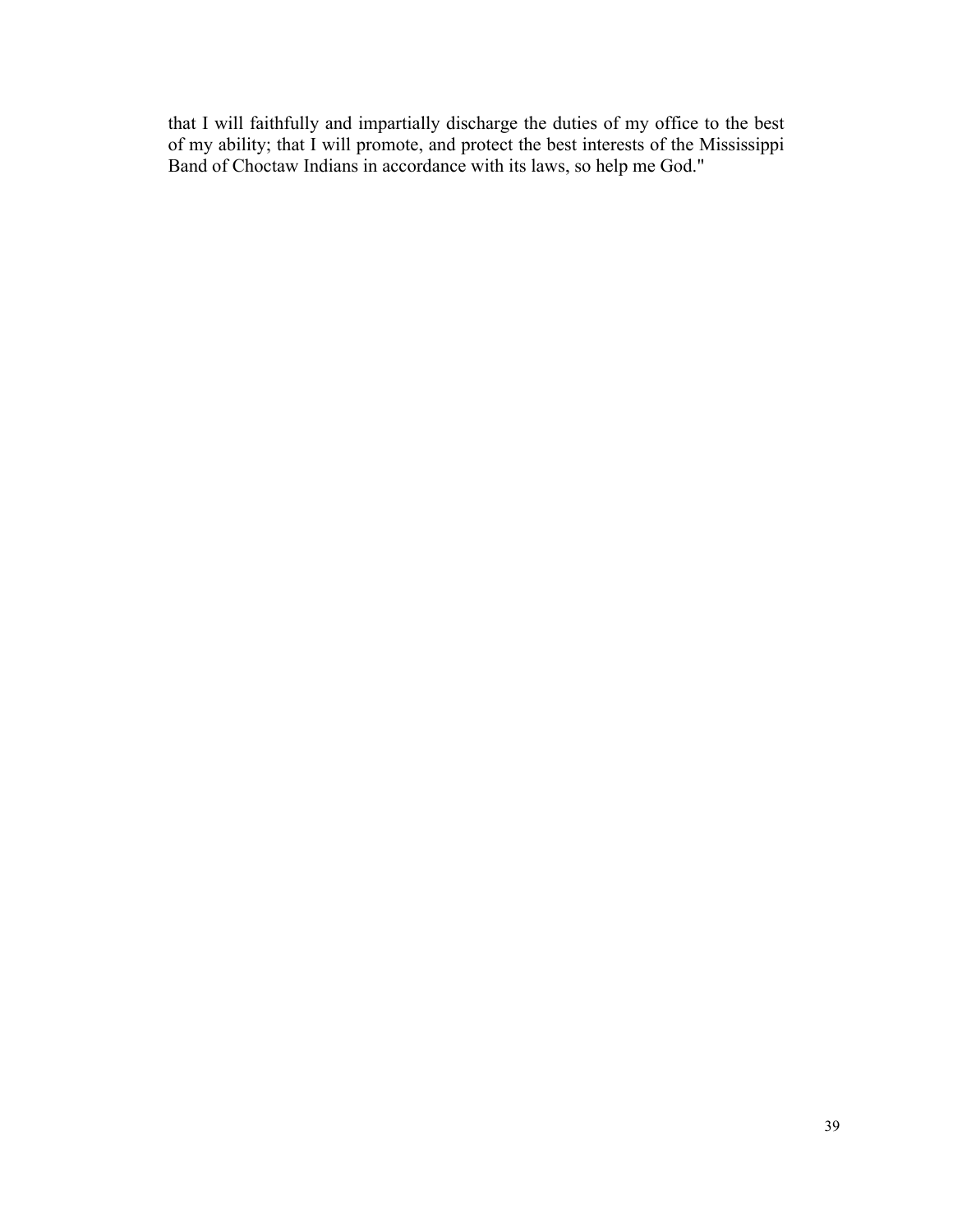### **CHAPTER 10. ELECTION APPEAL PROCEDURES**

#### **§33-10-1 Application**

(1) If a candidate believes that a violation(s) of this Code has occurred in the election in which they are a candidate, he or she (the "Complainant") may file an appeal in accordance with the election appeal procedure outlined in this Chapter. Candidate qualifications are not subject to this Chapter. Challenges to a candidate's qualifications must be made under Section 33-6-7(7) of this Code. Voter residency qualifications are not subject to this Chapter. Challenges to the validity of a voter's residency must be made under Section 33-2-3 of this Code.

(2) As described in this Chapter, the appeal process begins with the Complainant filing a complaint with the Tribal Election Committee for a decision on the merits of the election complaint.

(3) If the Complainant is not satisfied with the decision of the Tribal Election Committee, the Complainant may seek judicial review of the decision with the Choctaw Supreme Court in accordance with the provisions of this Chapter. Similarly, the winning candidate in an election that has been voided by the Tribal Election Committee decision may seek judicial review of that decision by the Choctaw Supreme Court.

(4) Only the Complainant(s) who filed an appeal with the Tribal Election Committee, or the winning candidate in a voided election, may seek judicial review of any decision by the Tribal Election Committee. The Choctaw Supreme Court shall possess jurisdiction to adjudicate election appeals filed under this Chapter.

## **§33-10-2 Appeal to the Tribal Election Committee**

(1) With the exception of a winning candidate seeking judicial review under Section 33-10-3, the appeal process begins with the Complainant filing a complaint with the Tribal Election Committee. The complaint must be in writing and submitted to the Tribal Election Committee within three (3) calendar days from the date of the election in which the violation is alleged to have occurred. Failure to file a complaint with the Tribal Election Committee within three (3) calendar days will forever bar any candidate from appealing the election result.

- (2) A complaint must contain the following information:
	- (A) Complainant's name, address, telephone number and email address (if any);
	- (B) Sworn, notarized Statement of Facts alleged to evidence the violation that provides with specificity:
		- (i) The election in which the Complainant was a candidate;
		- (ii) Code provision(s) that were violated;
		- (iii) Identity of the individual(s) involved in the alleged violation(s);
		- (iv) Date and time of the alleged violation(s);
		- (v) Location of the alleged violation(s);
		- (vi) Estimated number of votes affected by the alleged violation(s), and;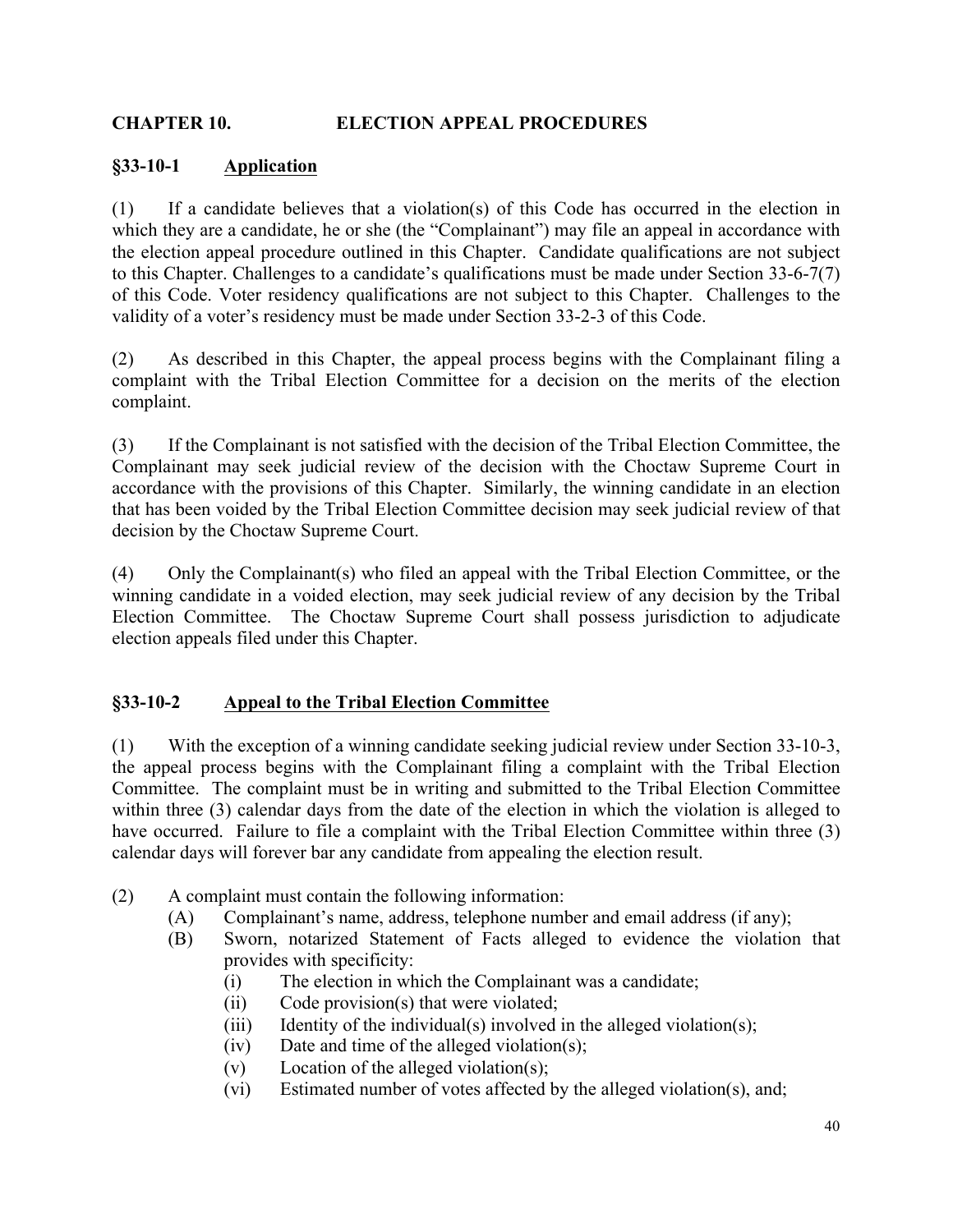- (vii) Name and telephone number of any witnesses to the alleged violation(s).
- (C) Relief requested from the Tribal Election Committee.

A Complainant may include any documents, photographs, or other supporting material with the complaint. Upon filing the complaint with the Tribal Election Committee, the Complainant shall concurrently provide a true and correct copy of the complaint and all documents to all other candidates in the race. The Complainant must include with the complaint a statement affirming that he or she will provide copies to all other candidates in that race by identifying the candidate(s) by name and the address(es) where the copies will be mailed or delivered within two (2) business days of filing with the TEC. Failure to comply with this requirement will result in the complaint being summarily dismissed.

(3) The Tribal Election Committee must investigate each complaint submitted.

(4) Upon receipt of a complaint, the Tribal Election Committee shall invite submissions from the winning candidate(s) in the challenged election to submit their own evidence bearing on the complaint. Those winning candidates shall be given three (3) business days of such Tribal Election Committee notice to submit such evidence or argument. The Tribal Election Committee shall thereafter issue a written statement of findings within five (5) business days of the deadline for receipt of the winning candidate(s) submission(s). These findings shall reference any evidence upon which the decision relies. The Tribal Election Committee's findings and decision shall be provided to the Complainant, the winning candidate(s), and to the Tribal Chief who shall provide same to the Tribal Council.

(5) The following guidelines shall be utilized by the Tribal Election Committee when considering complaints submitted: No official tribal election shall be voided by order of the Tribal Election Committee in response to a complaint unless the Complainant clearly demonstrates by a preponderance of the evidence that: (i) a violation(s) of the Code occurred, and; (ii) said violation(s) resulted in a strong likelihood of affecting the outcome of the election.

(6) Following the receipt and review of a properly executed complaint, and such other evidence before the Tribal Election Committee, the Tribal Election Committee shall issue findings:

- (A) To dismiss the appeal, or
- (B) To acknowledge the merit of the appeal but to reaffirm the election in question, or
- (C) To acknowledge the merit of the appeal and to void the election in question.

(7) In the event that the Tribal Election Committee voids a tribal election as provided under subsection (6)(C) above, the Tribal Election Committee shall set a special election to fill the positions affected by the voiding of the election in question. All requirements governing official regular tribal elections, as specified in this Code, shall also govern a special election set under this subsection.

(8) More than one losing candidate may file an appeal with the Tribal Election Committee, and each appeal will be considered on its own merits.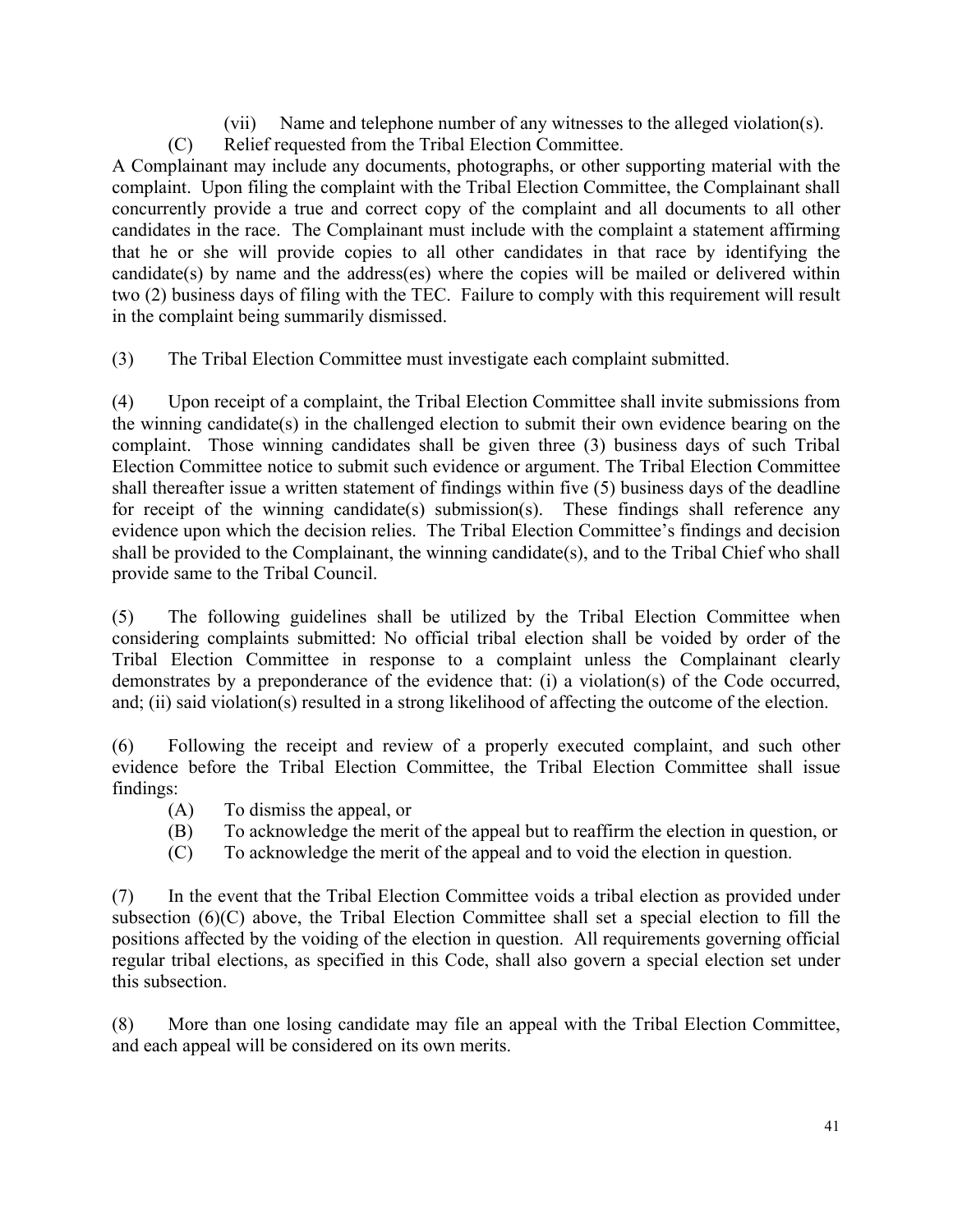### **§33-10-3 Judicial Review by the Choctaw Supreme Court**

If the Complainant, or the winning candidate of an election that is voided by the Committee, is not satisfied with the decision of the Tribal Election Committee, that party may seek judicial review of the decision by filing an appeal petition with the Choctaw Supreme Court in accordance with the procedures below. The Choctaw Supreme Court may consolidate more than one candidate appeal petition in its discretion.

### **§33-10-4 Requirements for the Supreme Court Appeal Petition**

(1) Only the Complainant, or the winning candidate of an election voided by the Tribal Election Committee, may file an appeal petition. An appeal petition challenging the decision of the Tribal Election Committee must be filed with the Choctaw Supreme Court no later than five (5) business days of receipt of the Tribal Election Committee's decision. The appeal petition shall name the party filing the appeal as the "Petitioner" and name the Tribal Election Committee as the "Respondent."

(2) Any appeal petition must be sworn and notarized and must include a copy of the decision by the Tribal Election Committee and Statement of Reasons setting out the factual and legal basis for why the Tribal Election Committee decision should be overturned. Such Statement of Reasons shall include the following information:

- (A) Petitioner's name, address, telephone number and email address (if any);
- (B) Statement of the facts alleged to evidence violations which the Petitioner contends warrant voiding the election and shall provide with specificity:
	- (i) The election in which the Complainant was a candidate;
	- (ii) Code provision(s) that were violated;
	- (iii) Identity of the individual(s) involved in the alleged violation(s);
	- (iv) Date and time of the alleged violation(s);
	- (v) Location of the alleged violation(s);
	- (vi) Estimated number of votes affected by the alleged violation(s), and;
	- (vii) Name and telephone number of any witnesses to the alleged violation(s).
- (C) A copy of the Tribal Election Committee decision.

The Petitioner may not submit any evidence that was not before the Tribal Election Committee.

(3) If the Petitioner is the winning candidate who seeks judicial review of the Tribal Election Committee's decision to void the election, the appeal petition need only contain:

- (A) Petitioner's name, address, telephone number and email address (if any),
- (B) A copy of the Tribal Election Committee decision, and;

(C) The factual and legal basis which meet one or more of the legal standards of review identified in Section 33-10-6(6).

The Petitioner may not submit any evidence that was not before the Tribal Election Committee.

<sup>(</sup>D) The factual and legal basis which meet one or more of the legal standards of review identified in Section 33-10-6(6).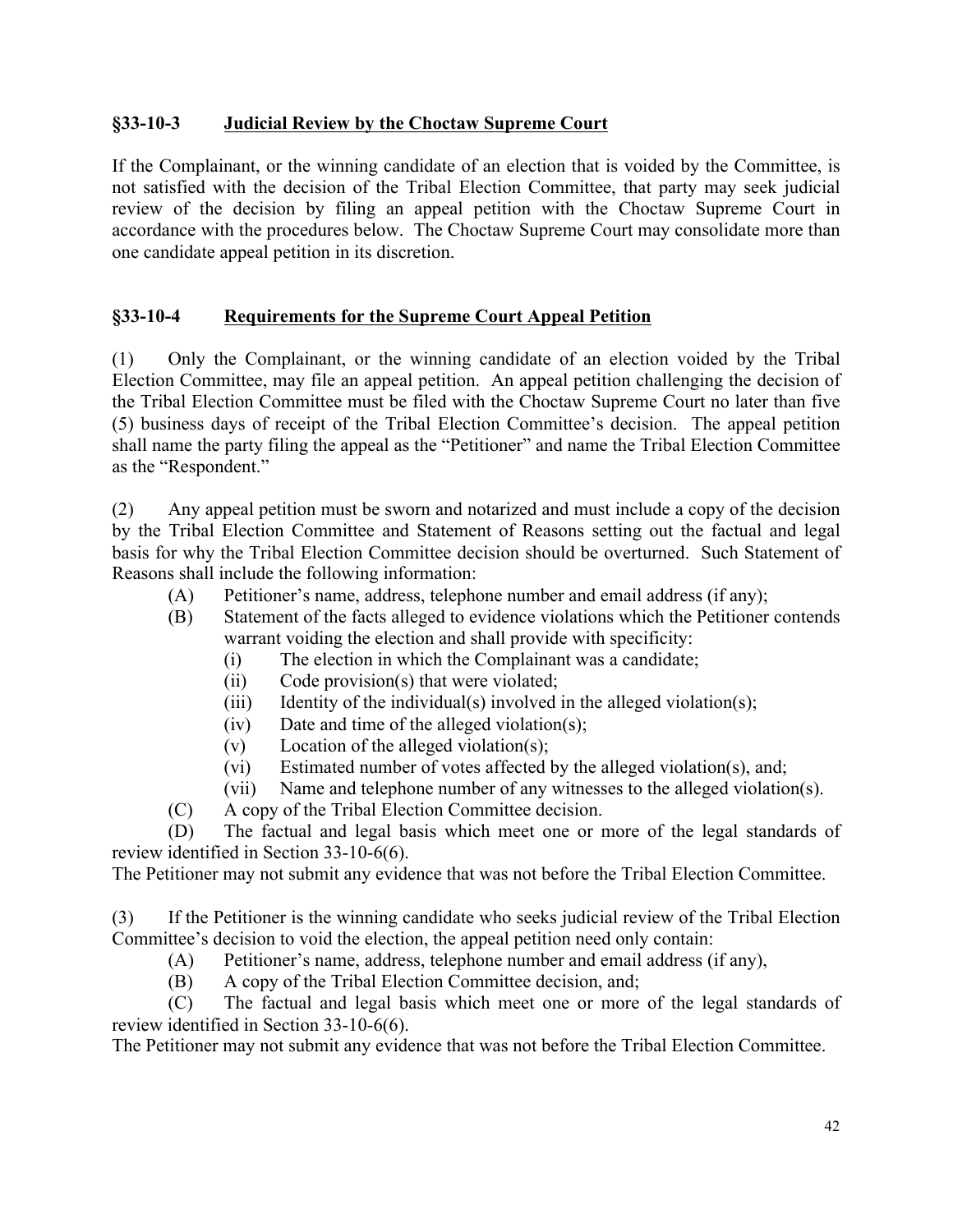(4) If an appeal petition fails to provide the required information identified in this Section, or if the required filing fee (under Section 33-10-5) is not paid upon filing of the appeal petition, the appeal is subject to dismissal by the Choctaw Supreme Court, on its own motion or on motion of any party.

# **§33-10-5 Filing Fees**

An appeal petition must be accompanied by a non-refundable filing fee in the form of a cashier's check or money order in accordance with the following fee schedule:

- (1) For appeals of a Tribal Chief election: \$500.00
- (2) For appeals of a Tribal Council election: \$250.00

The Court Clerk shall not accept a filing of the appeal petition without the appropriate filing fee. Failure to remit the appropriate filing fee will result in the appeal not being perfected and subject to dismissal.

## **§33-10-6 Judicial Review Procedures**

(1) The Petitioner shall serve a copy of the appeal petition on the Tribal Election Committee, along with a copy delivered to the Tribal Chief and to the prevailing party(ies) below, within two (2) business days of filing the appeal petition with the Choctaw Supreme Court. The appeal petition served upon the Tribal Election Committee and delivered to the Tribal Chief shall have the "filed" stamped date on the front page of the petition. No summons is required to be included with the appeal petition. For purposes of this Section, "serve" shall mean via handdelivery, by certified mail, by private process server, or by Choctaw Police Department.

(2) The Tribal Election Committee shall file an answer to the appeal petition(s) with the Choctaw Supreme Court within five (5) business days of being served with the appeal petition. The Tribal Election Committee shall also compile and file with the Supreme Court and serve on the Petitioner any documents and other evidence that was before the Tribal Election Committee when its decision was made, together with any submissions to, and the decisions of, the Tribal Election Committee regarding the election complaint at issue. This submission shall constitute the record on appeal. The Tribal Election Committee shall deliver a copy of the answer and record to the Petitioner within two (2) business days of filing the answer and record with the Choctaw Supreme Court, and shall provide a copy thereof to the Tribal Chief.

(3) After the deadline for all appeal petitions to be filed has passed, the Choctaw Supreme Court:

- (A) may set a hearing on its own motion or by motion of a party to address any requests for dismissal for failure to comply with this Chapter before scheduling a full hearing on the merits;
- (B) shall, after determining the appeal is proper, set the appeal for a hearing as expeditiously as possible, but no later than ten (10) business days after the filing of the TEC answer. The Choctaw Supreme Court may consolidate more than one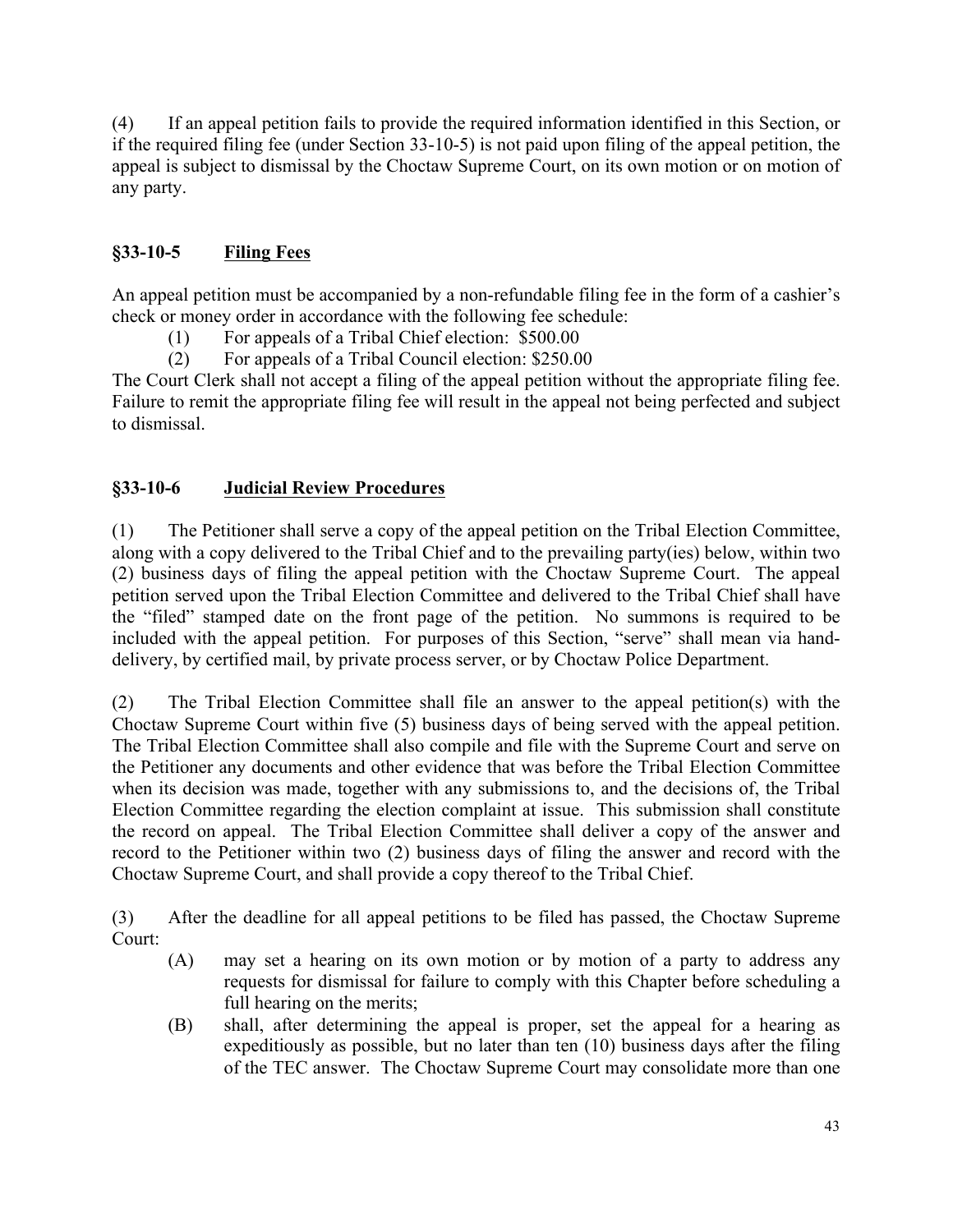appeal for purposes of any hearing. A continuance of the hearing will not be granted except upon a showing of good cause.

- (4) The conduct and procedure of the appeal hearing shall be governed as follows:
	- (A) All rules of procedure for an election appeal before the Choctaw Supreme Court will be governed by this Chapter.
	- (B) The Tribal Election Committee may be represented by its own legal counsel, and the Petitioner may appear pro se or be represented by his/her own legal counsel. No Tribal funds may be used to pay for any legal fees, filing fees, or expenses incurred by any Petitioner.
	- (C) On the day of hearing, the Choctaw Supreme Court shall hear oral arguments from the Petitioner and Respondent.

(5) The standard of review of the Tribal Election Committee's decision is clear and convincing evidence based on the same evidence that was before the Tribal Election Committee when its decision was made as shown by the record.

(6) The Supreme Court shall not overturn the decision of the Tribal Election Committee unless it is shown by clear and convincing evidence that the Petitioner is clearly entitled to the relief requested because the Tribal Election Committee decision was:

- (A) arbitrary and capricious;
- (B) was an abuse of discretion;
- (C) was not supported by the evidence of record;
- (D) or was contrary to Choctaw law.

(7) The Choctaw Supreme Court may verbally announce its decision at the end of the hearing; or it may wait and issue its final decision in writing within three (3) business days of the hearing. Any final decision shall be in writing and include the names and signatures of the Justices in agreement or otherwise. The final decision shall specify one of the following:

(A) To affirm the decision of the Tribal Election Committee; or

(B) To reverse the decision of the Tribal Election Committee.

The Supreme Court may also issue the appropriate order(s) necessary to carry out its final decision.

(8) No party shall be entitled to recover costs or attorney's fees in any action filed under this Chapter.

(9) The decision of the Choctaw Supreme Court is final and not subject to further review.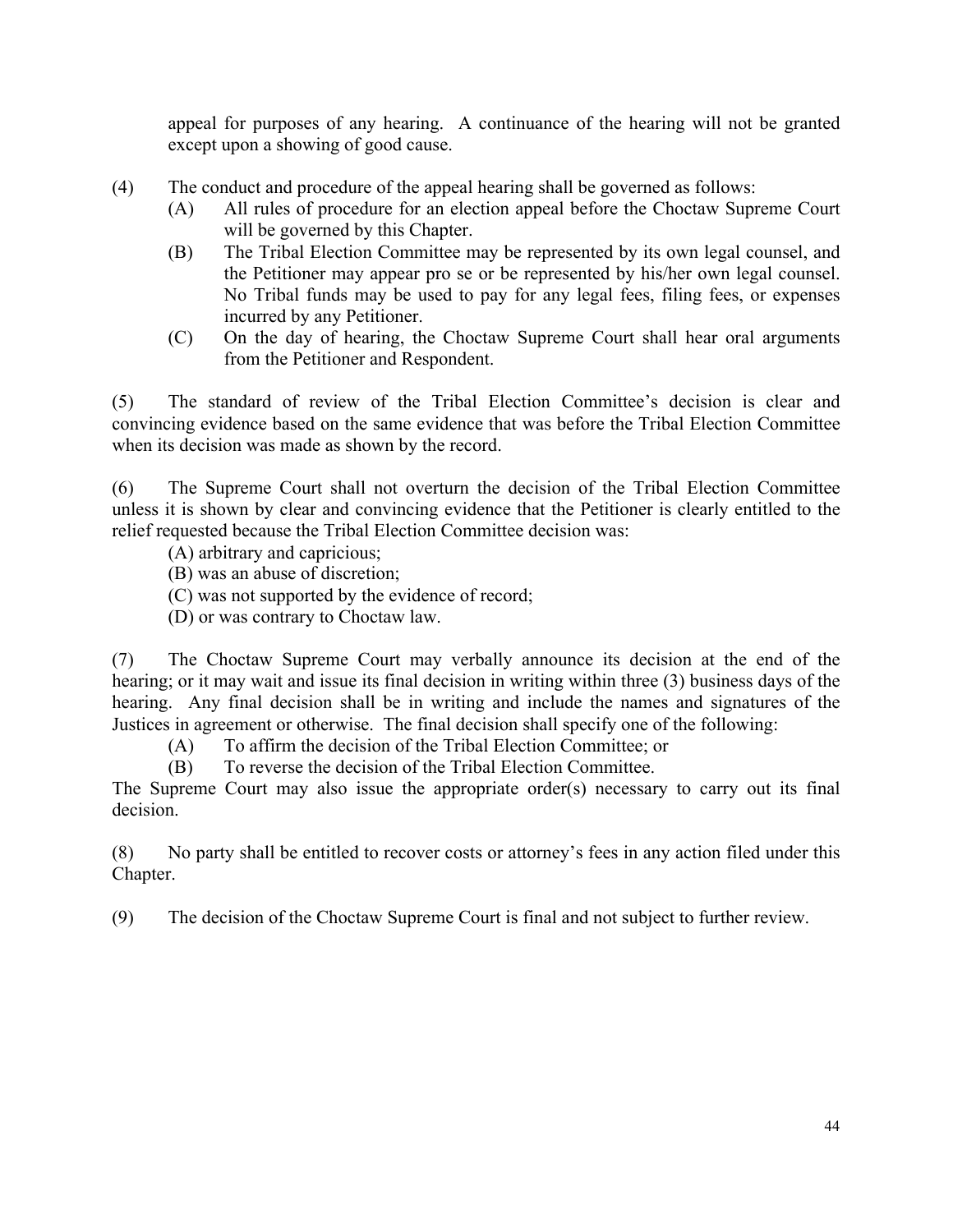#### **CHAPTER 11. REFERENDUMS AND INITIATIVES UNDER ARTICLE XI OF THE REVISED CONSTITUTION**

### **§33-11-1 Authority**

Pursuant to Article XI, Section 6, of the Revised Constitution of the Mississippi Band of Choctaw Indians, the Tribal Council hereby establishes the following rules and procedures governing referendum and initiative measures.

### **§33-11-2 Definitions**

(1) A "referendum" is any legislative measure proposed by members of the Tribe which, if approved, would have the effect of rejecting or revoking any prior ordinance or resolution which constituted a "legislative action" of the Tribal Council of the Mississippi Band of Choctaw Indians.

(2) An "initiative" is any legislative measure proposed by members of the Tribe to adopt an ordinance or resolution which if enacted by the Tribal Council would constitute "legislative action" except for an ordinance or resolution that would amend or change a prior ordinance or resolution, which actions can only be taken by referendum.

(3) A "Constitutional initiative" is any initiative measure which, if approved, would constitute a Tribal request that a Secretarial election be carried out pursuant to 25 U.S.C. § 476 on a proposed constitutional amendment which would have the effect of amending or modifying the Revised Constitution and Bylaws of the Mississippi Band of Choctaw Indians in accordance with Articles XI and XIII of such Revised Constitution and Bylaws, if those proposed Amendments are approved by the voting members of the Tribe per Article XI § 4 of the existing Revised Constitution.

(4) A "legislative action" of the Tribal Council is Tribal Council action which adopts or enacts a new law, new Tribal policy or new plan approving a particular project, program, business or other objective. Legislative actions of the Tribal Council are subject to referendum or initiative.

(5) An "administrative action" of the Tribal Council is Tribal Council action which approves a particular stage or step or contract award in furtherance of or to implement a law, Tribal policy or plan previously approved or enacted by the Tribal Council. Administrative actions of the Tribal Council are not subject to referendum or initiative.

#### **§33-11-3 General Rules for Applications**

(1) Qualified voters of the Mississippi Band of Choctaw Indians may initiate a referendum or initiative proposing "legislative action" through procedures set forth herein. To begin this process, qualified electors must file with the Chief, or a representative designated by the Chief,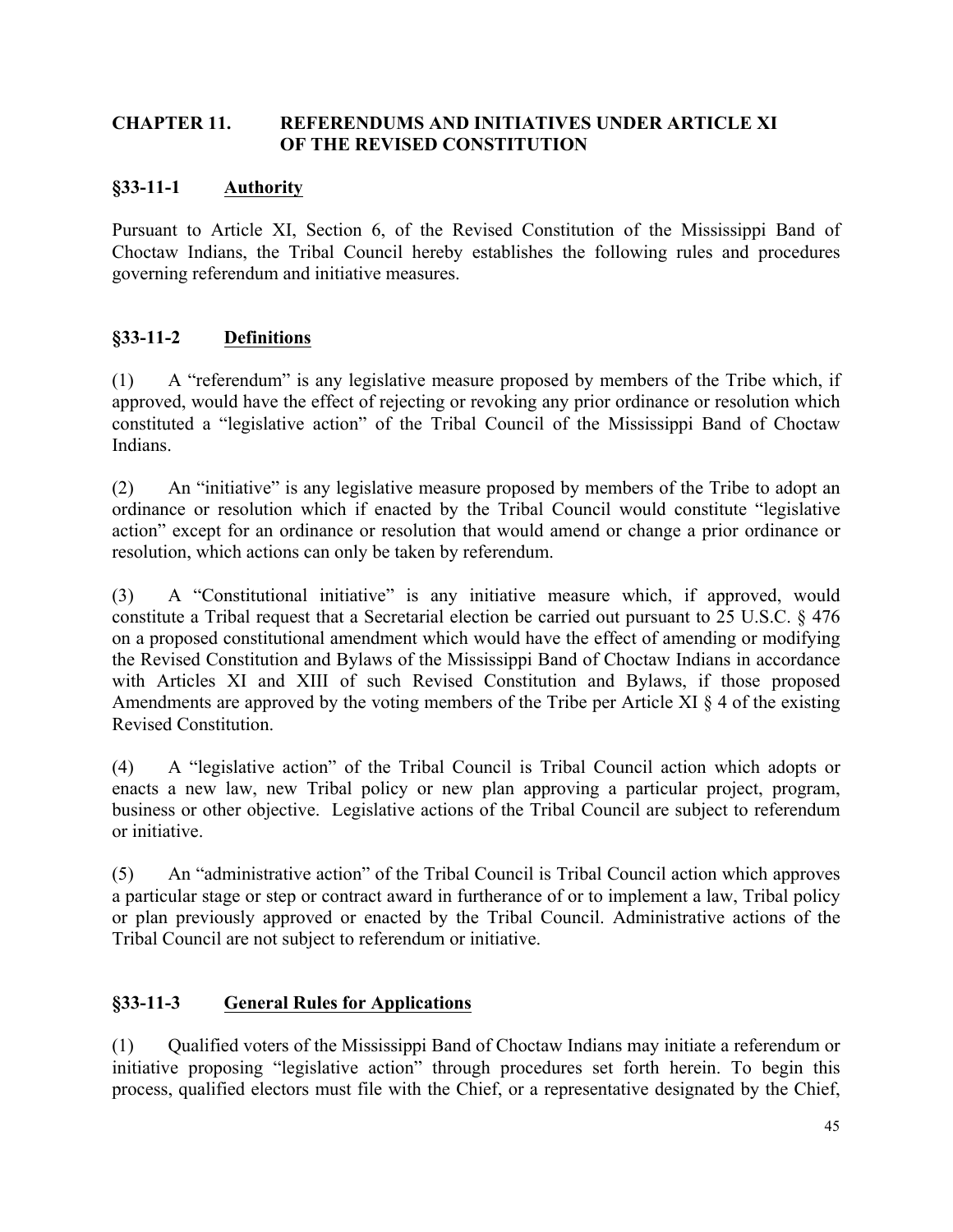an application for a petition for the proposed referendum or initiative, accompanied by a separate cover letter signed and notarized by at least three (3) Sponsors stating that each of said Sponsors is a member of the Tribe and registered to vote in Tribal elections.

- (2) The application shall include:
	- (A) the name and mailing address of each Sponsor;
	- (B) one physical address for delivery of any notice to the Sponsors as provided herein;
	- (C) a short and plain statement of the initiative or referendum measure proposed;
	- (D) a statement explaining that the proposed measure either proposes legislative action (for an initiative) or proposes a constitutional amendment (for constitutional initiative), or challenges a prior Tribal council ordinance or resolution which constituted legislative action under this ordinance (for a referendum);
	- (E) a good faith estimate of the amount and source of revenue required to implement the proposed initiative or referendum measure, should it be enacted;
	- (F) a statement as to whether the initiative or referendum measure would impact funding of currently funded projects, programs, or services and a description of the project(s), program(s), or service(s) whose funding would be impacted if the proposed initiative or referendum is approved. This requirement is not satisfied by merely preparing a fiscal analysis of the expense of the election on the initiative or referendum question, where particular Tribal programs or projects are targeted, and;
	- (G) an attached copy of the full text of the proposed initiative or referendum measure.

(3) Applications for a Constitutional initiative must also contain the full text of all sections of the Revised Constitution as then currently in force which the Sponsors propose to amend together with the text of a proposed Council resolution requesting that the Secretary of the Interior conduct a Secretarial Election on the proposed constitutional amendment together with the full text of the proposed Constitutional amendment.

(4) A referendum or initiative measure (including a Constitutional initiative) shall address no more than one (1) general subject matter or category of legislative action (including a Constitutional initiative). No more than one (1) measure shall be submitted to the voters on a single ballot. However, more than one (1) referendum or initiative election may be held simultaneously.

#### **§33-11-4 Referendum Procedures**

(1) The application for a petition seeking to initiate a proposed referendum shall be filed with the Chief or his designated representative, not more than fourteen (14) business days following the date of enactment by the Tribal Council of the ordinance or resolution sought to be affected or from the effective date of that ordinance or resolution, whichever is later.

(2) Upon receipt of the cover letter and application for a petition for referendum, the Chief,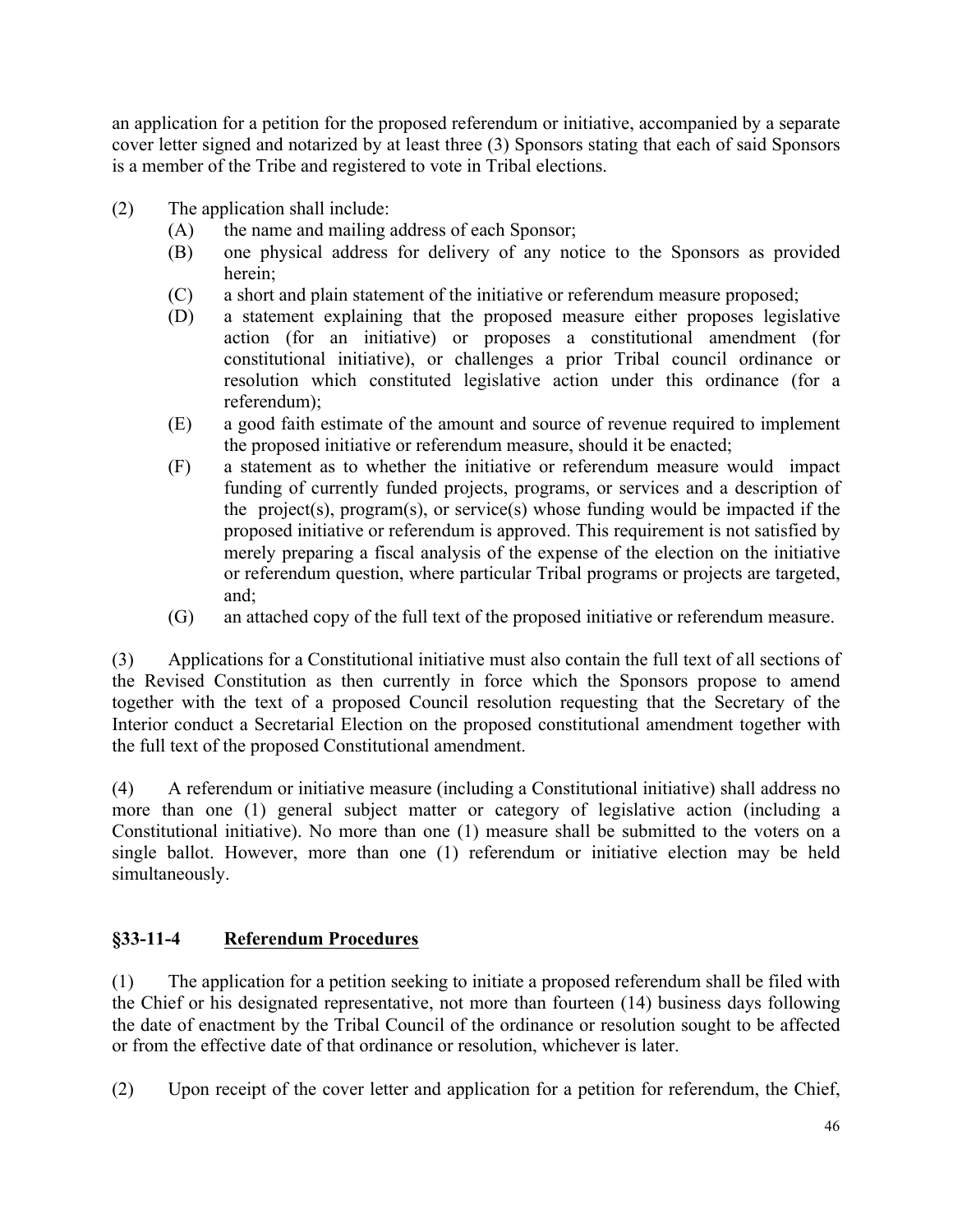or his designated representative, shall stamp the letter and application showing the date received. The Chief shall within ten (10) business days of receipt of the application forward the same with or without comment to the Chairperson of the Tribal Election Committee and give written notice of the same, including the Chief's comments, if any, to the Sponsors at their designated physical address.

(3) Upon the Tribal Election Committee's receipt from the Chief of a referendum cover letter and application for a petition the Committee shall determine if the application complies with the applicable requirements set forth in Sections 33-11-3 and 33-11-4, including a determination of whether the prior Tribal Council action challenged is legislative or administrative in nature.

(4) If the Committee finds the application complies with Sections 33-11-3 and 33-11-4 and does not involve a challenge to an administrative action of the Tribal Council, the Committee shall transmit the application to the Chief together with a copy of the Committee's written decision and give written notice by certified mail, return receipt requested, to the Sponsors at their physical address.

(5) If the Chief or any registered voter other than a Sponsor disagrees with the Committee's positive determination, the Chief or such member may within fourteen (14) business days after mailing of the Committee's decision file a petition for emergency review with the Choctaw Supreme Court as set forth in Section 33-11-6 naming the Sponsors as respondents and serve the same upon the respondents. If more than one petition for emergency review is filed, they shall be consolidated for hearing by the Court.

(6) If the Committee finds the application does not comply with the requirements of Sections 33-11-3 and 33-11-4, including the requirement that a petition for a referendum which seeks to challenge an administrative action of the Tribal Council must be rejected, the Committee shall then return the application to the Sponsors with a copy of its written decision setting forth a statement of the factual and legal grounds for the decision. A copy of the Committee's decision shall also be delivered to the Chief.

(7) The Sponsors shall have fourteen (14) business days from mailing of the first rejected application within which to withdraw it, amend and resubmit it, or file a new application; or, the Sponsors may file a petition for review of the Committee's decision with the Choctaw Supreme Court as set forth in Section 33-11-6, naming the Chief as respondent. The provisions of this Section available to the Sponsors who receive a rejected application shall apply only to the first application. The provisions of this Section shall not apply to any subsequent application.

# **§33-11-5 Initiative Procedures**

(1) Upon receipt of the cover letter and application for a petition for an initiative, the Chief, or the Chief's designated representative, shall stamp the letter and application showing the date received. The Chief shall within ten (10) business days of receipt of the application forward the same with or without comment to the Chairperson of the Tribal Election Committee and give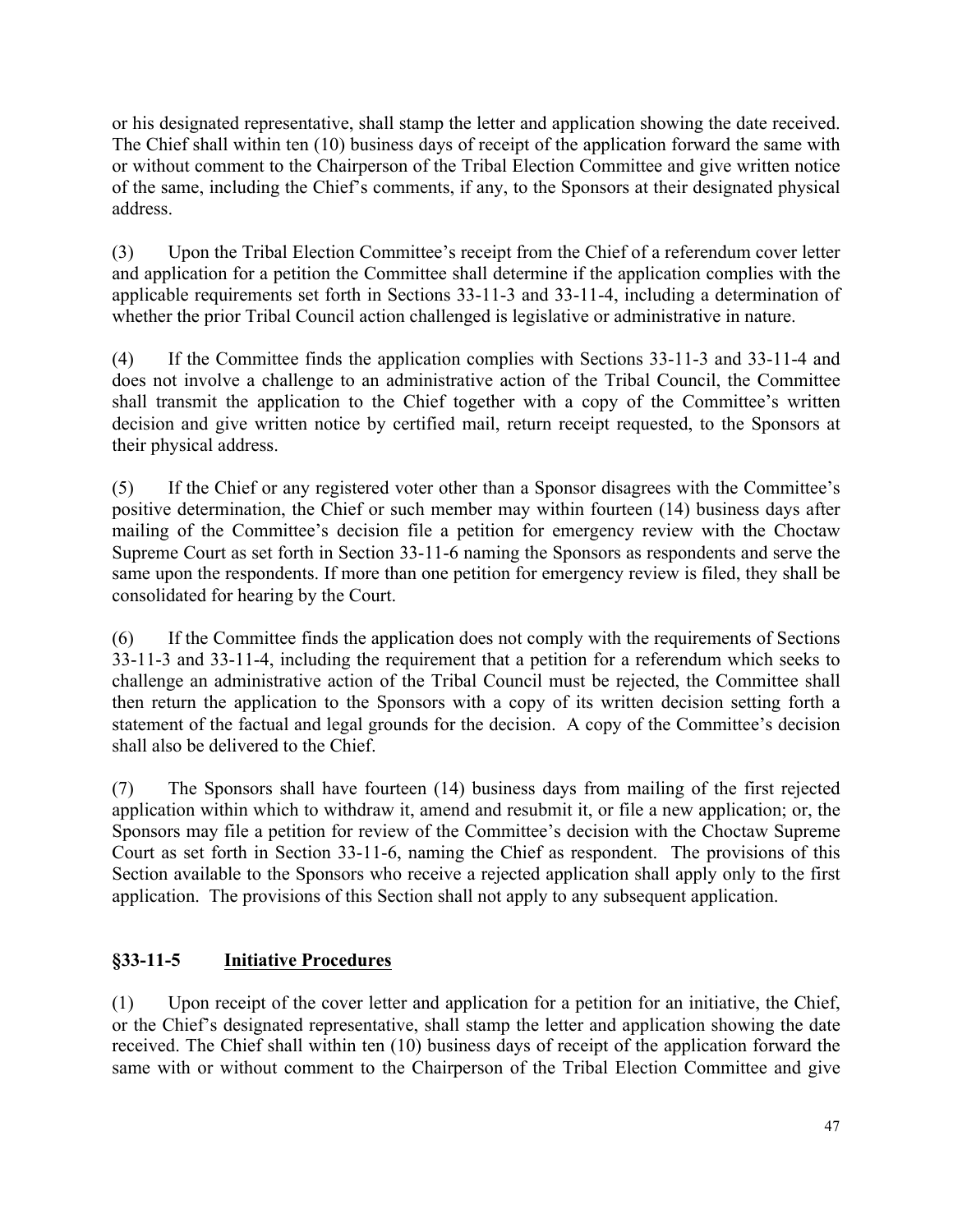written notice of the same, including the Chief's comments, if any, to the Sponsors at their designated physical address.

(2) Upon the Tribal Election Committee's receipt from the Chief of an initiative cover letter and application for a petition, the Committee shall determine if the application complies with the applicable requirements set forth in Section 33-11-3, including determination of whether the initiative proposed is legislative or administrative in nature, or proposed adoption of a Constitutional Amendment. That application for a petition for a proposed initiative or Constitutional initiative may be filed with the Chief at any time.

(3) If the Committee finds the application complies with Section 33-11-3 and proposes an initiative which is legislative in nature, the Committee shall transmit the application to the Chief together with a copy of the written decision and give written notice by certified mail, return receipt requested, to the Sponsors at their designated physical address.

(4) If the Chief or any registered voter other than a Sponsor disagrees with the Committee's positive determination, the Chief or such member may within fourteen (14) business days after mailing of the Committee's decision file a petition for emergency review with the Choctaw Supreme Court as set forth in Section 33-11-6 naming the Sponsors as respondents and serve the same upon the respondents. If more than one petition for emergency review is filed, they shall be consolidated for hearing by the Court.

(5) If the Committee finds the application does not comply with the requirements of Section 33-11-3, including the requirement that a petition for an initiative which seeks to propose an administrative action of the Tribal Council must be rejected, the Committee shall then return the application to the Sponsors with a copy of its written decision setting forth a statement of the factual and legal grounds for the decision. A copy of the Committee's decision shall also be delivered to the Chief.

(6) If the Committee rejects an application for an initiative, the Sponsors shall have fourteen (14) business days from mailing of the first rejected application within which to withdraw it, amend and resubmit it, or file a new application; or, the Sponsors may file a petition for emergency review for review of the Committee's decision with the Choctaw Supreme Court as set forth in Section 33-11-6. The provisions of this Section available to the Sponsors who receive a rejected application shall apply only to the first application. The provisions of this Section shall not apply to any subsequent application.

## **§33-11-6 Challenging Initial Election Committee Decisions**

(1) A petition for emergency review challenging a decision of the Election Committee shall set forth the reasons the Tribal Election Committee's decision violated the provisions of Article XI of the Revised Constitution and this Chapter and any other grounds in support thereof. The petition for emergency review shall also include a copy of the Committee's decision and all documents filed with the Committee by the Sponsors and Chief. Upon the filing of a petition for emergency review by the Sponsors they shall immediately cause to be served a copy of the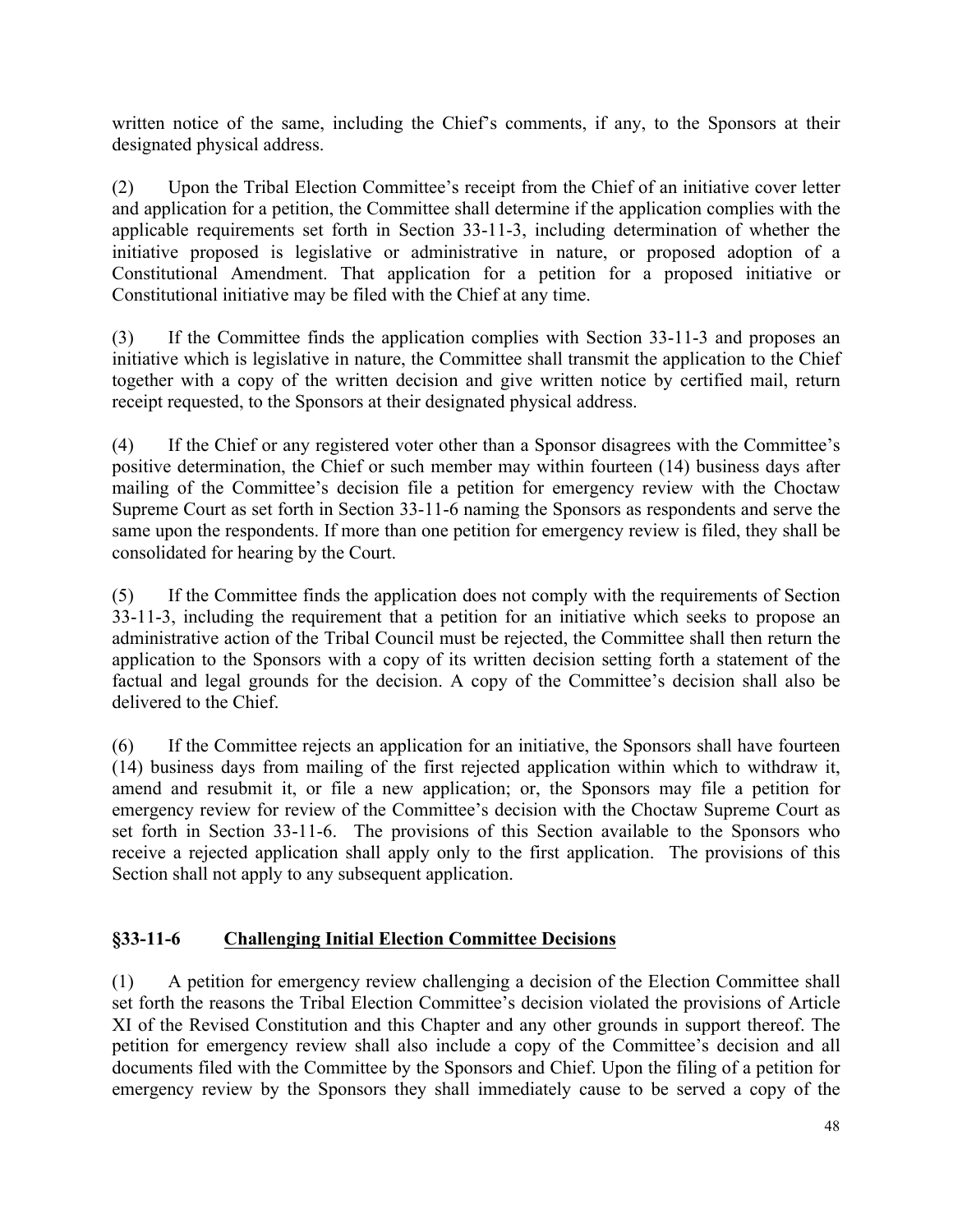petition for emergency review upon the Chief. Service may be made by personal service or by registered mail, return receipt requested. Response to said petition shall be filed within fourteen (14) business days after service. Any registered voter who is not a sponsor shall have the right within fourteen (14) business days of the service date of the petition to file amicus briefs with the Court supporting either party.

(2) If a petition for emergency review is filed by the Chief it shall name the Sponsors as respondents and shall cause the same to be served on the Sponsors in the manner provided above. Said respondents shall have the right within fourteen (14) business days of the date of service of the petition for emergency review to file a response with the Choctaw Supreme Court. Any Tribal member who is not a Sponsor shall have the right within the fourteen (14) business day period to file an amicus brief.

(3) The Tribal Election Committee shall not be a necessary or indispensable party to any such proceedings, nor shall the Committee be deemed a real party in interest, but the Committee shall be bound by any final judicial decision issued under this Code.

(4) The Choctaw Supreme Court shall have original jurisdiction to review all proceedings initiated pursuant to Section 33-11-6 of this Code. All such proceedings shall be decided on the record. No decision of the Election Committee shall be reversed or altered in any such proceeding unless the party seeking such relief has established a right thereto under the legal standards applicable to cases seeking mandamus relief.

(5) All such proceedings, and all appeals filed under this Section, shall be deemed to involve an emergency matter of urgent and necessitous public concern and shall be heard and determined with all convenient speed.

(6) The Supreme Court shall have the power to stay actions of the Tribal Election Committee and the Chief, when such actions may impact the subject matter of the application, upon the filing of a petition until the court has ruled on the matter.

(7) If no petition challenging a decision of the Tribal Election Committee under Section 33- 11-4 or Section 33-11-5 of this Code is timely filed, the determination of the Election Committee shall stand and the Committee shall proceed as provided in Sections 33-11-7 and 33- 11-8.

(8) Upon the filing of any responses to the petition for emergency review, the Choctaw Supreme Court may determine that a hearing on the matter is necessary or issue its decision without a hearing within thirty (30) business days. If the Court determines a hearing is necessary, it shall hold a hearing within thirty (30) business days after receipt of any response to the petition for emergency review and issue its decision within thirty (30) business days after completion of the hearing. The decision of the Court shall be mailed to the Applicants and Respondents and their attorneys, if any, and to the Election Committee.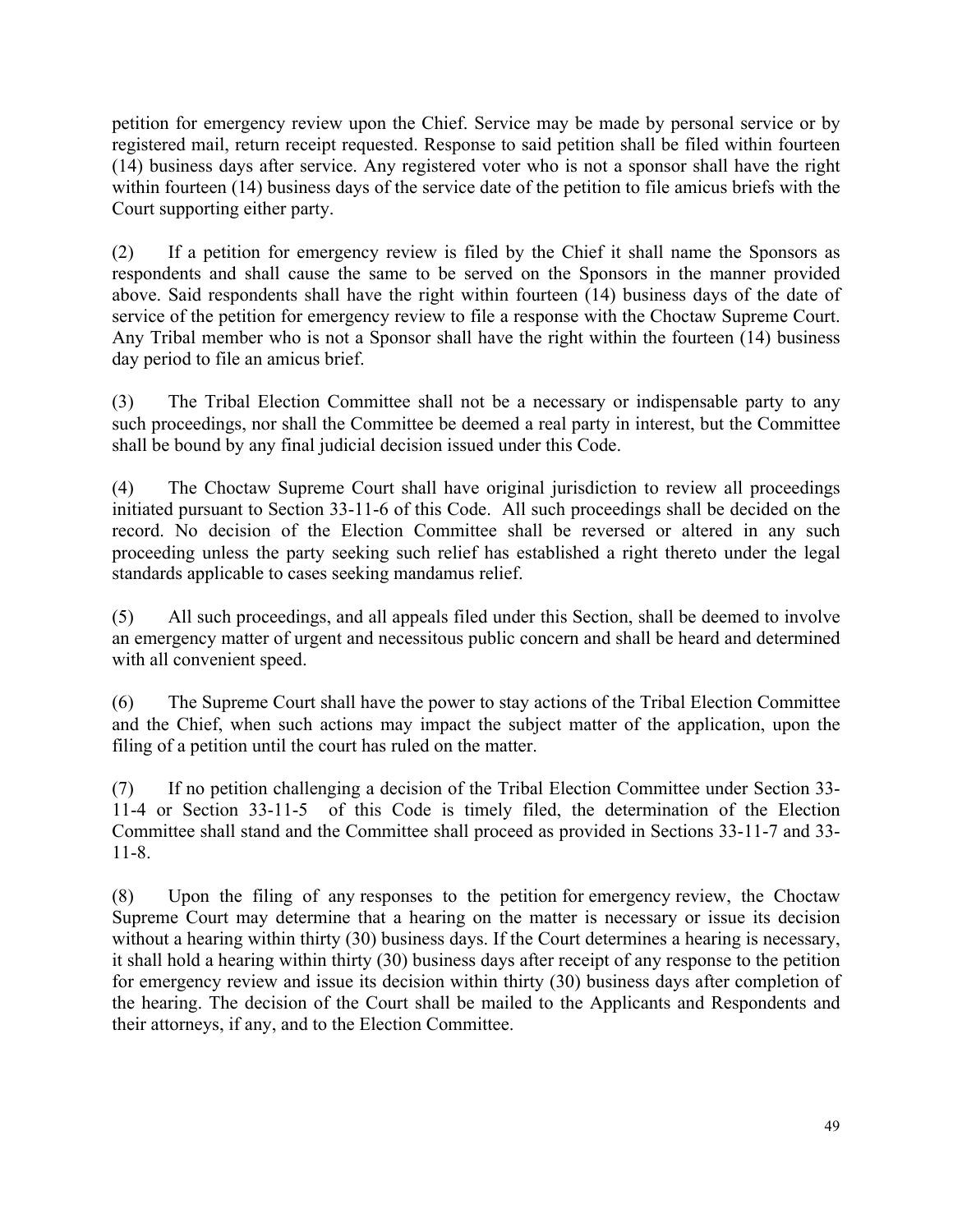### **§33-11-7 Referendum and Initiative Process**

(1) If within fourteen (14) business days after the Tribal Election Committee has determined the application and cover letter to be in compliance with the Revised Constitution and this Article XIV and no petition for judicial review has been timely filed, or once all judicial proceedings have been completed and there has been no court ruling barring the proposed referendum or initiative, the Tribal Election Committee shall assign a serial number to the proposed referendum or initiative. (Thereafter, the referendum or initiative shall be known and designated on all petitions, ballots and proceedings as "Referendum No.  $\cdot$  " or "Initiative" No.  $\blacksquare$  .)

(2) During the aforesaid fourteen (14) day period, the Tribal Election Committee shall also design and prepare a petition form for the referendum or initiative complying with Article XI, Section 5 of the Revised Constitution and bearing the serial number of the referendum or initiative containing a concise summary of the measure not to exceed twenty (20) words and a description of the referendum or initiative not to exceed seventy-five (75) words. The description shall give a true and impartial statement of the purpose and effect of the initiative or referendum. Neither the summary nor the description shall be argumentative, nor likely to create prejudice, either for or against the measure. Such summary formulated by the Tribal Election Committee shall include the ballot title of the referendum or initiative in all petitions, ballots and other proceedings in relation thereto.

(3) When practicable, the statement posed by a referendum ballot title shall be written in such a way that an affirmative vote on the measure would leave the ordinance or resolution in full force and effect, and a negative vote on the measure would result in rejection or revocation to the ordinance or resolution.

(4) The issue posed by an initiative ballot shall be written in such a way that an affirmative vote would result in adoption of the proposed resolution, ordinance or Constitutional amendment, and a negative vote would result in the rejection of the proposed resolution, ordinance or Constitutional amendment. The summary shall appear on all petitions directly following the ballot title and the description shall follow thereafter.

(5) The petition form shall also contain:

#### "WARNING"

ANY PERSON WHO SIGNS THIS PETITION WITH ANY OTHER THAN HIS OR HER TRUE NAME, KNOWINGLY SIGNS MORE THAN ONE OF THESE PETITIONS RELATING TO THE SAME REFERENDUM, SIGNS THIS PETITION WHEN HE OR SHE IS NOT A QUALIFIED ELECTOR OR MAKES ANY FALSE STATEMENT ON THIS PETITION MAY BE PUNISHED BY FINE, IMPRISONMENT, OR BOTH. PETITION FOR [REFERENDUM OR INITIATIVE] To the Tribal Chief, Mississippi Band of Choctaw Indians: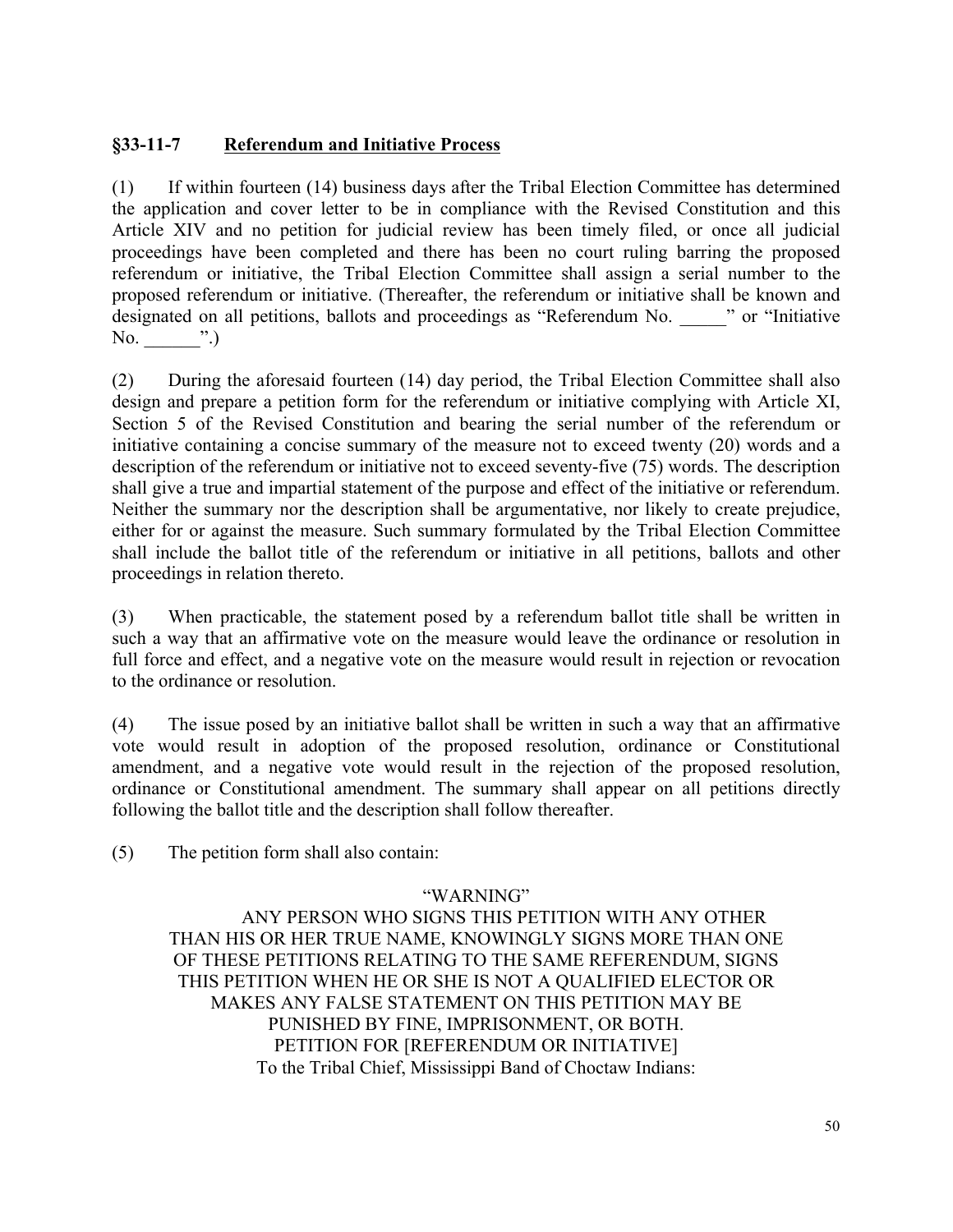I, the undersigned, a registered voter of the Mississippi Band of Choctaw Indians, respectfully ask that this petition and the proposed (Referendum or Initiative No.  $\qquad$ , entitled (here insert the established ballot title of the initiative or referendum), be transmitted to the Tribal Election Committee and that a [referendum or initiative] election be held thereon in accordance with the Revised Constitution, rules and procedures pertaining thereto, and further say: I have read or had read to me this petition; I have personally signed this petition; I am a registered voter of the Mississippi Band of Choctaw Indians registered in the community written after my name; my residence address is correctly stated; and, I have knowingly signed a petition only once for this proposed referendum or initiative.

(6) Each petition form shall also provide adequate space for the following information: Petitioner's signature; print name for positive identification; residence address, post office box or street and number; city or town; and, community.

(7) The Tribal Election Committee shall print in the form established pursuant to this Section, blank petitions upon single sheets, not less than eight and one-half (8½) inches in width and not less than eleven (11) inches in length. No other form shall be acceptable for petitions.

(8) Within the same fourteen (14) business day period referred to in this Section, the Tribal Election Committee shall also file the petition form as required by these procedures, together with the application and cover letter, in the official records of the Committee and transmit copies thereof by certified mail, return receipt requested, to the Sponsors at their designated address and to the Chief. The Committee shall note the date of mailing in its official records. The date received by the Sponsors indicated on the return receipt shall determine the "Petition Submittal Date" as set forth in Section 33-11-7(11).

(9) The Tribal Election Committee shall make petition forms so printed available to the Sponsors within the same fourteen (14) business day period. Sponsors may make as many copies as they deem necessary.

(10) Petitions shall be filed during regular business hours from 8:00 a.m. to 4:30 p.m. Monday through Friday at:

#### MBCI OFFICE OF TRIBAL ELECTIONS TRIBAL ELECTION COMMITTEE P.O. BOX 6052 (for mailing) OR 131 ANNEX CIRCLE (physical address for delivery) CHOCTAW, MS 39350

Petitioners or Sponsors shall make every effort to turn in petitions to the Tribal Election Committee on a weekly basis. The Tribal Election Committee shall on a weekly basis advise the Tribal Chief, the members of the Tribal Council, and the Sponsors of the total number of qualified electors filing petitions in each community.

(11) No petition may be filed after 4:30 p. m. on the thirtieth (30th) day following the petition Submittal Date. Within five (5) business days after the petition Submittal Date, the Tribal Chief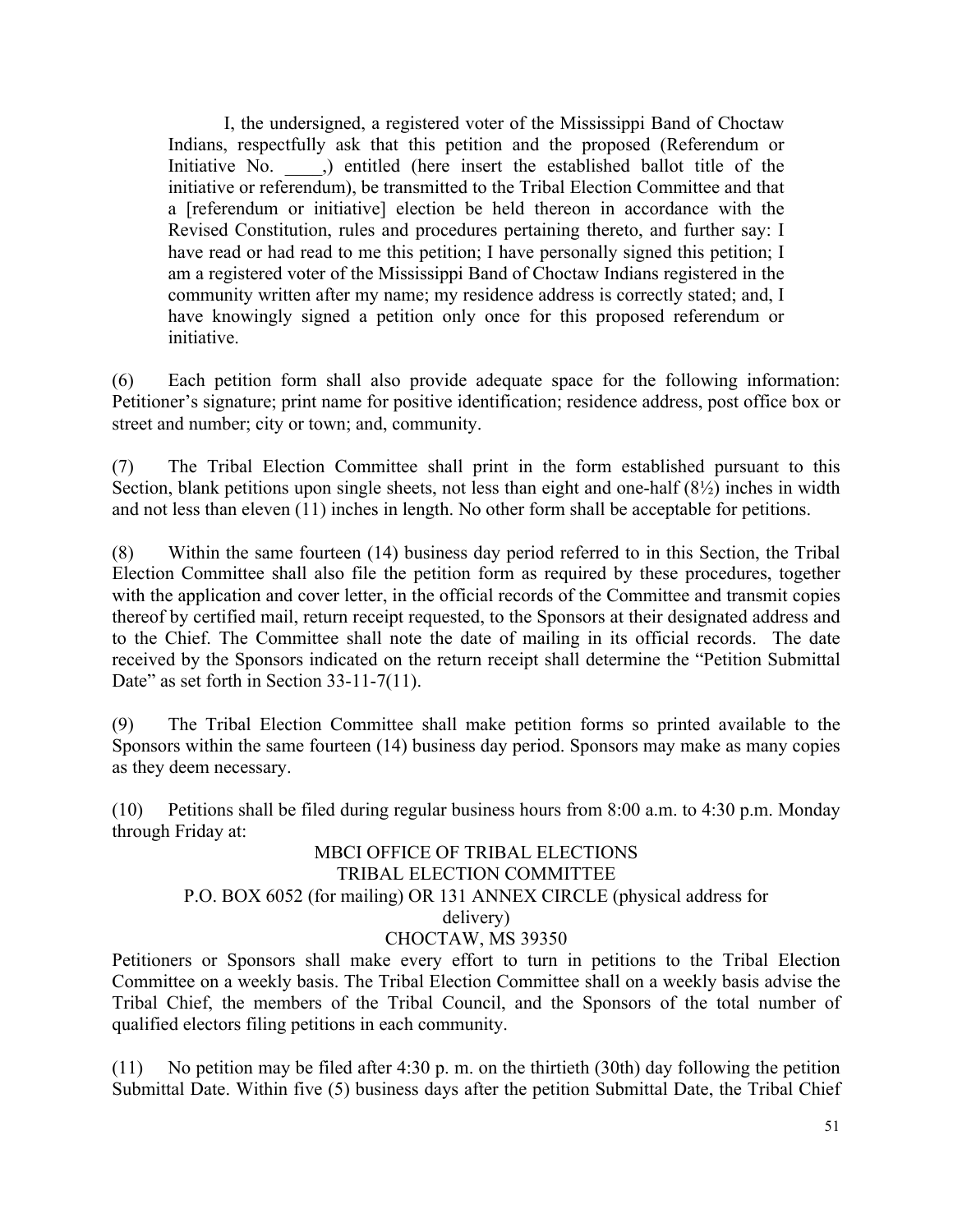and Election Committee shall canvass the petitions, examine each, determine whether the person signing it is a registered voter and whether the petition otherwise conforms to the Revised Constitution Article XI, Section 3 and these rules and procedures. The Chief and the Election Committee shall in addition to the foregoing refuse to accept or consider any petition if the petition is not in the form or contains less than the information required by Section 33-11-7(5); or the time within which the petition may be filed has expired.

(12) In case of such refusal, the Chief or Tribal Election Committee shall endorse on the petition the word "refused" and the date, and retain the petition pending any court action. If the Chief and the Election Committee cannot agree whether to accept or refuse the petition, the Chief shall decide whether to accept or refuse the petition per Article XI, § 3 of the revised constitution and bylaws. If the Chief and Committee determine that thirty (30) per cent of the registered voters, as provided in the Revised Constitution, have signed valid petitions, the Chief and the Committee shall issue a certification that this revised Constitutional requirement has been met and file the same in its records.

(13) If the Chief or Tribal Election Committee refuses to certify the referendum or initiative measure for election, the Sponsors or any registered voter may, within twenty (20) business days from the date the Sponsors receive the refusal to certify at their designated address, apply to the Choctaw Tribal Court, Civil Division ("Tribal court") for an order requiring the Chief and the Election Committee to bring all filed petitions before the court and, if found to conform to the Revised Constitution and these rule and procedures, for a writ of mandamus to compel the Chief and Election Committee to certify the referendum or initiative for election.

(14) The application to the Tribal court shall be considered an emergency matter of urgent and necessitous public concern and shall be heard and determined with all convenient speed.

(15) The Tribal court may consider any evidence, matter or argument relevant to whether the petitions in the form filed with the Committee are in the form required pursuant to Section 33- 11-7(5) and contain the name of at least thirty (30) percent of the registered voters as provided in Section 33-11-7(12) and the Revised Constitution.

(16) If the Tribal court decides that there has been filed a legally sufficient number of valid petitions containing the Revised Constitution's required number of registered voters, it shall order the Chief and Election Committee to call the election pursuant to Article XI, Section 3 of the Revised Constitution, otherwise, the action shall be dismissed.

(17) If no appeal of the Tribal court's decision is taken to the Choctaw Supreme Court within ten (10) business days from the ruling of the Tribal Court, Civil Division, or if an appeal is taken and the Chief or Tribal Election Committee is not ordered by the Supreme Court to certify the referendum or initiative election, the Tribal Election Committee shall keep all petitions for six (6) months. Thereafter the Committee may dispose of the petitions as it sees fit.

(18) Within ten (10) business days of the written certification by the Chief and Election Committee or the Court certifying there are petitions filed containing legally sufficient number of registered voters as required by the Revised Constitution, or within ten (10) days of any final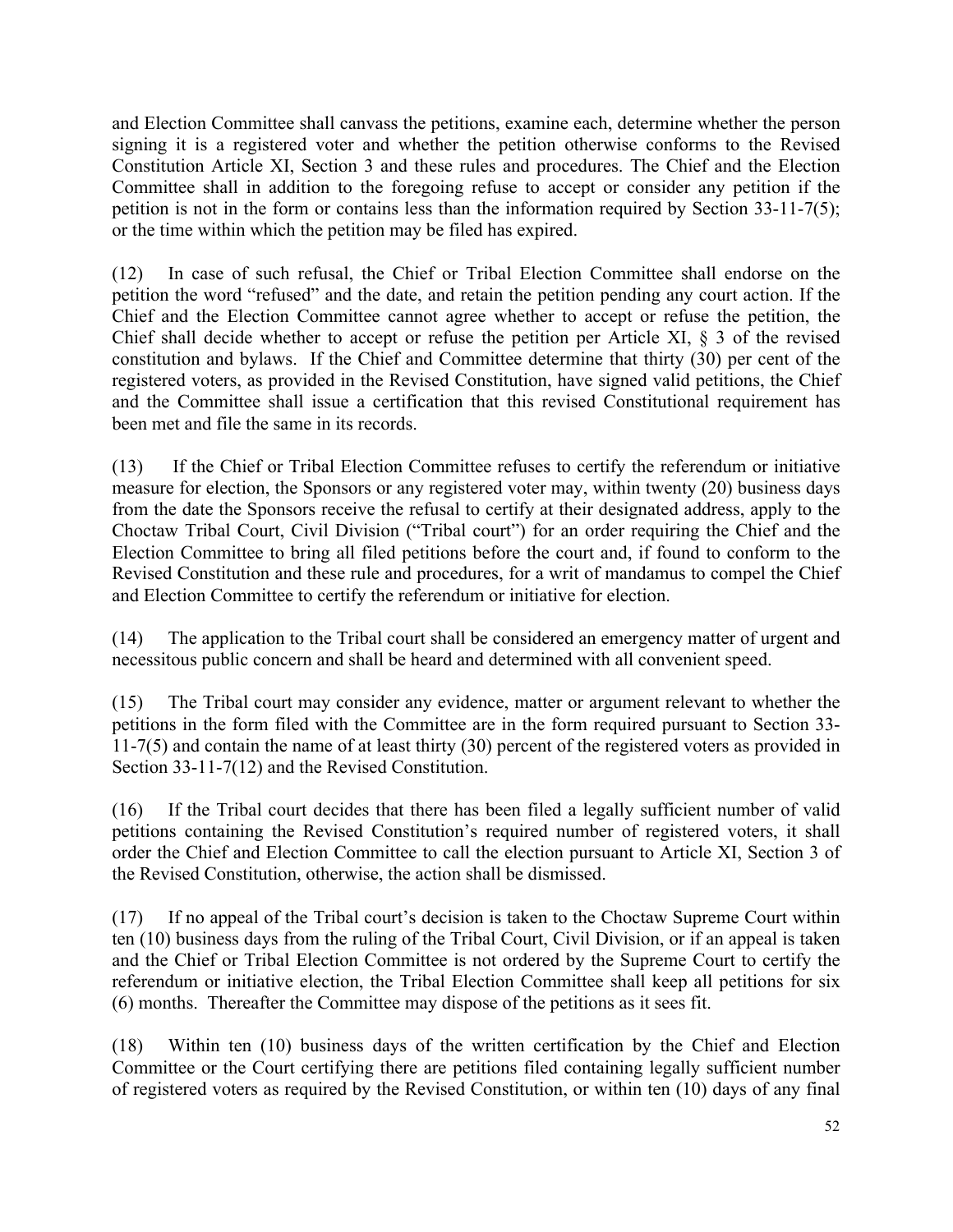court ruling affirming that result, the Chief Tribal financial officer shall prepare a fiscal analysis of the effect of the measure and submit a report of his analysis to the Tribal Council, Chief, Tribal Election Committee and to the Sponsors, all of whom shall have the right to comment thereon within three (3) business days. The financial officer shall consider such comments in good faith and within three (3) business days thereafter shall finalize his or her report of the fiscal analysis of the measure and deliver same to the Tribal Chief, the members of the Tribal Council, Tribal Election Committee and the Sponsors. A summary prepared by the Chief Tribal financial officer of each fiscal analysis shall appear on the ballot.

(19) Each measure submitted to the membership for approval or rejection shall be so printed on the ballot, under the proper heading, that a voter can, by making one (1) choice, express his approval or rejection of such proposal. The following form shall be substantially in compliance with this Section:

#### OFFICIAL BALLOT [REFERENDUM OR INITIATIVE] MEASURE NO.\_\_\_\_\_\_ BE IT ENACTED BY THE MISSISSIPPI: BAND OF CHOCTAW INDIANS: (Here insert the ballot title of the measure.) (Here insert summary fiscal analysis.) YES.………………………………………………………………………….. ( ) NO…………….……………………………………………………………… ( )

(20) A referendum or initiative proposal approved by a majority of registered voters voting in an election in which at least forty percent (40 %) of the registered voters have voted shall take effect on the date of the official declaration of the vote by the Tribal Election Committee unless otherwise required by federal law, except that a Constitutional initiative proposal shall not become effective until approved by the members in an election conducted by the Secretary of the Interior per 25 U.S.C. § 476.

(21) Notwithstanding anything to the contrary in this Code, pursuant to Article XI, Section 3 of the Revised Constitution, the Tribal Chief shall cause to be held the election on the referendum or initiative measure within sixty (60) business days from the certification by the Chief and Election Committee or Tribal or Supreme Court, except that a revised Constitutional initiative measure shall be called for election by the Secretary of Interior pursuant to Article XIII of the Revised Constitution and Bylaws of the Tribe and in accordance with applicable federal law.

(22) Within twenty (20) business days from receipt of the Chief Tribal financial officer's summary and the certification of the proposed referendum or initiative measure, a pamphlet containing a copy of the referendum or initiative proposal, including the ballot title and ballot summary, the full text of the ordinance or resolution proposed by an initiative measure, and the amendment proposed by a revised Constitutional initiative, arguments or explanations for and against the proposal and the fiscal analysis prepared by the chief Tribal financial officer shall be compiled and printed by the Tribal Election Committee. The Sponsors may prepare a statement. The Tribal Council and Tribal Chief may also submit their position relating to the proposed measure for the referendum or initiative or may join in a single position. Within five (5) business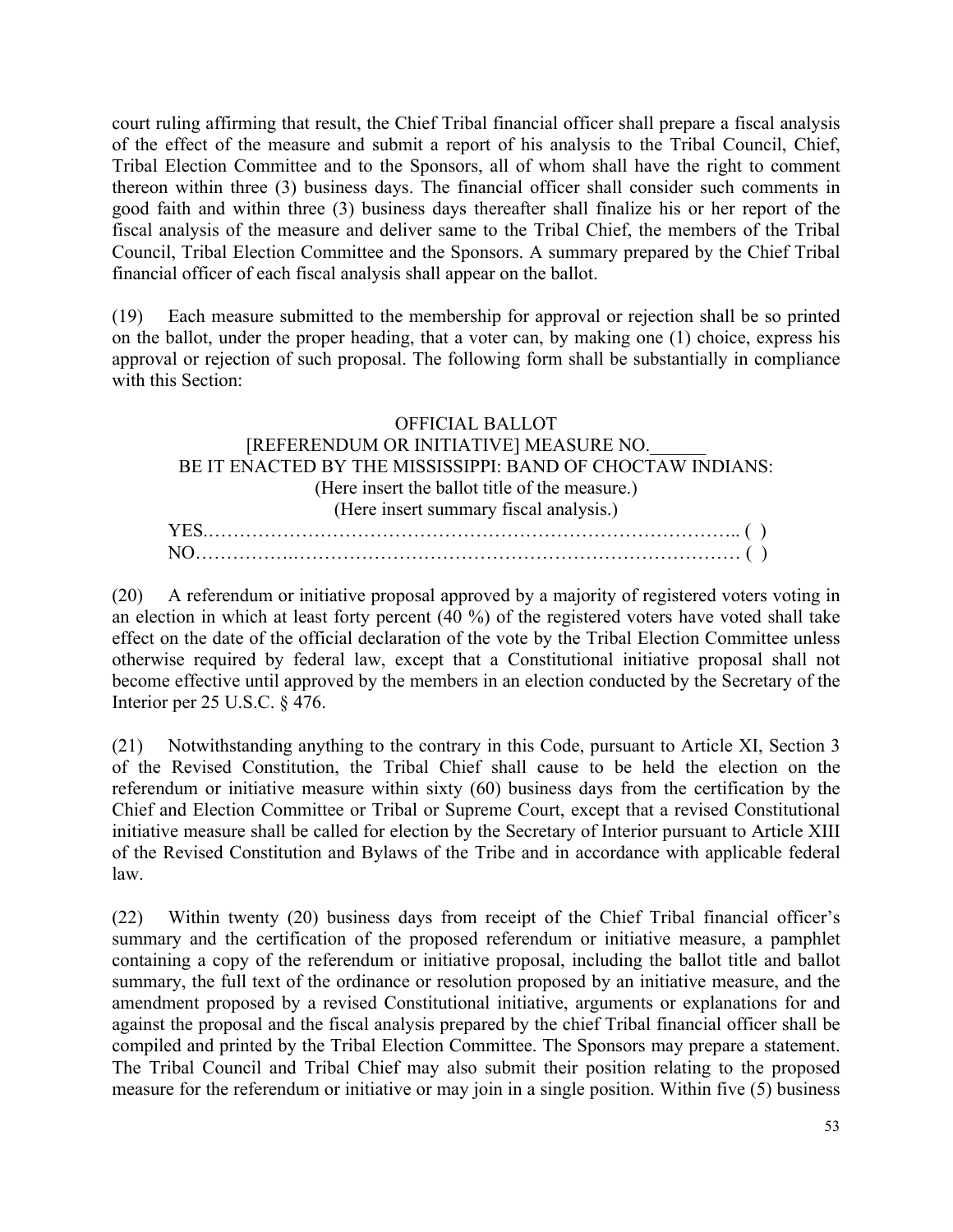days from certification of the proposed referendum or initiative measure, the foregoing statement should be submitted to the Tribal Election Committee. Each statement shall not exceed three hundred (300) words. The Tribal Election Committee shall cause to be printed a number of pamphlets sufficient to supply each registered voter with one (1) copy and shall cause these pamphlets to be distributed to each community at least fifteen (15) business days prior to the election. The Tribal Election Committee shall widely publish through the media the date scheduled for the election, the ballot title, the summary of each fiscal analysis, and the ballot summary. Notwithstanding anything to the contrary in this Code, the Tribal Election Committee shall post notices of the election in conspicuous places in each of the eight (8) recognized Choctaw communities and the BIA Choctaw Agency Office at least fifteen (15) business days prior to the date established by the Tribal Election Committee for the election on the referendum or initiative measure. The costs of printing and publication shall be borne by the Tribal Election Committee from funds appropriated by the Tribal Council.

## **§33-11-8 Public Hearings**

The Tribal Election Committee shall conduct at least one (1) public hearing prior to the scheduled election in each of the eight (8) recognized Choctaw communities and shall give public notice thereof at least ten (10) business days before a hearing. The Tribal Election Committee shall make sure that provisions are made for one representative of the proponents and opponents to speak at each public hearing and shall determine an equal amount of time to be allotted to each representative to speak and answer questions. The Tribal Election Committee shall also insure that a bi-lingual interpreter is provided at each public hearing and said interpreter shall be sworn to interpret faithfully the proceedings at the hearing and shall not be an open and active proponent or opponent of the measure.

## **§33-11-9 Miscellaneous Rules**

(1) It is unlawful for any person to distribute or post material in support of or in opposition to a referendum or initiative proposal within one hundred fifty (150) feet of any entrance to a polling place where the election is held.

(2) It is unlawful for a person to give or offer any consideration to an elector to induce the elector to sign or not sign a petition or to vote for or against a referendum or initiative proposal.

(3) It is unlawful for a person to interfere with or influence the vote of an elector on an initiative or referendum proposal by means of violence, threats, intimidation, harassment, enforcing the payment of a debt, bringing a suit or criminal prosecution, any threat or action affecting a person's conditions of employment or other corrupt means.

(4) It is unlawful for any person to sign an initiative or referendum petition with any other than his or her true name, to knowingly sign more than one (1) petition relating to the same initiative or referendum measure, to sign such petition when he or she is not a registered voter, or to make any false statement on such petition.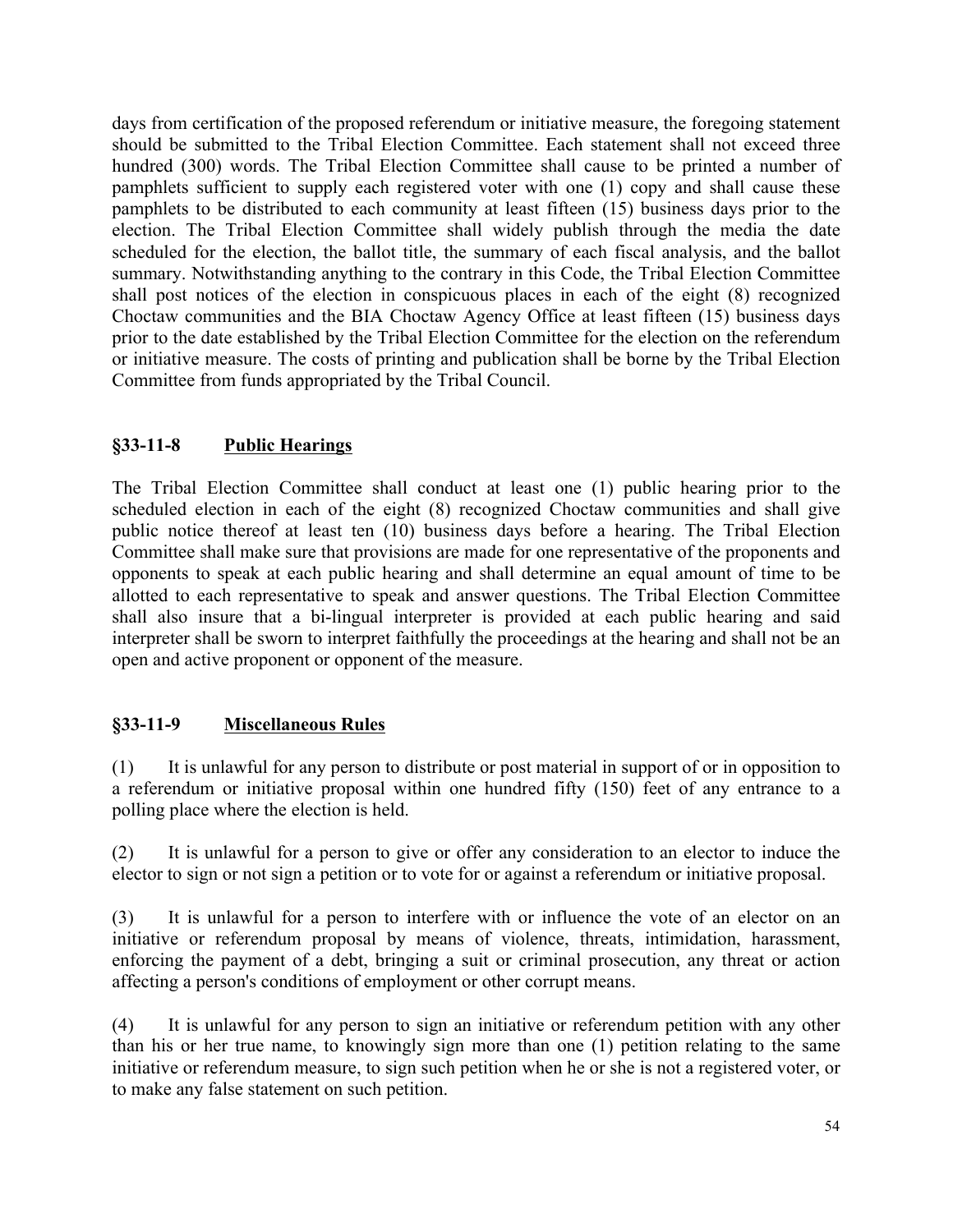(5) Any violation of Section 33-11-9(1) through Section 33-11-9(4) shall be deemed a Class A offense.

(6) This Chapter shall take effect and be in force from and after the date of passage.

(7) Any person wishing to withdraw his or her petition may do so by notifying the Tribal Election Committee of such desire in writing. No withdrawal shall be made after the Tribal Election Committee has formally certified the referendum or initiative as ready for election or after the Secretary of Interior has called a revised Constitutional initiative election. The Tribal Election Committee shall provide forms for withdrawal.

(8) Except where otherwise specified in Sections 33-11-7(20), 33-11-7(22), and 33-11-8, the election on the referendum or initiative measure certified by the Tribal Election Committee shall be held in accordance with applicable provisions of this Code. If any provision or clause of these procedures or application thereof to any person or circumstances is held invalid by a court of competent jurisdiction without benefit of further appeal, such invalidity shall not affect other provisions or applications of these procedures which can be given effect without the invalid provision or application, and to this end the provisions of these procedures are declared to be severable.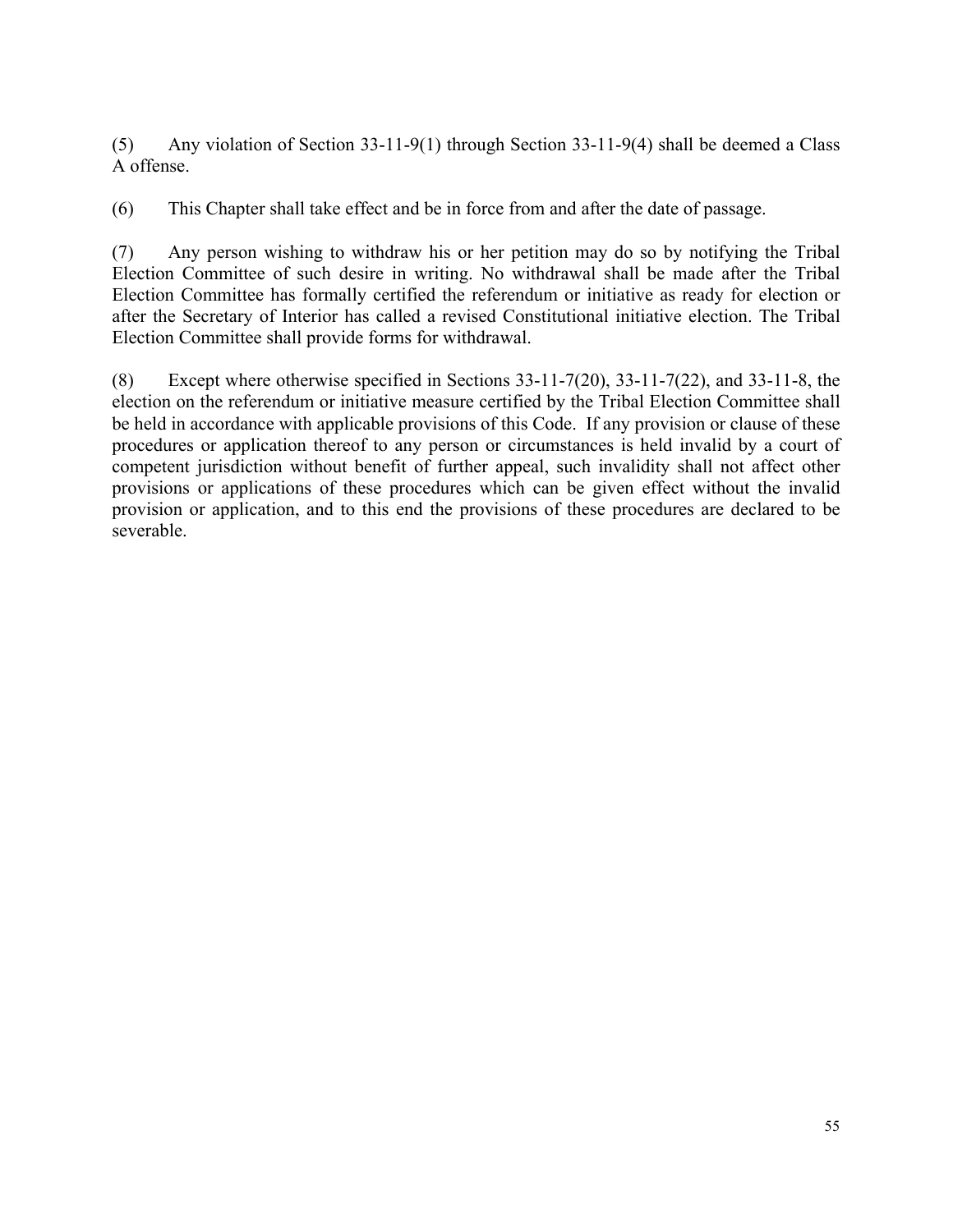## **CHAPTER 12. MISCELLANEOUS**

#### **§33-12-1 Amendments**

The Tribal Council reserves the right to amend any of the sections, paragraphs and phrases of this Code.

### **§33-12-2 Savings Clause**

In the event any sentence and/or paragraph or section of this Code shall be held unconstitutional or invalid by a court of competent jurisdiction, the remaining sentences, paragraphs and sections shall remain valid and in effect and presumed constitutional.

### **§33-12-3 Admissibility in Legal Proceedings**

In any suit, action or proceeding involving the validity or enforcement of or relating to the rules and procedures established by this Code, said rules and procedures shall be conclusively deemed to have become established upon proof of adoption of this Code. A copy of this Code duly certified by the Secretary-Treasurer of the Tribal Council shall be admissible in evidence in any suit, action or proceeding.